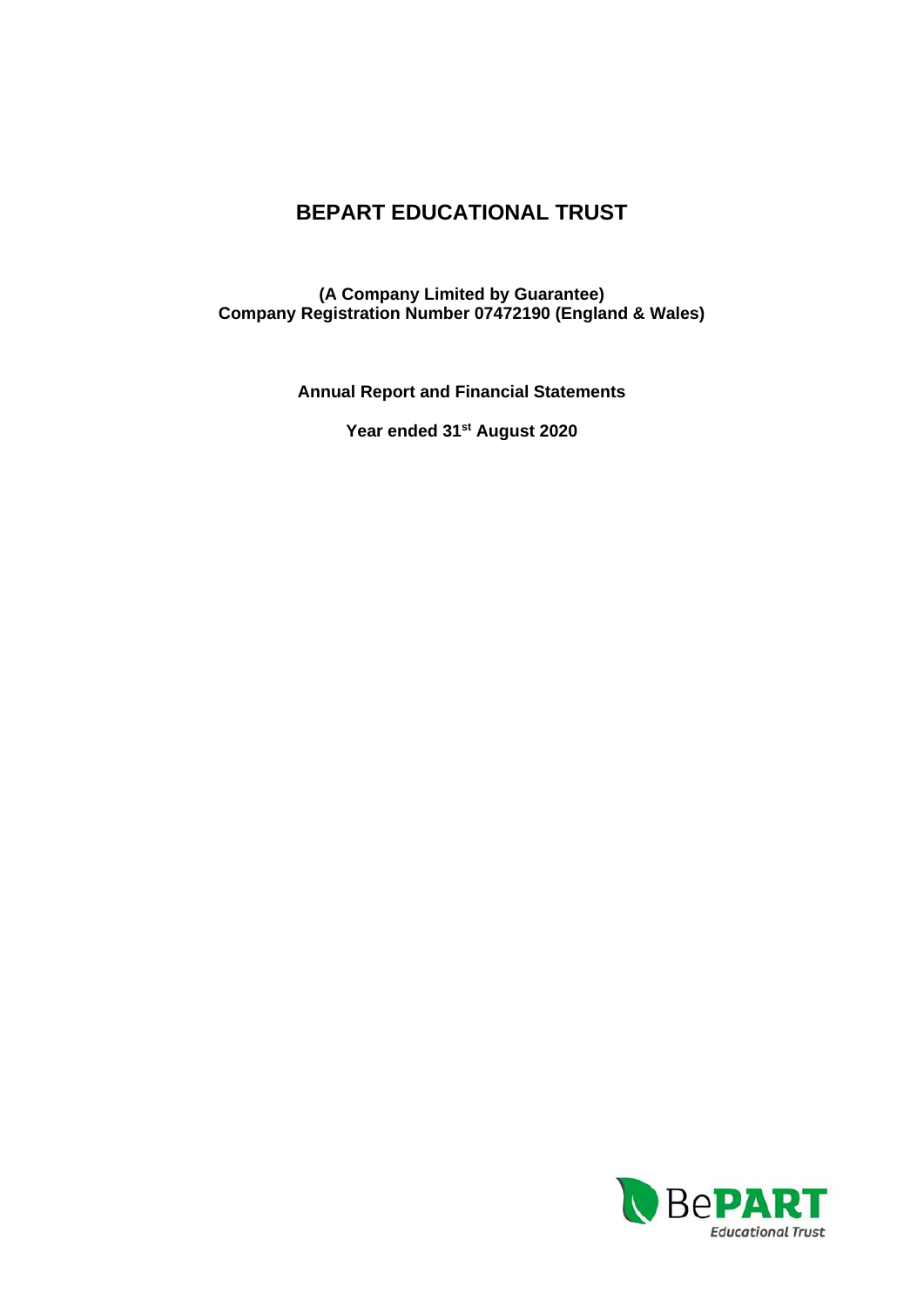# **Report and Financial Statements For the year ended 31st August 2020**

| <b>Contents</b>                                                                 | Page      |
|---------------------------------------------------------------------------------|-----------|
| Reference and Administrative Details                                            | $1 - 2$   |
| Trustees' Report                                                                | $3 - 12$  |
| <b>Governance Statement</b>                                                     | $13 - 15$ |
| Statement on Regularity, Propriety and Compliance                               | 16        |
| <b>Statement of Trustees' Responsibilities</b>                                  | 17        |
| Independent Auditor's Report on the Financial Statements                        | $18 - 20$ |
| Independent Reporting Accountant's Report on Regularity                         | $21 - 22$ |
| Statement of Financial Activities, incorporating Income and Expenditure Account | 23        |
| <b>Balance Sheet</b>                                                            | 24        |
| <b>Statement of Cash Flows</b>                                                  | 25        |
| Notes to the Financial Statements, incorporating:                               |           |
| <b>Statement of Accounting Policies</b>                                         | $26 - 30$ |
| Other Notes to the Financial Statements                                         | $31 - 47$ |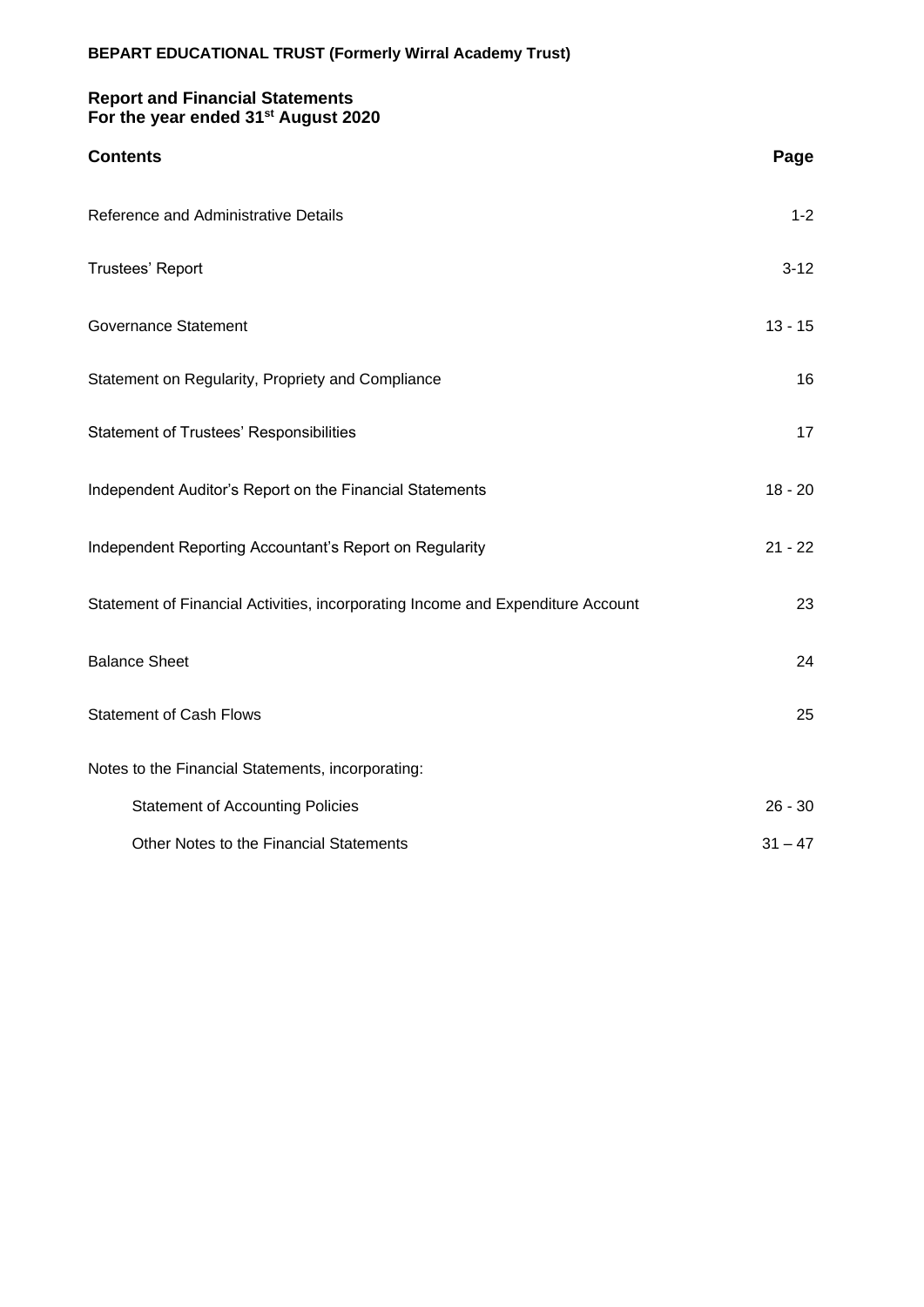# **Reference and Administrative Details**

| <b>Member</b><br>John Syvret<br>Nicholas Roe-Ely<br>David Hazell<br>Catherine Jones                                                             | <b>Date of Appointment</b><br>$21st$ March 2017<br>3rd October 2017<br>3 <sup>rd</sup> October 2018<br>20 <sup>th</sup> March 2019                                                                                                          | <b>Date of Resignation</b>    |
|-------------------------------------------------------------------------------------------------------------------------------------------------|---------------------------------------------------------------------------------------------------------------------------------------------------------------------------------------------------------------------------------------------|-------------------------------|
| <b>Trustee</b><br>John Cook<br>Lyn Eaton<br>Phil Adams<br>Michael Kilbride<br>Rebecca Lawton<br>Lyn Hazell<br>Chris Cull<br><b>Andrew Mills</b> | 17 <sup>th</sup> March 2015<br>17 <sup>th</sup> March 2015<br>4 <sup>th</sup> October 2016<br>$1st$ April 2018<br>2 <sup>nd</sup> October 2018<br>19 <sup>th</sup> March 2019<br>19 <sup>th</sup> March 2019<br>17 <sup>th</sup> March 2020 | 15 <sup>th</sup> October 2019 |

### **Senior Management Team:**

| <b>Chief Executive</b>         | Michael Kilbride |
|--------------------------------|------------------|
| <b>Chief Financial Officer</b> | Mark Rimmer      |

# **Company Name:** BePART Educational Trust

**Principal Office:** BePART Educational Trust Park Road West Birkenhead Wirral CH43 8SQ

**Company Registration Number:** 07472190 (England & Wales)

**Bankers:**

**Independent Auditors:** Wylie & Bisset (Audit) Limited 168 Bath Street **Glasgow** G2 4TP

> Lloyds Bank Plc **Wirral** PO Box 1000 BX1 1LT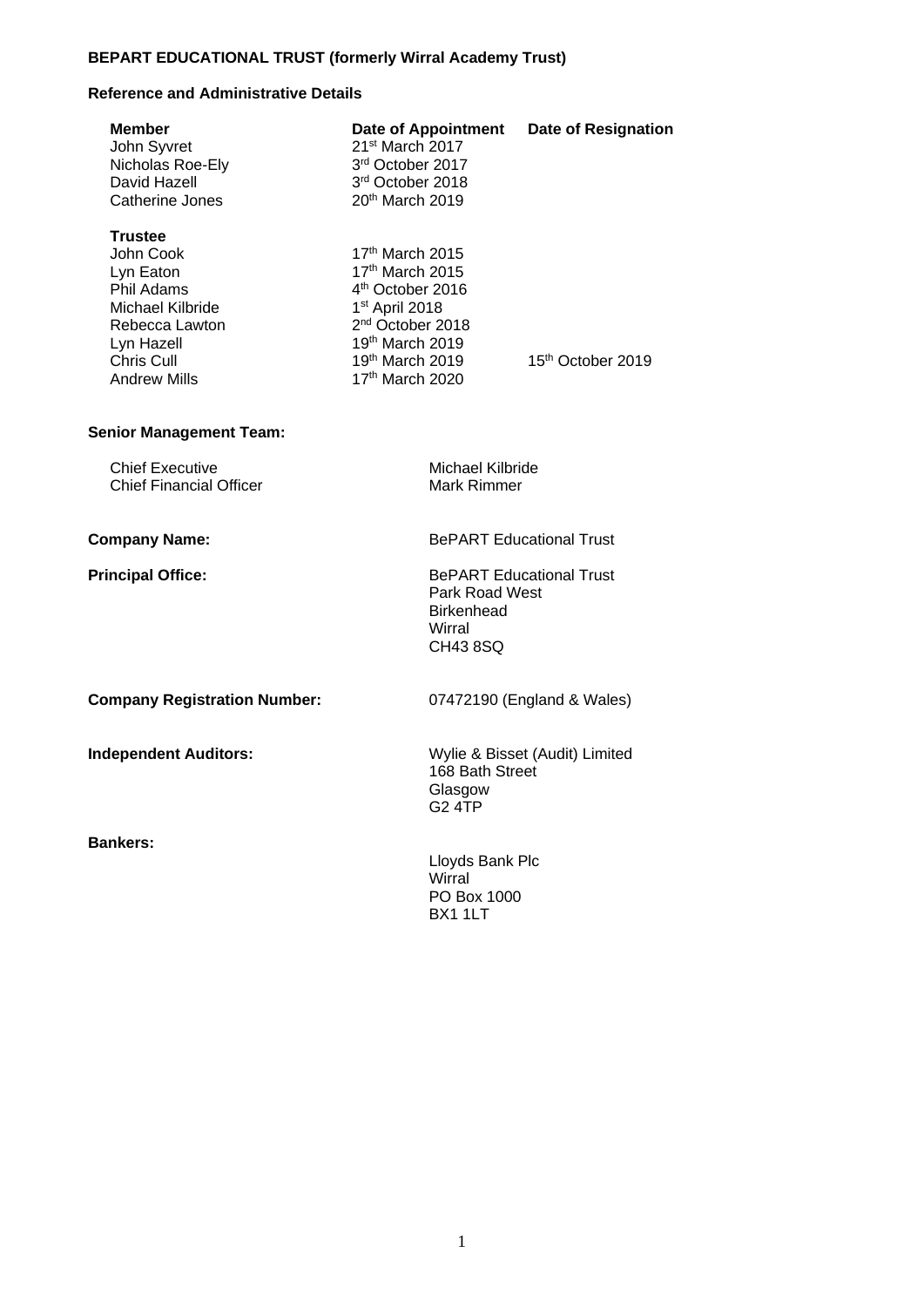# **Reference and Administrative Details continued**

**Solicitors:**

Cook Lawyers Ltd Barons Court Manchester Road Manchester SK9 1BQ

Hill Dickinson No 1 St Paul's Square Liverpool Merseyside  $L39SJ$ 

Thompsons Solicitors Grove House 55 Lowlands Road Harrow Middlesex HA1 3AP

SH Legal Services Ltd Quaker Cottage Altrincham Road Wilmslow SK9 4LY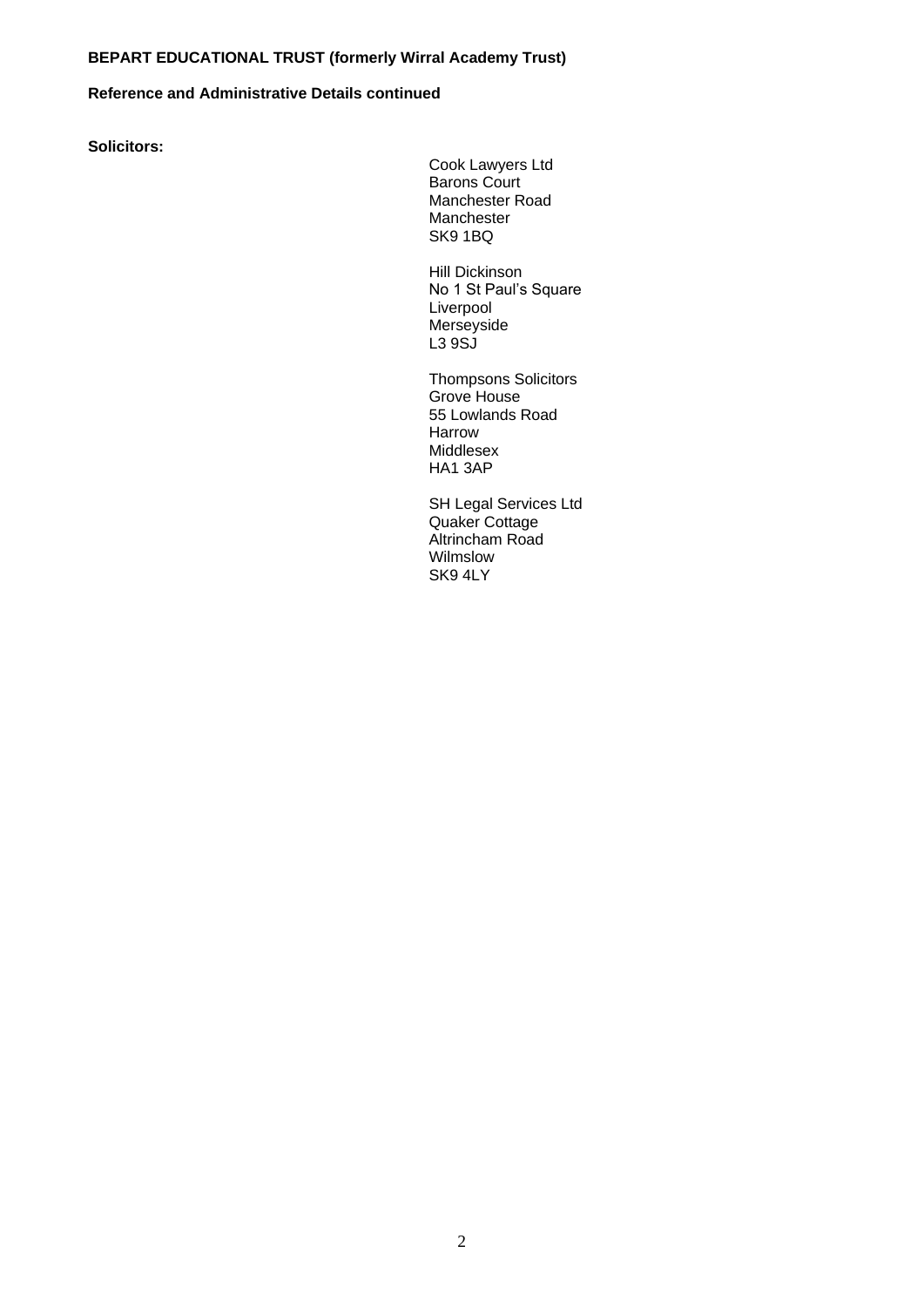# **Trustees' Report for the year ended 31st August 2020**

The trustees present their annual report together with the financial statements and auditor's report of the charitable company for the period 1<sup>st</sup> September 2019 to 31<sup>st</sup> August 2020. The annual report serves the purposes of both a trustees' report and a directors' report under company law.

The trust operates Birkenhead Park School, an academy for pupils aged 11 to 16 serving a catchment area in the Wirral. It has a pupil allocation number of 750 and had a roll of 667 in the school census in January 2020. The school cohort has grown in the last three years as Y7 entries have increased and small upper years have left the school

On 1<sup>st</sup> August 2017, Birkenhead Sixth Form College joined the trust. The College provides high quality Post-16 education for a wide cohort of students. For the academic year 2019/20 the College enrolled 1455 sixth form students, in addition, the College also had a small number of learners enrolled on post-19 funded programmes, however, this provision was withdrawn at the end of the 2018-19 academic year. The College will focus on its 16-19 delivery, an area that continues to grow.

#### **Structure, Governance and Management**

### **Constitution**

The academy trust is a company limited by guarantee and an exempt charity. The charitable company's memorandum and articles of association are the primary governing documents of the academy trust. The trustees of BePART Educational Trust are also the directors of the charitable company for the purposes of company law. Since 21<sup>st</sup> February 2019, the charitable company is known as BePART Educational Trust. Previously it was known as Wirral Academy Trust and before that University Academy of Birkenhead (UAB).

UAB was established on 1st January 2011 to replace Park High School and Rock Ferry High School, both of which ceased to exist in December 2010. On 17<sup>th</sup> March 2015, Birkenhead Sixth Form College became the sole sponsor of the academy, replacing the principal sponsor, University of Chester Academies Trust (UCAT). At this date the company was renamed Wirral Academy Trust and the amalgamated school, known as University Academy Birkenhead, was renamed Birkenhead Park School.

The principal activity of the charitable company is to provide education for young people

Details of the trustees and directors who served during the year are included in the Reference and Administration Details on page 1 and 2.

Trustees are directors of the charitable company for the purposes of the company law and trustees for the purposes of charity legislation.

#### **Members' Liability**

Each member of the charitable company undertakes to contribute to the assets of the charitable company in the event of it being wound up while they are a member, or within one year after they cease to be a member, such amount as may be required, not exceeding £10, for the debts and liabilities contracted before they ceased to be a member.

#### **Trustees' Indemnities**

The Companies Act 2006 s236 requires disclosure concerning qualifying third-party indemnity provisions.

#### **Method of Recruitment and Appointment or Election of Trustees**

Members of the academy trust shall comprise signatories to the Memorandum. The minimum number of Members shall not be less than 3.

Trustees of the academy trust shall comprise up to 7 trustees appointed by the members, up to 2 academy trustees and, if no local governing body is established, a minimum of 2 parent trustees. The total number of trustees including the Chief Executive Officer and employees of the academy trust shall not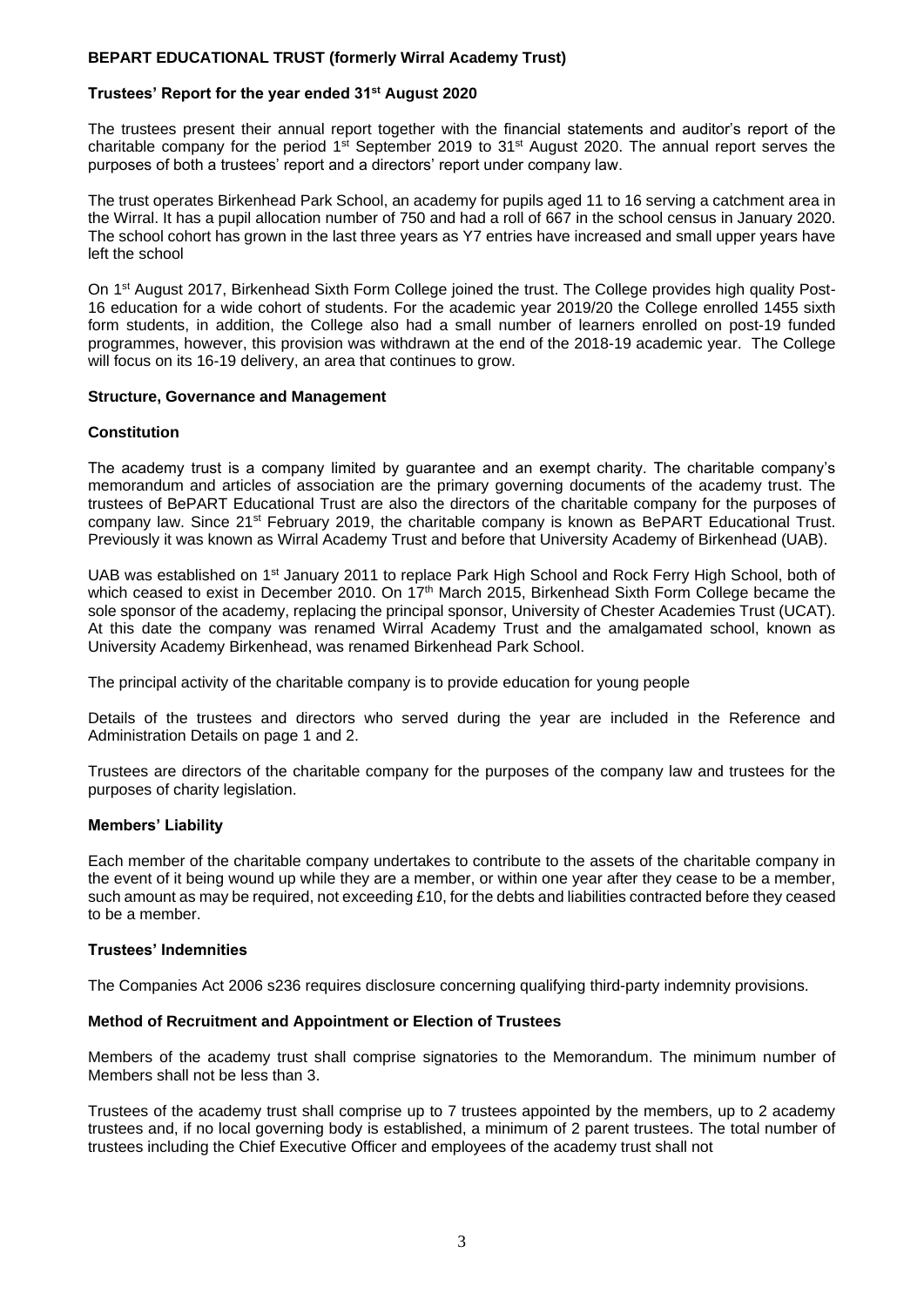# **Trustees' Report for the year ended 31st August 2020 (continued)**

exceed one third of the total number of trustees. The minimum number of trustees shall not be less than 3 but shall not be subject to any maximum.

Trustees of the academy trust may also appoint co-opted trustees. A 'co-opted trustee' means a person who is appointed to be a trustee by being co-opted by trustees who have not themselves been so appointed. The trustees may not co-opt an employee of the academy trust as a co-opted trustee if thereby the number of trustees who are employees of the academy trust would exceed one third of the total number of trustees including the Chief Executive Officer to the extent he or she is a trustee.

A local governing body sits within the member institutions. This body acts as an advisory body to the trustees. This body comprises of representatives from the community including two parent governors.

# **Policies and Procedures Adopted for the Induction and Training of Trustees**

Trustees receive an introduction to their role and the BePART Educational Trust along with appropriate training sessions, which are arranged during the academic year. Information is provided for trustees on the role of the trustee and all trustees have been issued with the code of conduct for trustees.

# **Organisational Structure**

The organisational structure with roles and responsibilities is set out in the Scheme of Delegation, which is approved by the trustees annually. The key responsibilities are as follows:

Key Responsibilities of BePART Educational Trust Directors

- To establish and review the vision and direction of BePART Educational Trust.
- To have overall responsibility for formulating policy and ultimate decision making in relation to the establishment of the Trust and the future work of the Trust.
- To have overall responsibility for ensuring high quality provision within the Trust's academies.
- To approve improvement plans and targets for each institution.
- To have overall responsibility for the Trust's budget and financial accounting.
- To give final approval of member organisation budgets.
- To give final approval for all capital projects to be undertaken within academies.
- To approve the appointment, reappointment and dismissal of internal auditors.
- To approve any service contracts in accordance with the Articles
- To appoint and remove members of Local Governing Bodies.
- To approve and review all Trust umbrella policies and procedures required by law.
- To fulfil the requirements of external agencies e.g. DfE/ESFA.
- To approve the appointment of the Headteachers/Principals and Deputy Headteachers/Deputy Principals for member institutions
- To oversee the HR strategy and policy.
- To review the Scheme of Delegation on an annual basis and to make appropriate changes as required.
- To monitor the role of the Chief Executive.
- To approve the remuneration of the Chief Executive
- To give final approval for the remuneration of the Headteachers/Principals

# Key Responsibilities of Chief Executive

- To act as the Accounting Officer and have appropriate oversight of the Trust's financial affairs.
- To be accountable to the Board of Directors for the work of the Trust.
- To work with the Board of Directors to ensure that the vision and key objectives are fulfilled.
- To implement and monitor policies and procedures required by the Board.
- To implement and monitor reporting procedures on each sponsored institution and any other issues that are pertinent to the Board.
- To appoint the Headteachers/Principals and Deputy Headteachers/Deputy Principals for sponsored academies in conjunction with the Trust Board.
- To agree in conjunction with the Headteacher/Principal strategic and improvement plans for the institution for presentation to the Board of Directors.
- To work with the Headteacher/Principal in each organisation within the Trust to ensure high standards of performance are attained.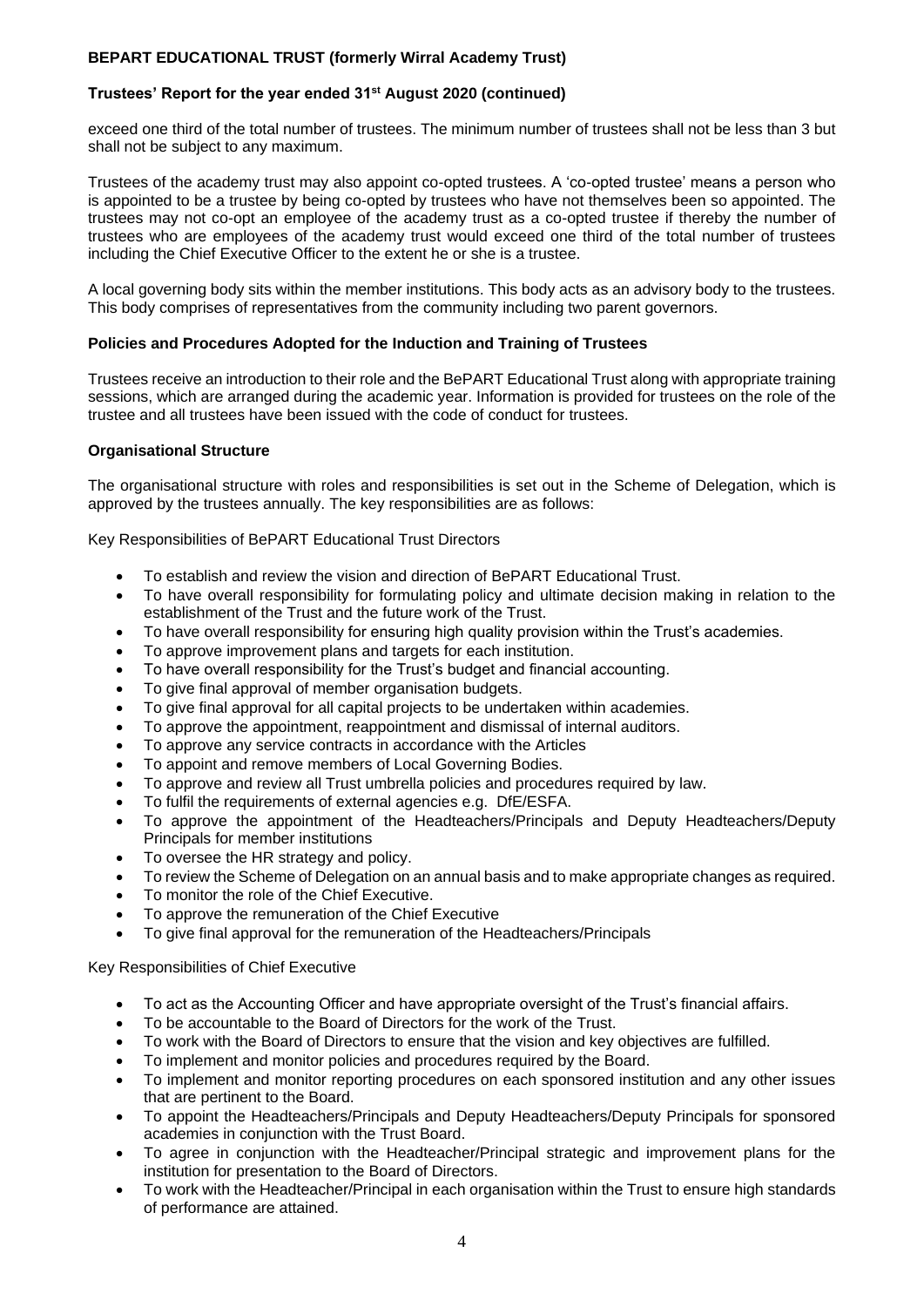# **Trustees' Report for the year ended 31st August 2020 (continued)**

- To manage the performance of the Headteachers/Principals of the member institutions.
- To have oversight of the quality improvement and financial monitoring processes.
- To represent the Trust with outside bodies.
- To approve staffing structures within the institutions and any variations that may be required in year.
- To approve appointments of senior staff in the member institutions.
- To approve the remuneration of senior staff in the member institutions, excluding Headteachers/Principals
- To recommend the approval of Headteachers/Principals remuneration to the Board.
- To identify, propose and present potential development strategies for BePART Educational Trust to the Board of Directors.
- To monitor the quality of provision at the institution along with any central educational initiatives led by BePART Educational Trust.
- To have responsibility for developing and monitoring all central services provided by BePART Educational Trust.

Key Responsibilities of Chief Financial Officer

- To act as the Trust's Accountant.
- To keep full and accurate accounting records.
- To ensure that the Trust has robust financial governance arrangements and complies with all funding agreements.
- To ensure that risk management procedures are implemented.
- To prepare and monitor budgets and ensure that annual accounts are presented, and all financial returns made in a timely manner.
- To ensure that the Board is fully appraised of all financial arrangements by producing accurate monthly financial management accounts for the Chair every month and for the Directors six times a year.
- To produce accurate and timely reports to the Board.
- To monitor the financial progress of the member institutions against their approved budget strategy.
- To submit financial statements, accounts return, internal scrutiny findings, school resource management self-assessment tool (SRMSAT), budget forecast return outturn (BFRO) and budget forecast return (BFR) to ESFA in a timely manner.

Key Responsibilities of Headteacher / Principal of each Member Organisation

- To implement the vision and policies of BePART Educational Trust effectively.
- To share the vision of the Trust and to implement strategies to ensure that the vision is fulfilled.
- To develop a Strategic Plan/Improvement Plan to ensure that strategic objectives are met.
- To work with staff in the institution to develop a culture of challenge, high expectations and standards.
- To implement a dynamic and flexible curriculum that meets the needs of the learners.
- To review, evaluate and monitor teaching learning and assessment and to ensure that improvement strategies are implemented, as required.
- To implement strategies that secures high attendance, excellent punctuality and high standards of behaviour at all times.
- To develop an excellent learning environment and promote the use of technology to support learning.
- To implement robust quality procedures.
- To plan the allocation of all financial and human resources to ensure value for money and to maximise the use of resources to support teaching and learning.
- To manage the institution efficiently and effectively.
- To oversee the admissions of students, maintain discipline, maintain high levels of attendance, oversee suspension and exclusions in line with policy.
- To analyse data/information relating to the progress of the institution and to provide detailed and accurate reports, as required.
- To work with the BePART Educational Trust to identify levels of support and potential for joint services.
- To develop an annual budget in conjunction with the Chief Financial Officer and to operate within the agreed budget.
- To comply with all policies and legal requirements related to safeguarding and health and safety.
- To have overall responsibility for the day to day management of the organisation.
- To provide BePART Educational Trust Board with regular reports.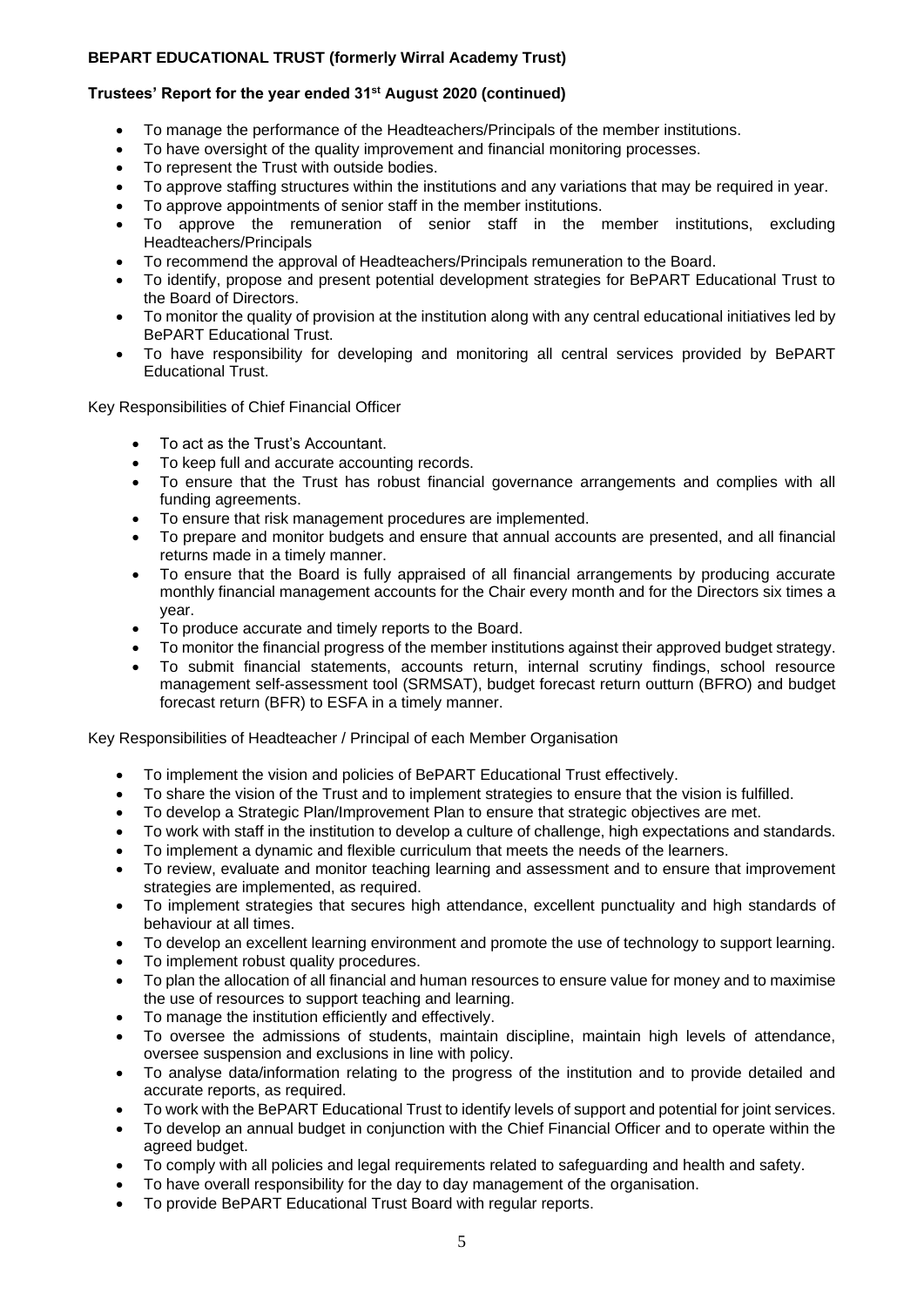# **Trustees' Report for the year ended 31st August 2020 (continued)**

# Key Responsibilities of Local Governing Body

The Local Governing Body will act as an advisory board to BePART Educational Trust Board. The meetings of the Local Governing Body will take place two weeks in advance of BePART Educational Trust Board meetings. The Local Governing Body will make available minutes of their meetings. Papers will be issued one week in advance of meetings.

The Board of Directors will delegate to the Local Governing Body the following responsibilities for supporting the institution and its leadership and management team in improving the:

- Achievement of pupils
- Quality of Teaching
- Behaviour and Safety of students

The Local Governing Body will specifically be expected:

- To promote and support the vision and direction of BePART Educational Trust.
- To promote the strategic objectives for the institution and its direction within the framework of the vision of BePART Educational Trust.
- To monitor the Improvement Plan for the institution
- To monitor the standards and performance of the institution and all aspects of student support and welfare
- To monitor teaching, learning and assessment within the institution to ensure that timely improvements are being made.
- To ensure that an appropriate curriculum is being offered that meets local needs and fits within BePART Educational Trust guidelines.
- To ensure implementation and closely monitor safeguarding and health and safety requirements.
- To formally review the Headteacher's decision to permanently exclude any pupil
- To engage fully and openly with any inspection of the institution, supporting the Headteacher/Principal in providing the necessary background, local context and performance in line with objectives against targets
- To make arrangements for the election/appointment of parent and staff governors
- To approve and review all policies and procedures that are specific to the institution e.g. Health and Safety
- To review, monitor, provide advice and constructively challenge, as appropriate.
- To ensure that Local Governing Body arrangements are conducted effectively.
- To be responsible to the Directors of BePART Educational Trust and to comply and act within the Terms of Reference.
- To appoint a Clerk to the Local Governing Body and implement clerking arrangements.
- To maintain and publish, through the Clerk, a register of Governors' and senior members of staff business interests and adhere to procedures for registering and managing conflicts of interest.
- To advise the Trust of any concerns about the running of the institution that cannot be resolved by the Local Governing Body and of any suspicions of fraud or irregularity.

# **Arrangements for Setting Pay and Remuneration of Key Management Personnel**

The BePART Educational Trust trustees do not receive remuneration for their work as trustees as this is undertaken on a voluntary basis. However, they may claim travel expenses should they undertake trust business. The key senior personnel (Chief Executive and Chief Financial Officer) were remunerated through their host employer (Birkenhead Sixth Form College) in 2019-20. Charges for their services to BePART Educational Trust are reclaimed via the management fee. The BePART Educational Trust Board of trustees determine the senior post holders within the school which includes the Headteacher and Deputy Headteacher. Their salaries are determined using the recommended School Teachers' Pay & Conditions Document (STPCD) Leadership Group Pay Range. Local circumstances are also taken into account.

# **Trade Union Facility Time**

No employees spent paid time on trade union facilities during the year.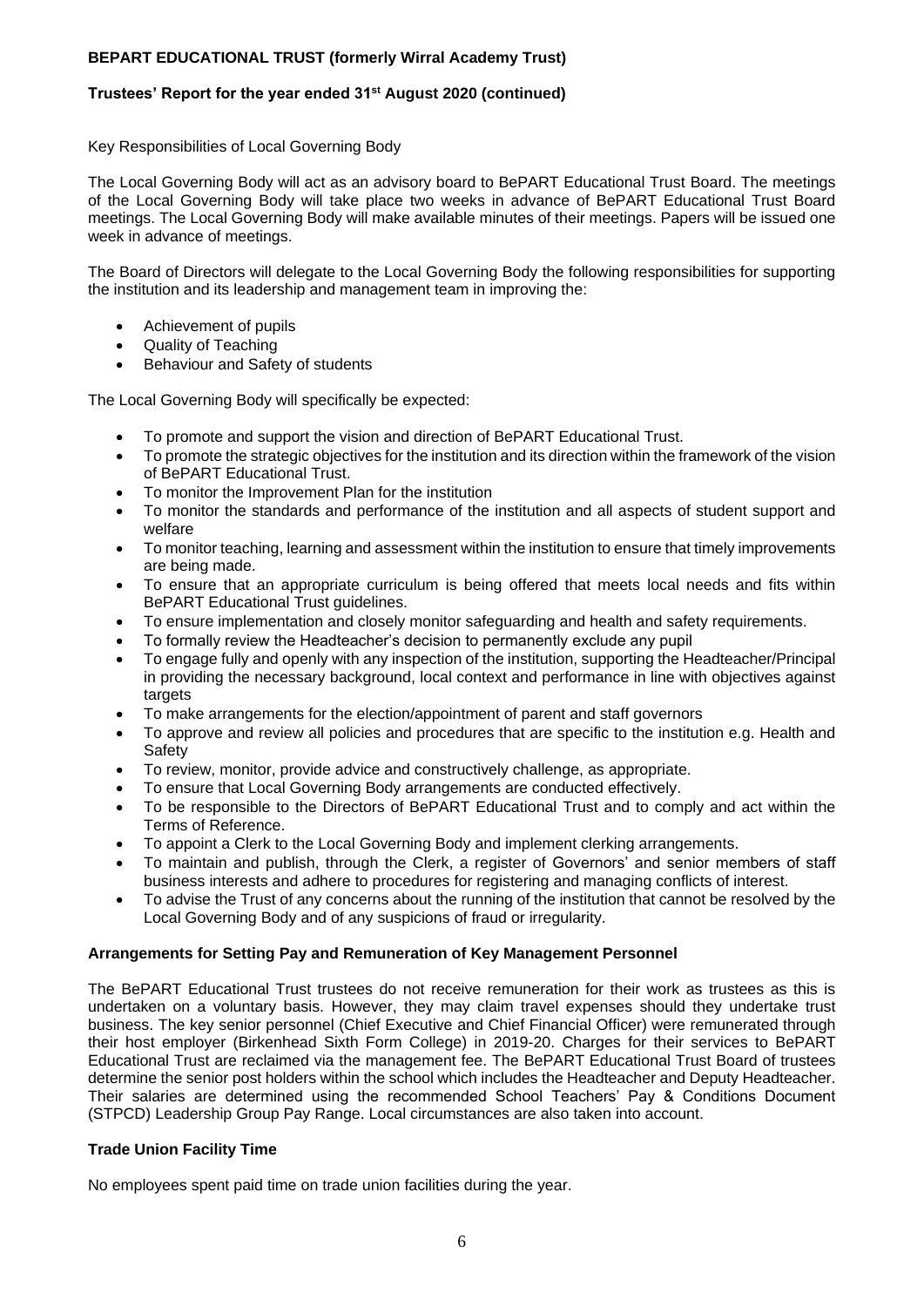# **Trustees' Report for the year ended 31st August 2020 (continued)**

# **Related Parties and Other Connected Charities and Organisations**

Details of related party transactions are given in Note 27.

### **Objectives and Activities**

The principal activity of BePART Educational Trust is to support member institutions to provide high quality education for its pupils.

Mission Statement for BePART Educational Trust

'Raising aspirations and transforming lives'

# **Objects and Aims**

Overall Aims

- To enable students to experience an ambitious and creative learning environment and provide opportunities for every individual to reach their academic potential.
- To offer a broad, balanced and rich curriculum that enables core skills to be attained and provides the opportunity for students to take advantage of a range of opportunities and pathways.
- To support, challenge and nurture a lasting passion and curiosity for learning in each student.
- To be able to be an innovative educational organisation, which seeks to use the best, established practice to attain high standards of teaching and learning.
- To provide a secure and caring environment that will foster the development of socially responsible young people.
- To prepare students to proactively participate and compete at local, national and international levels.
- To encourage engagement with families and the local community to enhance opportunities and learning outcomes for students.
- To provide leadership and foster continuous improvement in all the work of the BePART Educational Trust and the individual member institutions.

# **Objectives, Strategies and Activities**

Key Objectives for BePART Educational Trust :

- To ensure that all our member institutions are high performing within a set timescale.
- To engage with learners to enable them to develop, progress to appropriate pathways and achieve their ambitions.
- To offer a dynamic and shared curriculum across the member institutions within the trust that will meet the needs of the learners.
- To provide standards for excellent pastoral provision, advice and guidance to support the learners in their academic studies in each institution.
- To develop excellent quality systems that will facilitate continuous improvement in all aspects of the work of the individual institutions.
- To disseminate good practice, encourage professional development and provide career opportunities for all staff working within the trust.
- To provide a range of central services to the organisations within the family to enable value for money to be attained and thus allowing money within the institutions to be channelled to improving teaching and learning.
- To develop the capacity of the trust to ensure financial viability and sustainability.

The key objectives are reviewed annually by the Board of Directors of the trust.

# **Public Benefit**

The trustees have complied with their duty to have due regard to the guidance on public benefit published by the Charity Commission in exercising their powers and duties.

In setting our objectives and planning our activities the trustees have carefully considered the Charity Commission's general guidance on public benefit.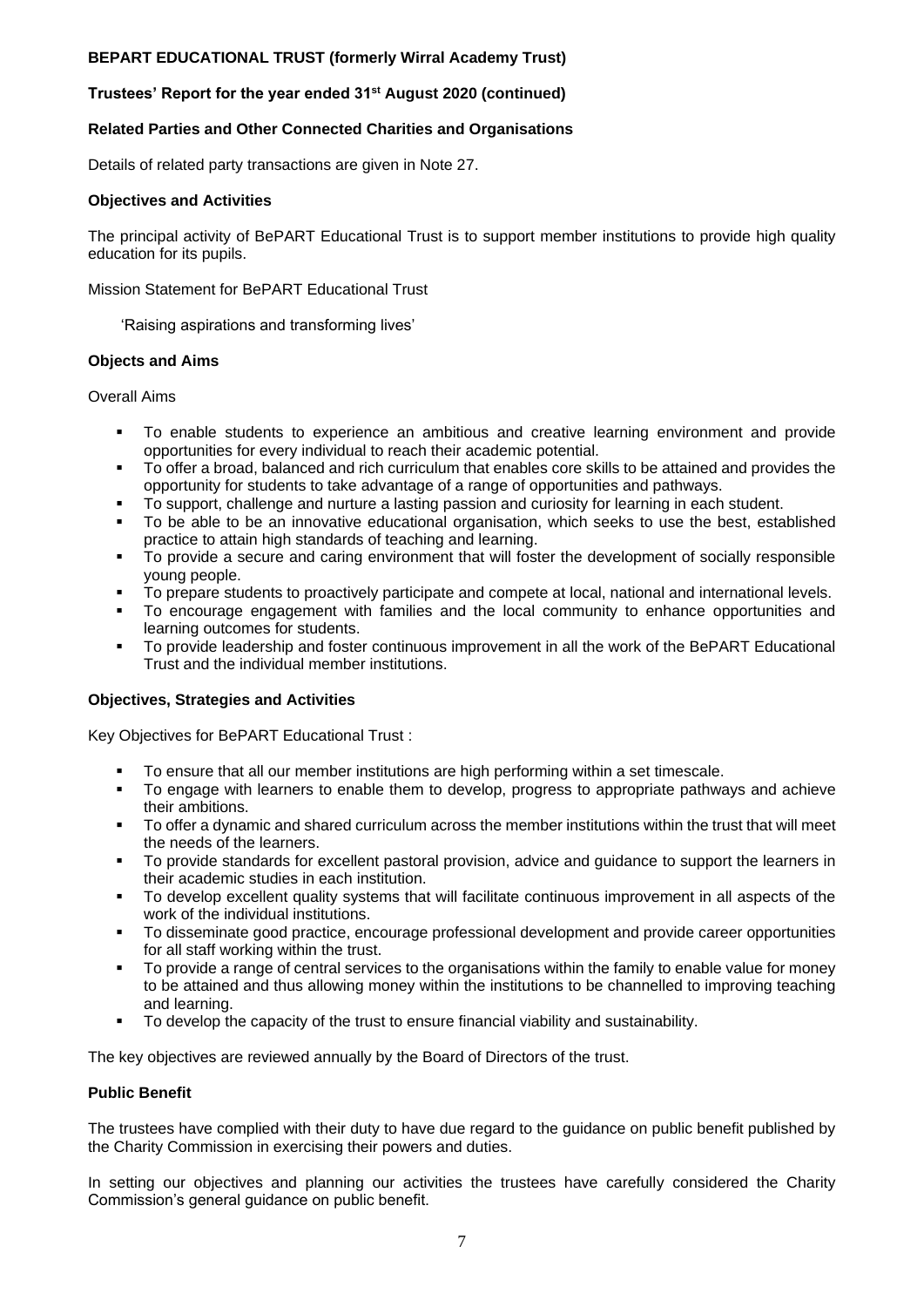### **Trustees' Report for the year ended 31st August 2020 (continued)**

# **Strategic Report**

### **Achievements and Performance for the Year 2019-20**

#### **Key Performance Indicators**

#### *The Birkenhead Park School*

Reports were presented to the Local Governing Body and the BePART Educational Trust Board to show the progress that Birkenhead Park School has made during the year. The details of these are contained in the reports of the Headteacher and the CEO. In 2019 the overall performance measure, Progress 8, showed a significant improvement, moving from -0.62 to -0.38, other measures of performance in Maths and English also showed evidence of progress. Due to the Covid 19 Pandemic, there were no published performance measures for 2020. However, the school's 2020 Progress 8 was calculated at -0.18 following implementation of the national Centre Assessed Grades process.

The school is only part way through its 5-year improvement development strategy and significant changes on curriculum design and the school's work on character and literacy are still being deployed and so the full benefit of these is yet to be fully realised.

BPS context/profile

- $\circ$  69% disadvantaged students eligible for Pupil Premium (3 times the national average)
- o 25 Looked After children (highest in Wirral secondary schools)
- o Attendance 3-year continual trend of improvement up to 2019 (still below national average)

#### **Ofsted**

o Inspection carried out November 2019 with an Overall Effectiveness judgement of Requires Improvement (see below). A monitoring visit is likely in 2020-21 with a full inspection due within 30 months.

5 Year Vision 2018 to 2023:

- o 4 Strategic Objectives Inspirational Teaching, Wider Student Skills (character & resilience), Literacy, Ethos of High standards and expectations.
- o Key Performance Indicators Ofsted Outstanding, Attendance at/above average, Positive Progress 8, Number on Roll is 95% - oversubscribed in Year 7 (strategically be a 'Go To' school).

2020-21 School Improvement Plan:

4 Strategic Objectives - Inspirational Teaching, Wider Student Skills (character & resilience), Literacy, Ethos of High Standard and Expectations.

The school development plan for 2020-21 will continue to focus on these four strategic priorities. Specific post-COVID actions are incorporated into the plan as required in relation to emerging areas of need.

The Birkenhead Park School received a full Ofsted inspection in November 2019 with the following judgements:

Overall effectiveness **Requires** improvement The quality of education The quality of education  $\blacksquare$ Behaviour and attitudes **Good** Personal development Contract Contract Contract Contract Contract Contract Contract Contract Contract Contract Contract Contract Contract Contract Contract Contract Contract Contract Contract Contract Contract Contract Con Leadership and Management **Requires improvement** Requires improvement

#### *Birkenhead Sixth Form College*

Assessing outcomes for 2019-20 are complicated with the cancelling of exams and the problems over the issuing of grades that was a result of OFQUAL and DfE policies. As a consequence of this and the required lockdown. no national data will be released for Level 3 academic performance relating to 2019-20. This will also be the case for other usual measures such as retention.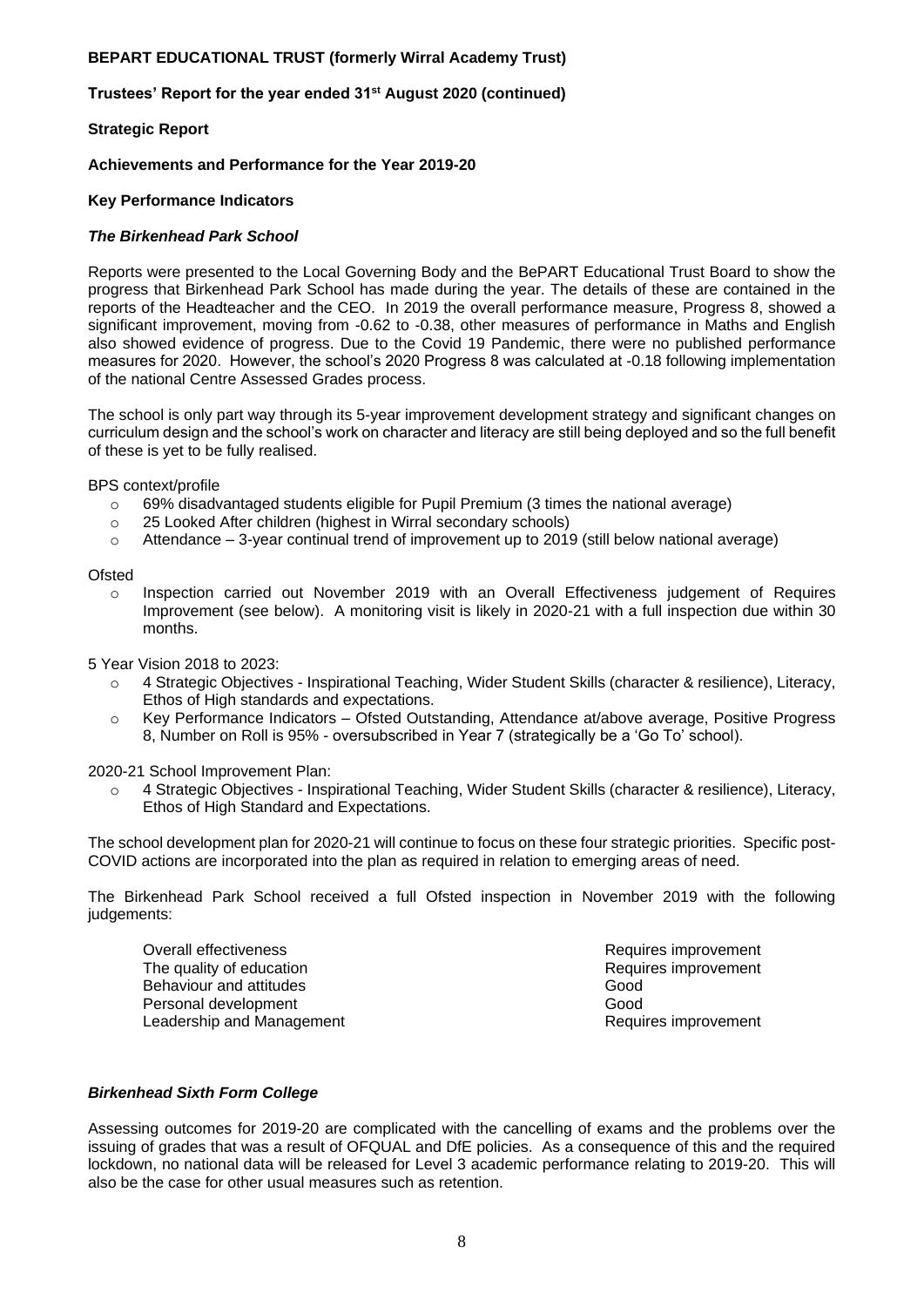### **Trustees' Report for the year ended 31st August 2020 (continued)**

Consequent to the above, there is nothing to be served in looking at the data for 2019-20 as it is really only proxy data

Responding to Covid-19

The College invested significantly in IT equipment and training during the first lockdown. This allowed students to have a consistent experience during this time and for the teaching of the curriculum to continue.

However, the great benefit of this investment has been seen in the 2020-21 academic year with the adoption of a hybrid teaching model and sufficient IT equipment disbursed to allow all students and staff to have full access to all aspects of the model. The impact of this is summarised in this extract taken from the Principal's report to the LGB in September 2020:

*The current hybrid model whereby two out of three lessons in each subject are physical and one is on-line is working well.*

*Attendance is on a comparable level with last year, including attendance at the virtual lessons.*

*All our virtual lessons run on Teams and students are required to engage with a camera activated, which has proved unproblematic. Staff and students have taken well to this medium and the substantial investment in time, equipment and training have paid off handsomely.* 

*Our technological capability and facilities have allowed teaching to continue uninterrupted despite a range of covid-19 related demands. Teachers who have had to self-isolate have been able to dial their 'physical' lessons into the College. This has worked remarkedly well. If a student is absent from physical lessons due to self-isolation, then they dial into the lessons as a remote participant.*

### **Ofsted Report**

Birkenhead Sixth Form College received a full Ofsted inspection in December 2016 with the following judgements:

| Outstanding |
|-------------|
| Outstanding |
| Outstanding |
| Outstanding |
| Outstanding |
| Outstanding |
|             |

#### **Going Concern**

After making appropriate enquiries, the board of trustees has a reasonable expectation that the Trust has adequate resources to continue in operational existence for the foreseeable future. For this reason, it continues to adopt the going concern basis in preparing the financial statements. Further details regarding the adoption of the going concern basis can be found in the Statement of Accounting Policies in Note 1.

#### **Financial Review**

Most of the trust's income is obtained from the ESFA in the form of recurrent grants, the use of which is restricted to particular purposes. The grants received from the ESFA during the year ended 31<sup>st</sup> August 2020 and the associated expenditure are shown as restricted funds in the Statement of Financial Activities.

The trust also receives grants for fixed assets from the ESFA. In accordance with the Charities Statement of Recommended Practice, 'Accounting and Reporting by Charities' (SORP 2015), such grants are shown in the Statement of Financial Activities as restricted income in the fixed asset fund. The restricted fixed asset fund balance is reduced by annual depreciation charges over the expected useful life of the assets concerned.

At 31st August 2020, the net book value of fixed assets was £7,180k (2019: £6,787k). The movements in tangible fixed assets are shown in Note 12 to the financial statements. The assets were used exclusively for providing education and the associated support services to the students of the trust.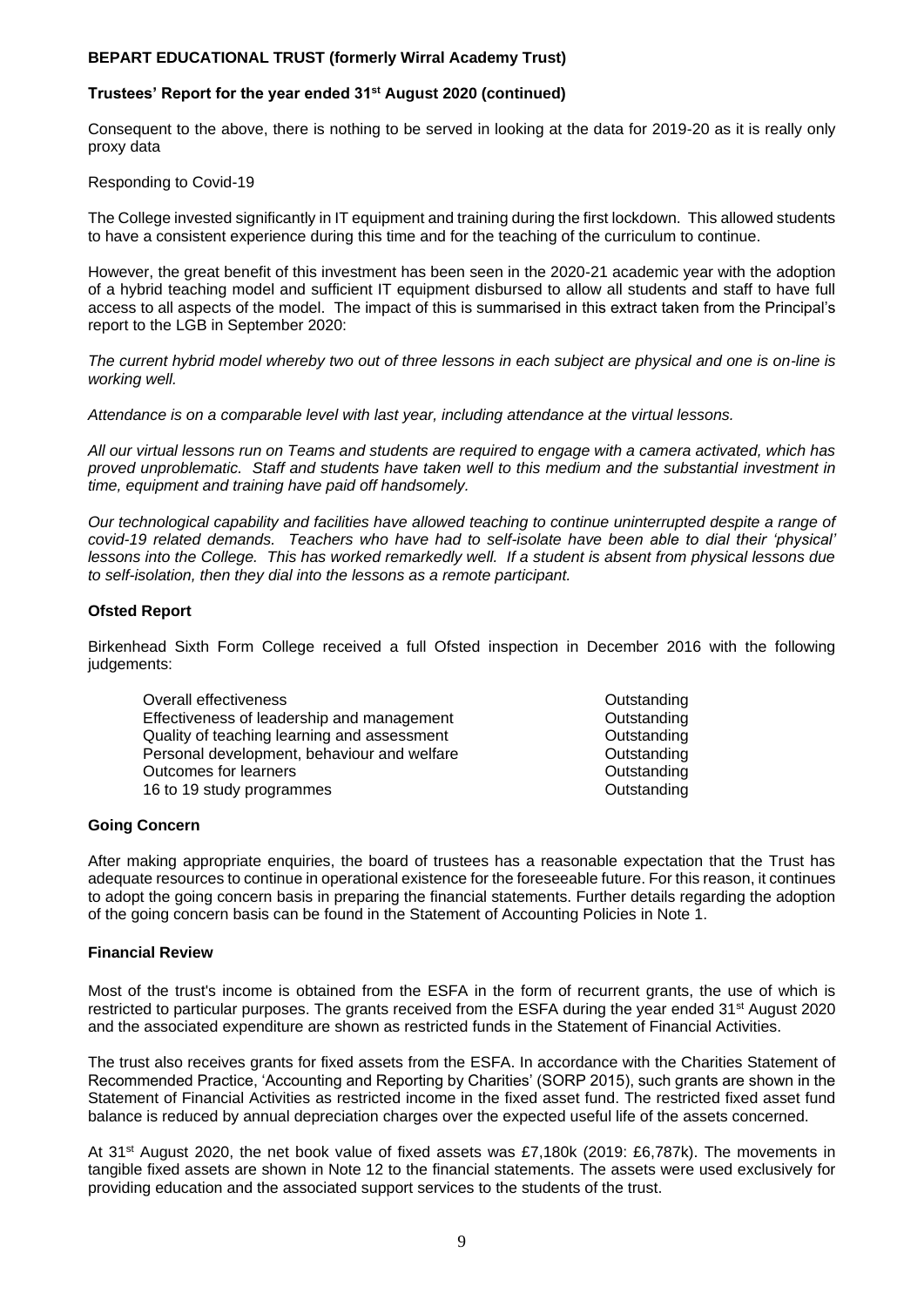### **Trustees' Report for the year ended 31st August 2020 (continued)**

Income totalling £13,690k (2019: £11,580k) in the year ended 31<sup>st</sup> August 2020 is greater than expenditure of £12,992k (2019: £12,505k) by £698k (2019: £925k loss) before the Merseyside Pension Fund actuarial gain in the year of £239k (2019: actuarial loss of £3,438k).

It should be noted that, as required by Financial Reporting Standard 102 (FRS102), the provision has been made in the financial statements for the deficit identified in the recent actuarial valuation of the local government defined benefit pension scheme, to which a number of support staff are members. Details of the provision are given in Note 23 to the financial statements.

The trustees have reviewed the fund balances carried forward at 31<sup>st</sup> August 2020, together with the projected results for the next two years and confirm that it is appropriate for the financial statements to be drawn up on the going concern basis.

#### **Reserves Policy**

The trustees monitor the reserves of the trust. The review of reserves encompasses the nature of income and expenditure streams and the need to match income with commitments.

The trust had total restricted funds (excluding pension reserve) at 31<sup>st</sup> August 2020 of £8,596k (2019:£7,302k) which included restricted general funds of £1,416k (2019:£515k) and a further £7,180k (2019:£6,787k) which can only be realised by the disposal of tangible fixed assets. In addition, the deficit on the restricted pension fund of £10,138k (2019:£9,781k) arises from an actuarial deficit on the local government pension scheme which will be dealt with as advised by the actuary. The balance on the unrestricted reserves as at the 31<sup>st</sup> August 2020 is £nil (2019:£nil).

Trustees are aware of their responsibilities to ensure sufficient reserves are kept to ensure good financial practice and to maintain a safe financial future of the trust. At the Board meeting of 22<sup>nd</sup> March 2016, the trustees agreed a Cost Reduction Strategy to stabilise the financial position of the trust. It was agreed to utilise reserves to cover a deficit budget over the medium term. The trust has achieved this by returning to a surplus position during 2019/20.

#### **Investment Policy**

The trust has a risk averse appetite to investment; any surplus reserves are invested for maximum return within that risk appetite.

#### **Principal Risks and Uncertainties**

A risk register is maintained by the trust, which is reviewed at least annually by the trustees and more frequently where necessary. The risk register identifies the key financial risks, the likelihood of those risks occurring, their potential impact on the trust and the actions being taken to reduce and mitigate the risks. Risks are prioritised using a consistent scoring system.

Outlined below is a description of the principal risk factors that may affect the trust. Not all the factors are within the trust's control. Other factors besides those listed may also adversely affect the trust.

#### • **Government Funding**

The trust has considerable reliance on continued government funding through the DfE / ESFA and this level of requirement is expected to continue. There can be no assurance that government policy or practice will remain the same or that public funding will continue at the same levels or on the same terms.

The risk is mitigated in a number of ways:

- Funding is derived through a number of direct and indirect contractual arrangements
- By ensuring the trust is rigorous in delivering high quality education and training
- By careful management of the budget and identification of where costs can be reduced
- Considerable focus and investment is placed on maintaining and managing key relationships with the DfE/ESFA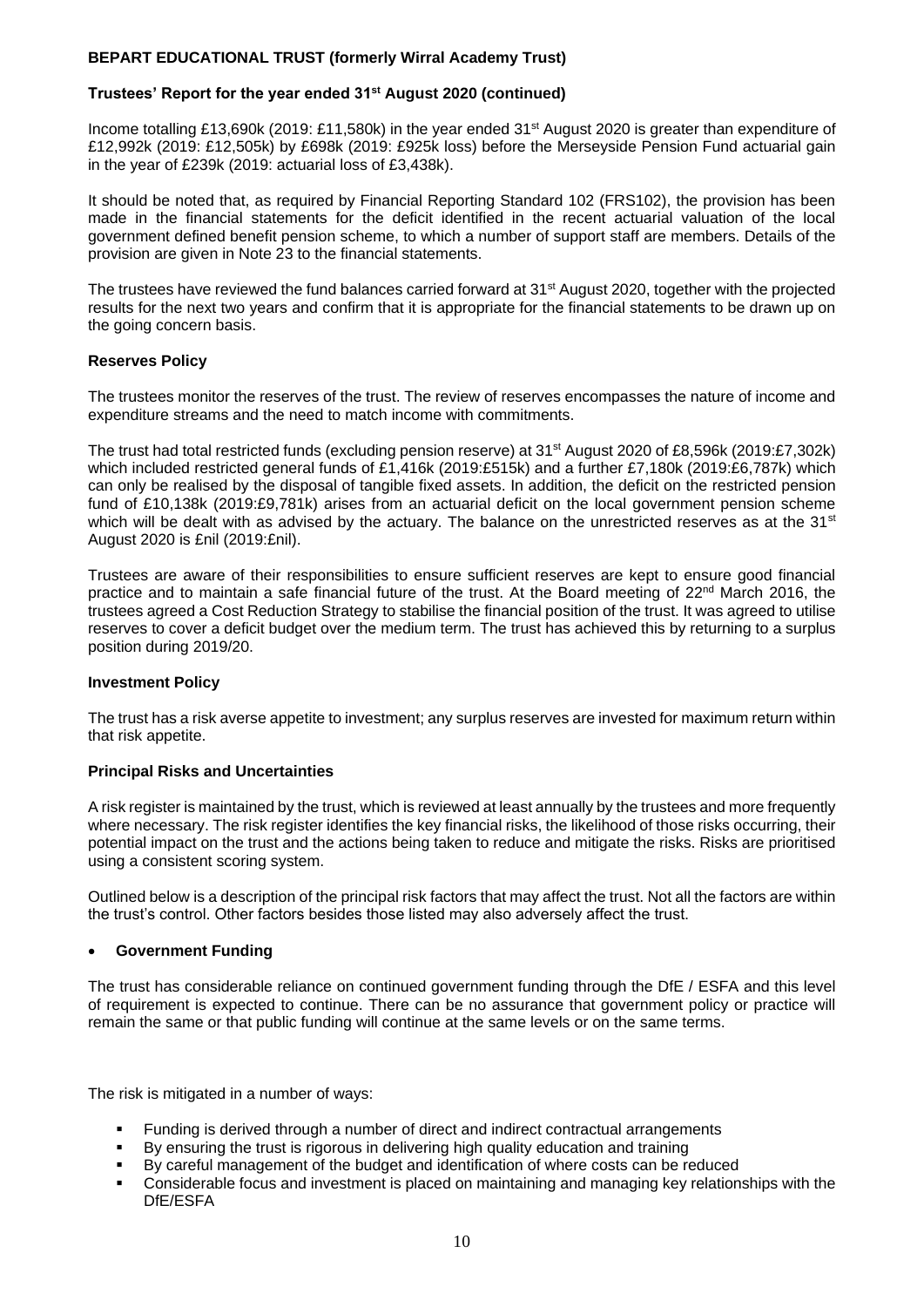### **Trustees' Report for the year ended 31st August 2020 (continued)**

#### • **Maintenance of High-Quality Provision**

Maintain a focus on ensuring that improvement in achievement in all aspects of provision is on an upward trajectory.

The risk is mitigated in a number of ways:

- Rigorous improvement plans
- Continued improvement of core skills
- **Effective quality assurance processes**

### **Plans for Future Periods**

BePART Educational Trust will continue striving to improve achievement and progress of its students at all levels. It will also ensure that the impact across the community is positive and that the trust becomes the destination of choice for students in Birkenhead.

BePART Educational Trust will continue to seek to build capacity to enable it to support additional schools within the locality, as appropriate.

#### **Employee Involvement**

The Trust encourages the involvement of its employees in its management through regular meetings with employee representatives. The employee representatives have the responsibility for the dissemination of information of particular concern to employees, including financial and economic factors affecting the performance of the Trust, and for receiving their views on important matters of policy.

#### **Equality and Disability Statement**

The Trust is committed to ensuring equality of opportunity for all who learn and work here. We respect and value positively differences in race, gender, sexual orientation, disability, religion or belief and age. We strive vigorously to remove conditions, which place people at a disadvantage, and the Trust will actively combat bigotry. We also strive to remove conditions, which place people at a disadvantage, and we actively combat any discrimination.

The Trust considers all applications from persons with a disability, bearing in mind the aptitudes of the individuals concerned. Where an existing employee has a disability, every effort is made to ensure that reasonable adjustments are made. The Trust aims to provide training, career development and opportunities for promotion, which are, as far as possible, identical to those for other employees.

#### **Birkenhead Park School**

The Birkenhead Park School has a five year strategic plan with a two year and a one year sub-plan. These aim to move the school to an OFSTED rating of Good within two years and outstanding in five. The key objectives for achieving this are:

- Improving the quality of teaching and learning
- Embedding the school's vision and values
- Improving attendance and punctuality
- Improving the effectiveness of leadership and management

Full details can be found in the schools development plan.

#### **Birkenhead Sixth Form College**

The College continues to be a strong performer with a national reputation. In 2019-20 the College added to its long list of national awards by winning the TES Award of GCSE Re-sits. The College is unique in the UK for having won three TES awards in each of the last three years.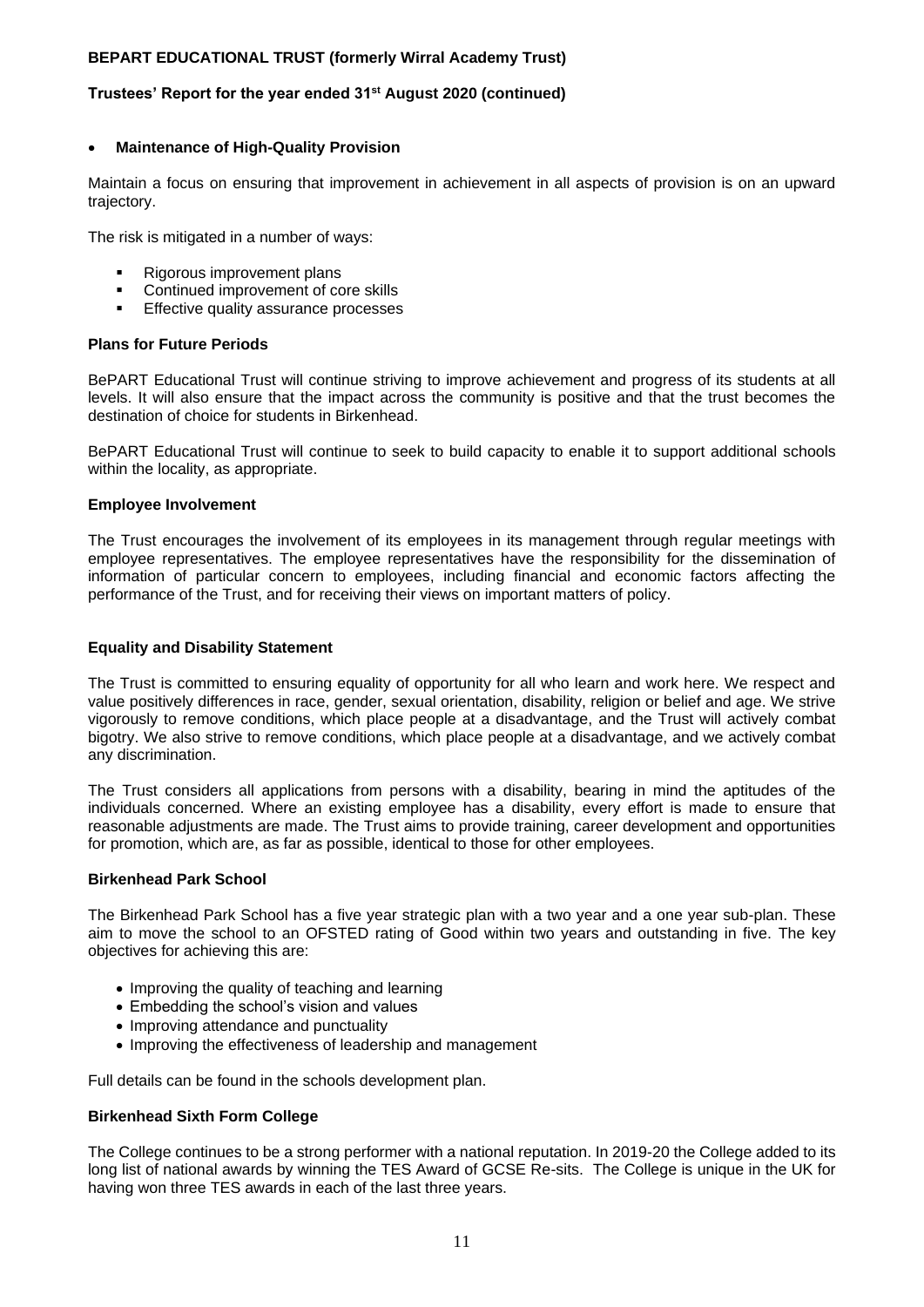# **Trustees' Report for the year ended 31st August 2020 (continued)**

The College continues to work at being a national leader with its mission being to seek high level outcomes by remaining true to its BePART values and through an evidence-based approach.

#### **Auditor**

Insofar as the trustees are aware:

- there is no relevant audit information of which the charitable company's auditor is unaware
- the trustees have taken all steps that they ought to have taken to make themselves aware of any relevant audit information and to establish that the auditor is aware of that information.

Trustees' report, incorporating a strategic report, was approved by order of the board of trustees, as the company directors, on 8<sup>th</sup> December 2020 and signed on the board's behalf by:

**\_\_\_\_\_\_\_\_\_\_\_\_\_\_\_\_\_\_\_\_\_\_\_\_\_\_\_\_\_\_\_\_\_\_\_\_\_\_\_\_**

**John Cook Trustee 8 th December 2020**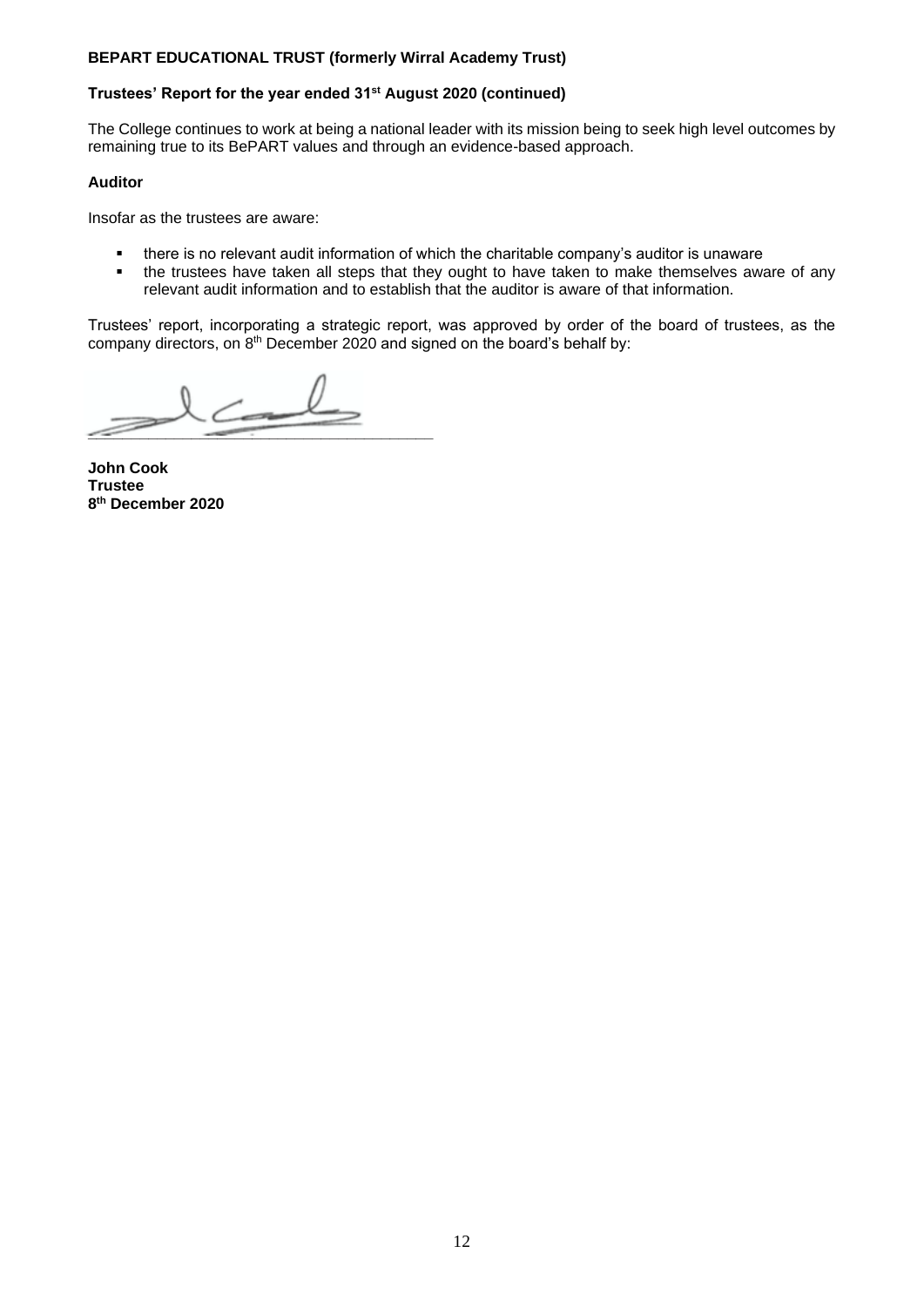### **Governance Statement for the year ended 31st August 2020**

#### **Scope of Responsibility**

As trustees we acknowledge we have overall responsibility for ensuring that the trust has an effective and appropriate system of control, financial and otherwise. However such a system is designed to manage rather than eliminate the risk of failure to achieve business objectives, and can provide only reasonable and not absolute assurance against material misstatement or loss.

The trustees have delegated the day-to-day responsibility to the chief executive, as accounting officer, for ensuring financial controls conform with the requirements of both propriety and good financial management and in accordance with the requirements and responsibilities assigned to it in the funding agreement between the trust and the Secretary of State for Education. He is also responsible for reporting to the trustees any material weaknesses or breakdowns in internal control.

#### **Governance**

The information on governance included here supplements that described in the Trustees' Report and in the Statement of Trustees' Responsibilities. The board of trustees has formally met 4 times during the year. Attendance during the year at meetings of the board of trustees was as follows:

| <b>Trustee</b>      | <b>Meetings Attended</b> | <b>Out of Possible</b> |
|---------------------|--------------------------|------------------------|
| John Cook           | 3                        | 4                      |
| Lyn Eaton           | 4                        | 4                      |
| Phil Adams          | 3                        | 4                      |
| Michael Kilbride    | 4                        | 4                      |
| Rebecca Lawton      | 4                        | 4                      |
| Lyn Hazell          | 4                        | 4                      |
| Chris Cull          | 0                        |                        |
| <b>Andrew Mills</b> |                          | າ                      |

The Audit Committee comprises up to four members of the Board. The committee operates in accordance with written terms of reference approved by the Board.

The Audit Committee meets on a termly basis and provides a forum for reporting by the trust's internal, regularity and financial statements auditors, who have access to the Committee for independent discussion, without the presence of trust management.

The trust's internal auditors review the systems of internal control, risk management controls and governance processes in accordance with an agreed plan of input and report their findings to management and the Audit Committee.

Management is responsible for the implementation of agreed audit recommendations and internal audit undertakes periodic follow-up reviews to ensure such recommendations have been implemented.

The Audit Committee also advises the Board on the appointment of internal and financial statements auditors and their remuneration for both audit and non-audit work as well as reporting annually to the Board.

The committee met 3 times during the year, the attendance during the year at meetings was as follows:

| <b>Trustee</b> | <b>Meetings Attended</b> | <b>Out of Possible</b> |
|----------------|--------------------------|------------------------|
| John Cook      |                          |                        |
| Lyn Eaton      |                          | 3                      |
| Phil Adams     |                          | 3                      |
| Lyn Hazell     |                          | 2                      |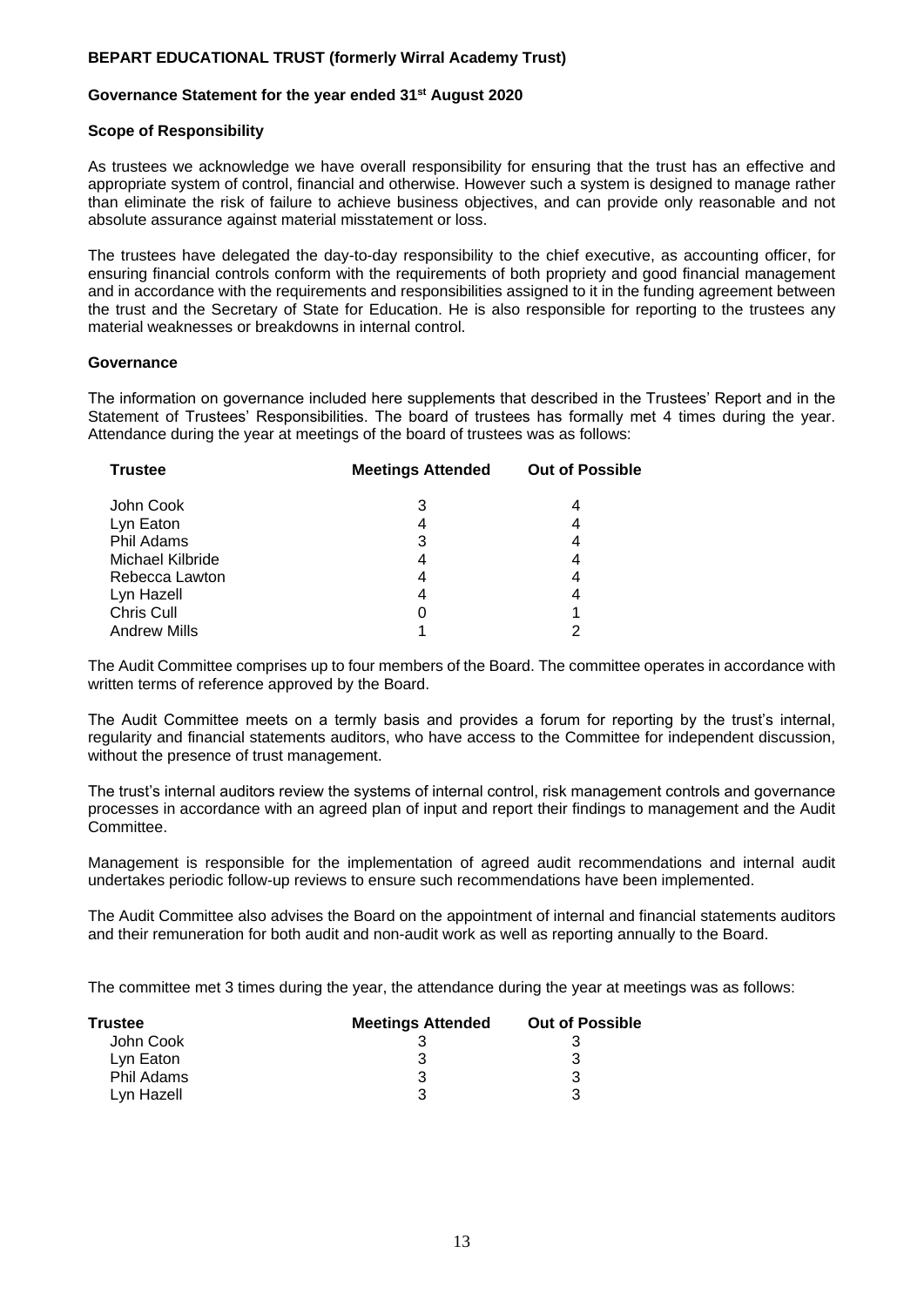# **Governance Statement for the year ended 31st August 2020 (continued)**

### **Review of Value for Money**

As accounting officer, the Chief Executive Officer has responsibility for ensuring that the trust delivers good value in the use of public resources. The accounting officer understands that value for money refers to the educational and wider societal outcomes achieved in return for the taxpayer resources received.

The accounting officer considers how the trust's use of its resources has provided good value for money during each academic year, and reports to the board of trustees where value for money can be improved, including the use of benchmarking data where available. The accounting officer for the academy trust has delivered improved value for money during the year by:

- **·** Tighter control of the budget setting process and focus on the financial position over the longer term.
- Continued focus on driving efficiencies from central services.
- Identification of improvements to financial controls to reduce the risk of improper use of public money.

# **The Purpose of the System of Internal Control**

The system of internal control is designed to manage risk to a reasonable level rather than to eliminate all risk of failure to achieve policies, aims and objectives. It can, therefore, only provide reasonable and not absolute assurance of effectiveness. The system of internal control is based on an on-going process designed to identify and prioritise the risks to the achievement of trust policies, aims and objectives, to evaluate the likelihood of those risks being realised and the impact should they be realised, and to manage them efficiently, effectively and economically. The system of internal control has been in place in the trust for the period 1<sup>st</sup> September 2019 to 31<sup>st</sup> August 2020 and up to the date of approval of the annual report and financial statements.

# **Capacity to Handle Risk**

The board of trustees has reviewed the key risks to which the trust is exposed together with the operating, financial and compliance controls that have been implemented to mitigate those risks. The board of trustees is of the view that there is a formal on-going process for identifying, evaluating and managing the trust's significant risks that has been in place for the period 1<sup>st</sup> September 2019 to 31<sup>st</sup> August 2020 and up to the date of approval of the annual report and financial statements. This process is regularly reviewed by the board of trustees.

# **The Risk and Control Framework**

The academy trust's system of internal financial control is based on a framework of regular management information and administrative procedures including the segregation of duties and a system of delegation and accountability. In particular, it includes:

- comprehensive budgeting and monitoring systems with an annual budget, which is reviewed and agreed by the board of trustees.
- **•** periodic financial reports including updates on financial performance against the forecasts and of major purchase plans, capital works and expenditure programmes.
- setting targets to measure financial and other performance.
- **•** clearly defined purchasing quidelines.
- delegation of authority and segregation of duties.
- identification and management of risks.

The board of trustees has considered the need for a specific internal audit function and has appointed Wylie & Bisset as internal auditor.

The internal auditor's role includes giving advice on financial matters and performing a range of checks on the trust's financial systems. During the year, the internal auditors focused on the following areas:

- Review and appraisal of financial and other controls operated by the Trust.
- Review of the established policies and procedures adopted by the Trust.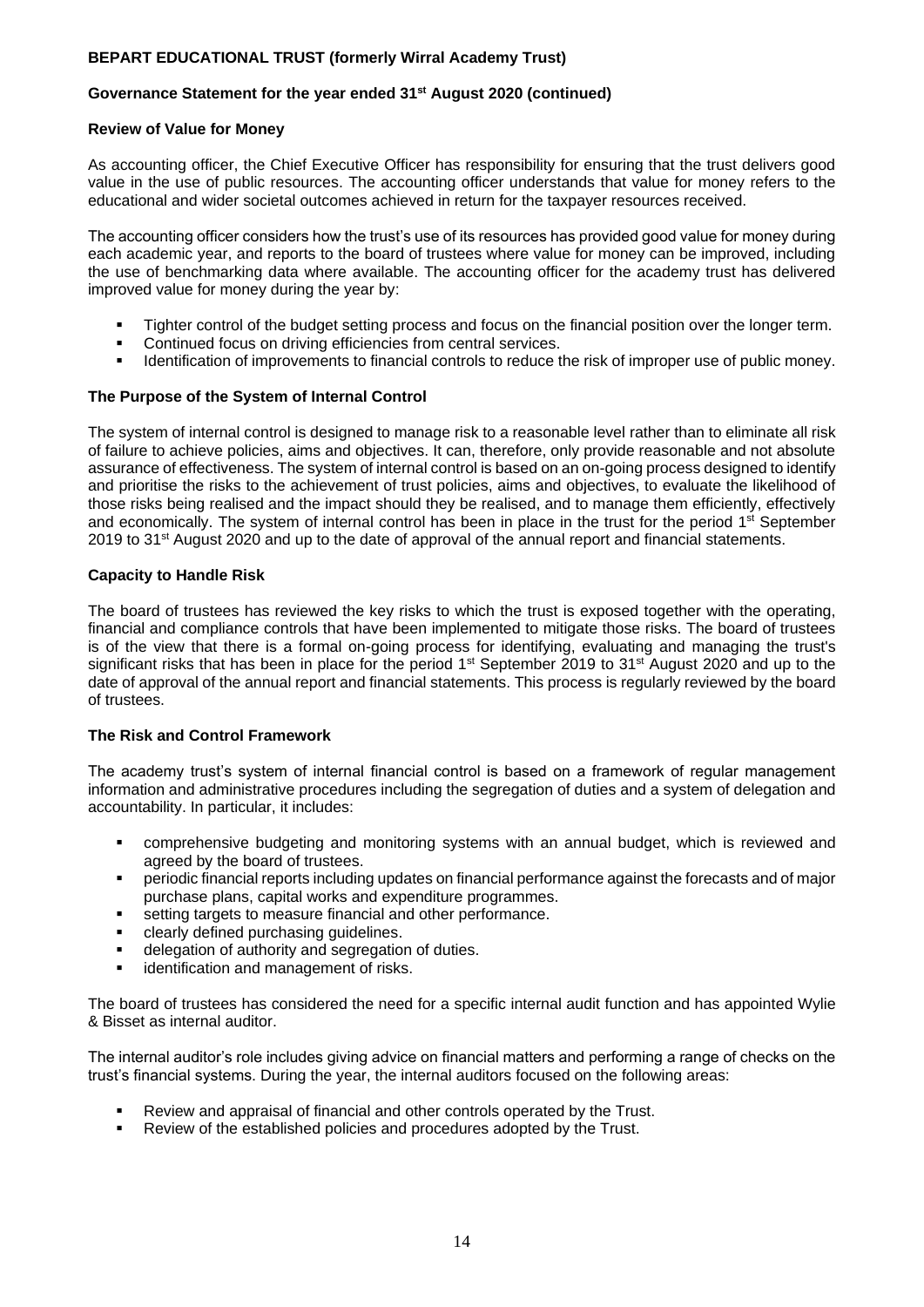# **Governance Statement for the year ended 31st August 2020 (continued)**

- Assessment of whether or not the internal controls are reliable as a basis for producing the financial accounts.
- Review of accounting and other information provided to management for decision-making.
- Compliance and substantive audit testing where appropriate.
- Review of the College's procedures in place to promote and secure value for money.

Reports are submitted by the internal auditors to the board of trustees, through the audit committee on the operation of the systems of control and on the discharge of the board of trustees' financial responsibilities.

# **Review of Effectiveness**

As accounting officer, the Chief Executive has responsibility for reviewing the effectiveness of the system of internal control. During the year in question, the review has been informed by:

- the work of the internal auditor
- the work of the external auditor
- the work of the Headteachers and their senior management teams
- the work of the executive managers within the trust who have responsibility for the development and maintenance of the internal control framework.

The accounting officer has been advised of the implications of the result of their review of the system of internal control and a plan to address weaknesses and ensure continuous improvement of the system is in place.

Approved by order of the Board of Trustees on 8<sup>th</sup> December 2020 and signed on its behalf by:

**\_\_\_\_\_\_\_\_\_\_\_\_\_\_\_\_\_\_\_\_\_\_\_\_\_\_\_\_\_\_\_\_ \_\_\_\_\_\_\_\_\_\_\_\_\_\_\_\_\_\_\_\_\_\_\_\_\_\_\_\_\_\_\_\_**

**John Cook Michael Kilbride Trustee <b>Accounting Officer Accounting Officer**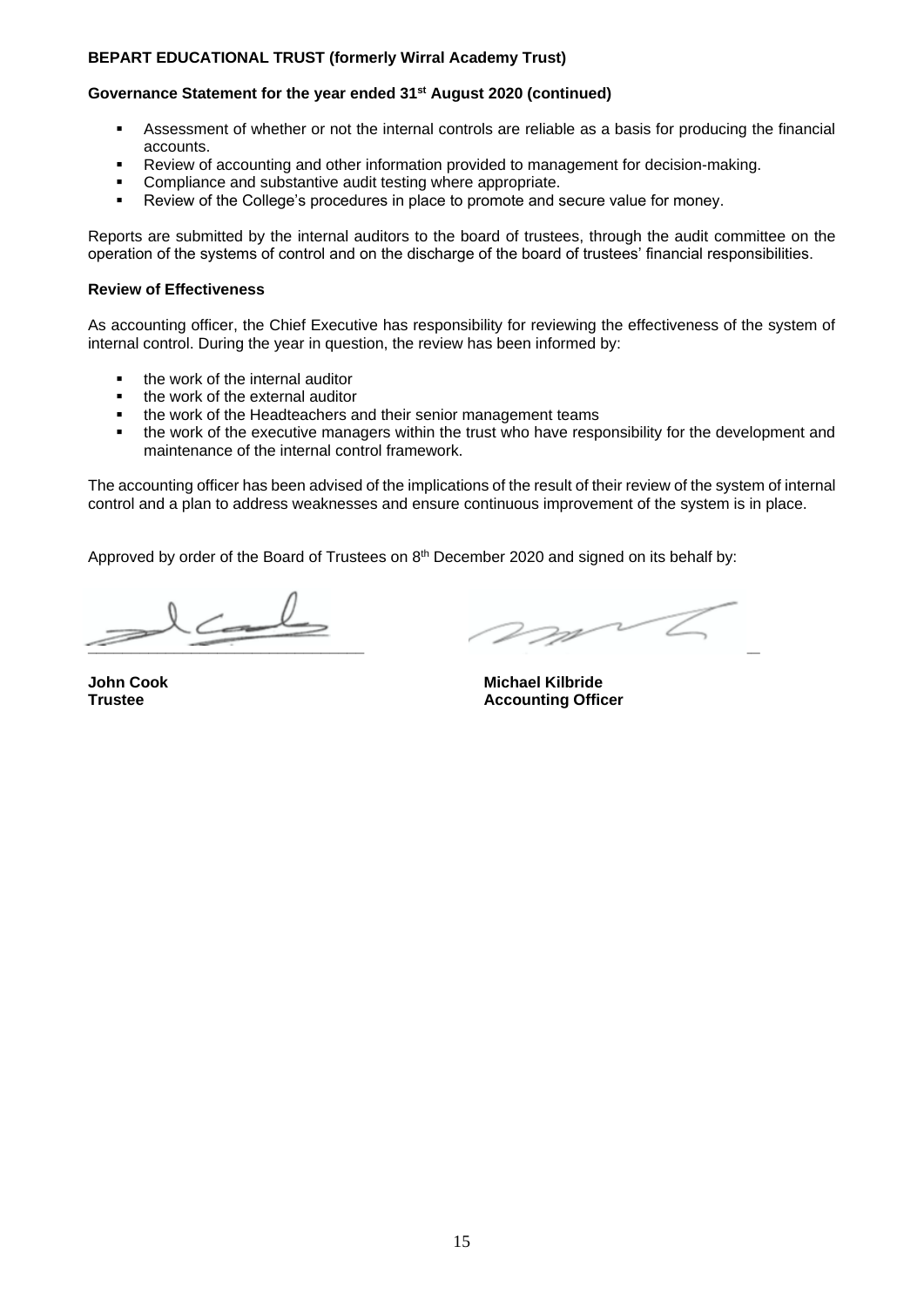# **Statement of Regularity, Propriety and Compliance for the year ended 31st August 2020**

As accounting officer of BePART Educational Trust, I have considered my responsibility to notify the Trust Board and the Education Funding Agency (ESFA) of material irregularity, impropriety and non-compliance with ESFA terms and conditions of funding, under the funding agreement in place between the trust and the Secretary of State for Education. As part of my consideration I have had due regard to the requirements of the Academies Financial Handbook 2019.

I confirm that I and the academy trust board of trustees are able to identify any material irregular or improper use of funds by the academy trust, or material non-compliance with the terms and conditions of funding under the trust's funding agreement and the Academies Financial Handbook 2019.

I confirm that no instances of material irregularity, impropriety or funding non-compliance have been discovered to date. If any instances are identified after the date of this statement, these will be notified to the board of trustees and ESFA.

 $\overline{\phantom{a}}$ **\_\_\_\_\_\_\_\_\_\_\_\_\_\_\_\_\_\_\_\_\_\_\_\_\_\_\_\_\_\_\_\_\_\_\_\_\_\_\_\_**

**Michael Kilbride Accounting Officer 8 th December 2020**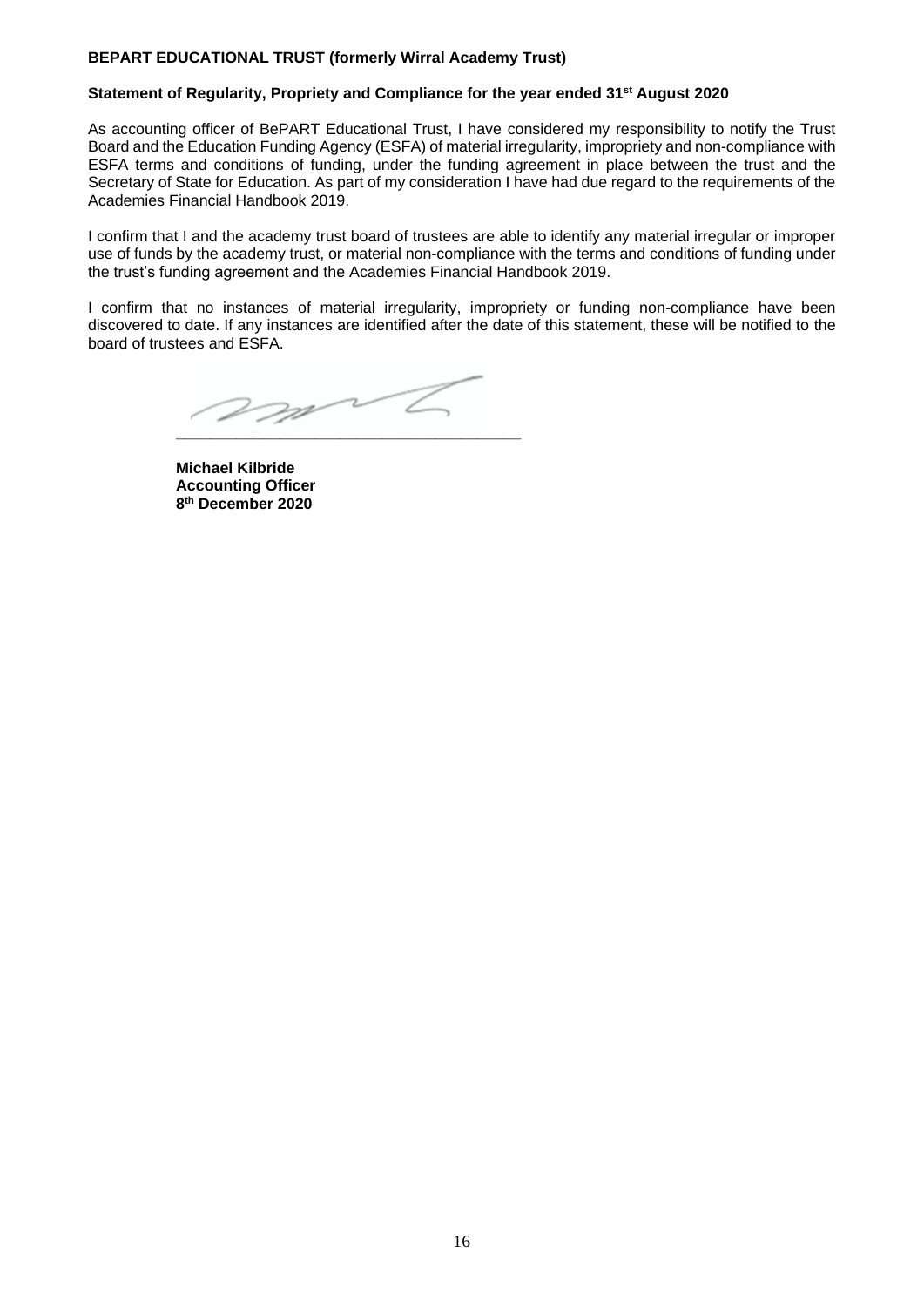# **Statement of Trustees' Responsibilities for the year ended 31st August 2020**

The trustees (who act as governors of BePART Educational Trust and are also the directors of the charitable company for the purposes of company law) are responsible for preparing the Trustees' Report and the financial statements in accordance with the Annual Accounts Direction published by the Education Funding Agency, United Kingdom Accounting Standards (United Kingdom Generally Accepted Accounting Practice) and applicable law and regulations.

Company law requires the trustees to prepare financial statements for each financial year. Under company law, the trustees must not approve the financial statements unless they are satisfied that they give a true and fair view of the state of affairs of the charitable company and of its incoming resources and application of resources, including its income and expenditure, for that period. In preparing these financial statements, the trustees are required to:

- select suitable accounting policies and then apply them consistently
- observe the methods and principles in the Charities SORP 2019 and the Academies Accounts Direction 2019 to 2020
- make judgments and accounting estimates that are reasonable and prudent
- state whether applicable UK Accounting Standards [FRS 102] have been followed, subject to any material departures disclosed and explained in the financial statements
- **•** prepare the financial statements on the going concern basis unless it is inappropriate to presume that the charitable company will continue in business

The trustees are responsible for keeping adequate accounting records that are sufficient to show and explain the charitable company's transactions and disclose with reasonable accuracy at any time the financial position of the charitable company and enable them to ensure that the financial statements comply with the Companies Act 2006. They are also responsible for safeguarding the assets of the charitable company and hence for taking reasonable steps for the prevention and detection of fraud and other irregularities.

The trustees are responsible for ensuring that in its conduct and operation the charitable company applies financial and other controls, which conform with the requirements both of propriety and of good financial management. They are also responsible for ensuring grants received from ESFA/DfE have been applied for the purposes intended.

The trustees are responsible for the maintenance and integrity of the corporate and financial information included on the charitable company's website. Legislation in the United Kingdom governing the preparation and dissemination of financial statements may differ from legislation in other jurisdictions.

Approved by order of the members of the board of trustees on  $8^{\text{th}}$  December 2020 and signed on its behalf by:

 $\sim$ **\_\_\_\_\_\_\_\_\_\_\_\_\_\_\_\_\_\_\_\_\_\_\_\_\_\_\_\_\_\_\_\_\_\_\_\_\_\_\_\_**

**John Cook Trustee**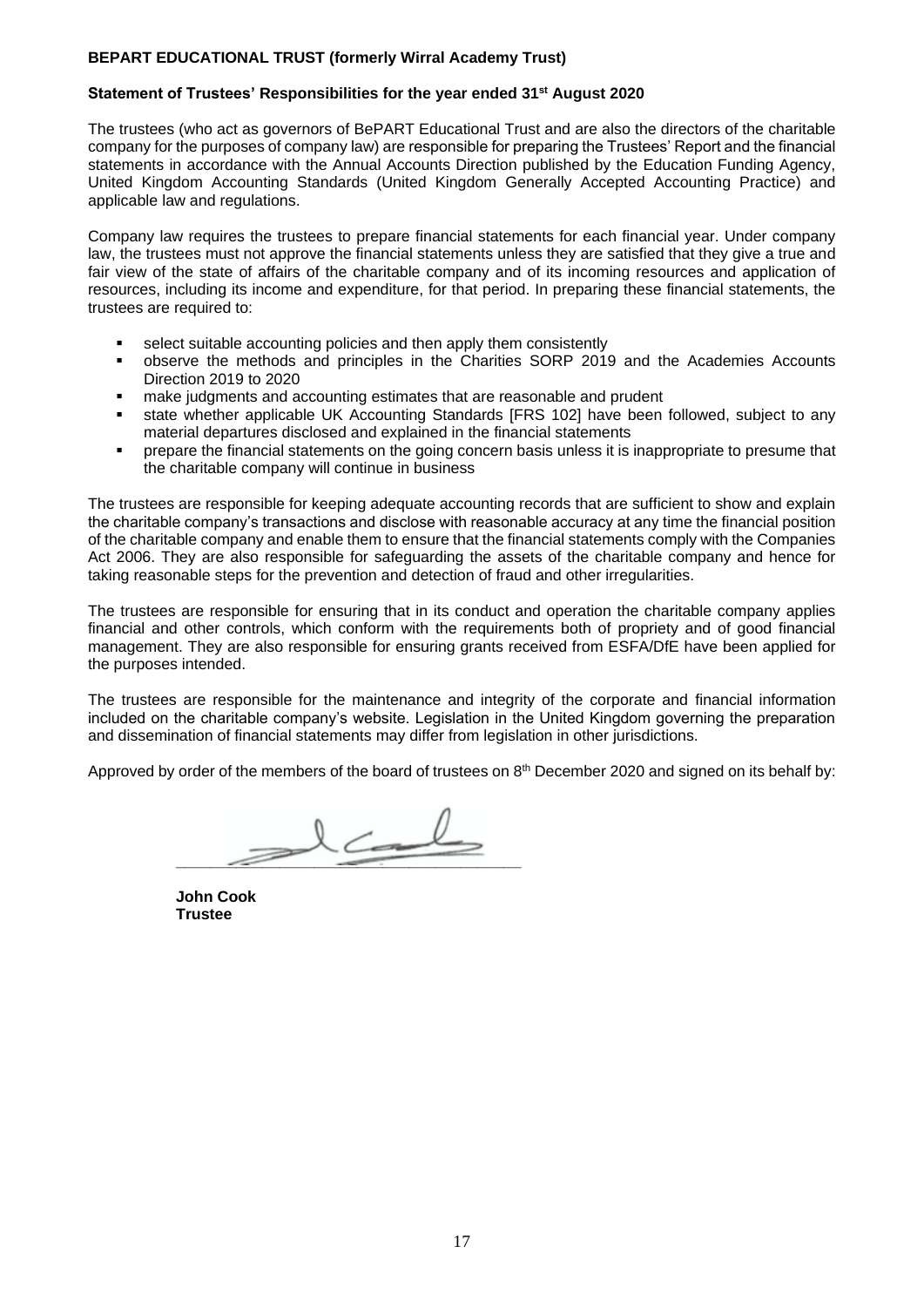#### **Independent Auditor's Report on the Financial Statements to the Members of BePART Educational Trust for the year ended 31st August 2020**

# **Opinion**

We have audited the financial statements of BePART Educational Trust (the 'academy trust') for the year ended 31 August 2020 which comprise the Statement of Financial Activities, the Balance Sheet, the Cash Flow Statement and the notes to the financial statements, including a summary of significant accounting policies. The financial reporting framework that has been applied in their preparation is applicable law and United Kingdom Accounting Standards, including Financial Reporting Standard 102 The Financial Reporting Standard applicable in the UK and Republic of Ireland (United Kingdom Generally Accepted Accounting Practice), the Charities Statement of Recommended Practice (SORP 2015) and the Academies Accounts Direction 2019 to 2020 issued by the Education & Skills Funding Agency.

In our opinion the financial statements:

- give a true and fair view of the state of the academy trust's affairs as at 31 August 2020, and of its incoming resources and application of resources for the year then ended;
- have been properly prepared in accordance with United Kingdom Generally Accepted Accounting Practice;
- have been prepared in accordance with the requirements of the Companies Act 2006; and
- have been prepared in accordance with Charities Statement of Recommended Practice (SORP 2019) and the Academies Accounts Direction 2019 to 2020.

# **Basis for opinion**

We conducted our audit in accordance with International Standards on Auditing (UK) (ISAs (UK)) and applicable law. Our responsibilities under those standards are further described in the Auditor's responsibilities for the audit of the financial statements section of our report. We are independent of the academy trust in accordance with the ethical requirements that are relevant to our audit of the financial statements in the UK, including the FRC's Ethical Standard, and we have fulfilled our other ethical responsibilities in accordance with these requirements. We believe that the audit evidence we have obtained is sufficient and appropriate to provide a basis for our opinion.

# **Conclusions relating to going concern**

We have nothing to report in respect of the following matters in relation to which the ISAs (UK) require us to report to you were:

- the academy trust's use of the going concern basis of accounting in the preparation of the financial statements is not appropriate; or
- the academy trust has not disclosed in the financial statements any identified material uncertainties that may cast significant doubt about the charitably trust's ability to continue to adopt the going concern basis of accounting for a period of at least twelve months from the date when the financial statements are authorised for issue.

# **Other information**

The other information comprises the information included in the report and financial statements, other than the financial statements and our auditor's report thereon. The trustees are responsible for the other information. Our opinion on the financial statements does not cover the other information and, except to the extent otherwise explicitly stated in our report, we do not express any form of assurance conclusion thereon. In connection with our audit of the financial statements, our responsibility is to read the other information and, in doing so, consider whether the other information is materially inconsistent with the financial statements or our knowledge obtained in the audit or otherwise appears to be materially misstated. If we identify such material inconsistencies or apparent material misstatements, we are required to determine whether there is a material misstatement in the financial statements or a material misstatement of the other information. If, based on the work we have performed, we conclude that there is a material misstatement of this other information, we are required to report that fact.

We have nothing to report in this regard.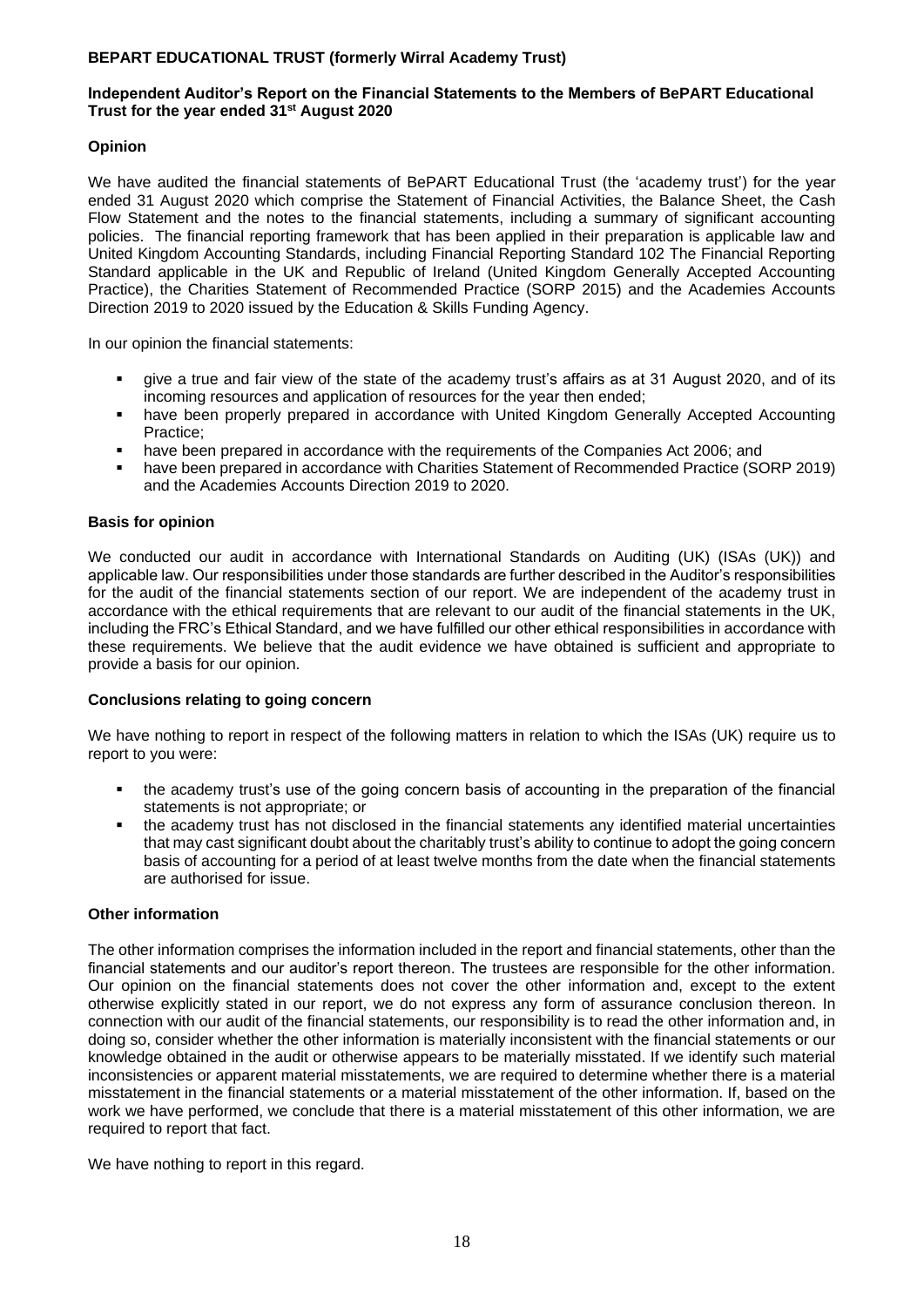### **Independent Auditor's Report on the Financial Statements to the Members of BePART Educational Trust for the year ended 31st August 2020 (continued)**

# **Opinions on other matters prescribed by the Companies Act 2006**

In our opinion, based on the work undertaken in the course of the audit:

- the information given in the Trustees' Report & Strategic Report for the financial year for which the financial statements are prepared is consistent with the financial statements; and
- the Trustees' Report & Strategic Report have been prepared in accordance with applicable legal requirements.

### **Matters on which we are required to report by exception**

In the light of our knowledge and understanding of the academy trust and its environment obtained in the course of the audit, we have not identified material misstatements in the Trustees' Report.

We have nothing to report in respect of the following matters where the Companies Act 2006 requires us to report to you if, in our opinion:

- adequate accounting records have not been kept; or
- the financial statements are not in agreement with the accounting records; or
- certain disclosures of Trustees' remuneration specified by law are not made; or
- we have not received all the information and explanations we require for our audit;

### **Responsibilities of the Trustees**

As explained more fully in the Trustees' Responsibilities Statement set out on page 17, the trustees, who are also the directors of BePART Educational Trust for the purposes of company law, are responsible for the preparation of financial statements and for being satisfied that they give a true and fair view, and for such internal control as the trustees determine is necessary to enable the preparation of financial statements that are free from material misstatement, whether due to fraud or error.

In preparing the financial statements, the trustees are responsible for assessing the academy trust's ability to continue as a going concern, disclosing, as applicable, matters related to going concern and using the going concern basis of accounting unless the trustees either intend to liquidate the academy trust or to cease operations, or have no realistic alternative but to do so.

#### **Auditor's responsibilities for the audit of the financial statements**

Our objectives are to obtain reasonable assurance about whether the financial statements as a whole are free from material misstatement, whether due to fraud or error, and to issue an auditor's report that includes our opinion. Reasonable assurance is a high level of assurance, but is not a guarantee that an audit conducted in accordance with ISAs (UK) will always detect a material misstatement when it exists. Misstatements can arise from fraud or error and are considered material if, individually or in the aggregate, they could reasonably be expected to influence the economic decisions of users taken on the basis of these financial statements.

A further description of our responsibilities for the audit of the financial statements is located on the Financial Reporting Council's website at www.frc.org.uk/auditorsresponsibilities. This description forms part of our auditor's report.

# **Use of our report**

This report is made solely to the academy trust's members, as a body, in accordance with Chapter 3 of Part 16 of the Companies Act 2006 and in respect of the separate opinion in relation to compliance with the Academies Accounts Direction 2019 to 2020 issued by the Education & Skills Funding Agency on terms that have been agreed.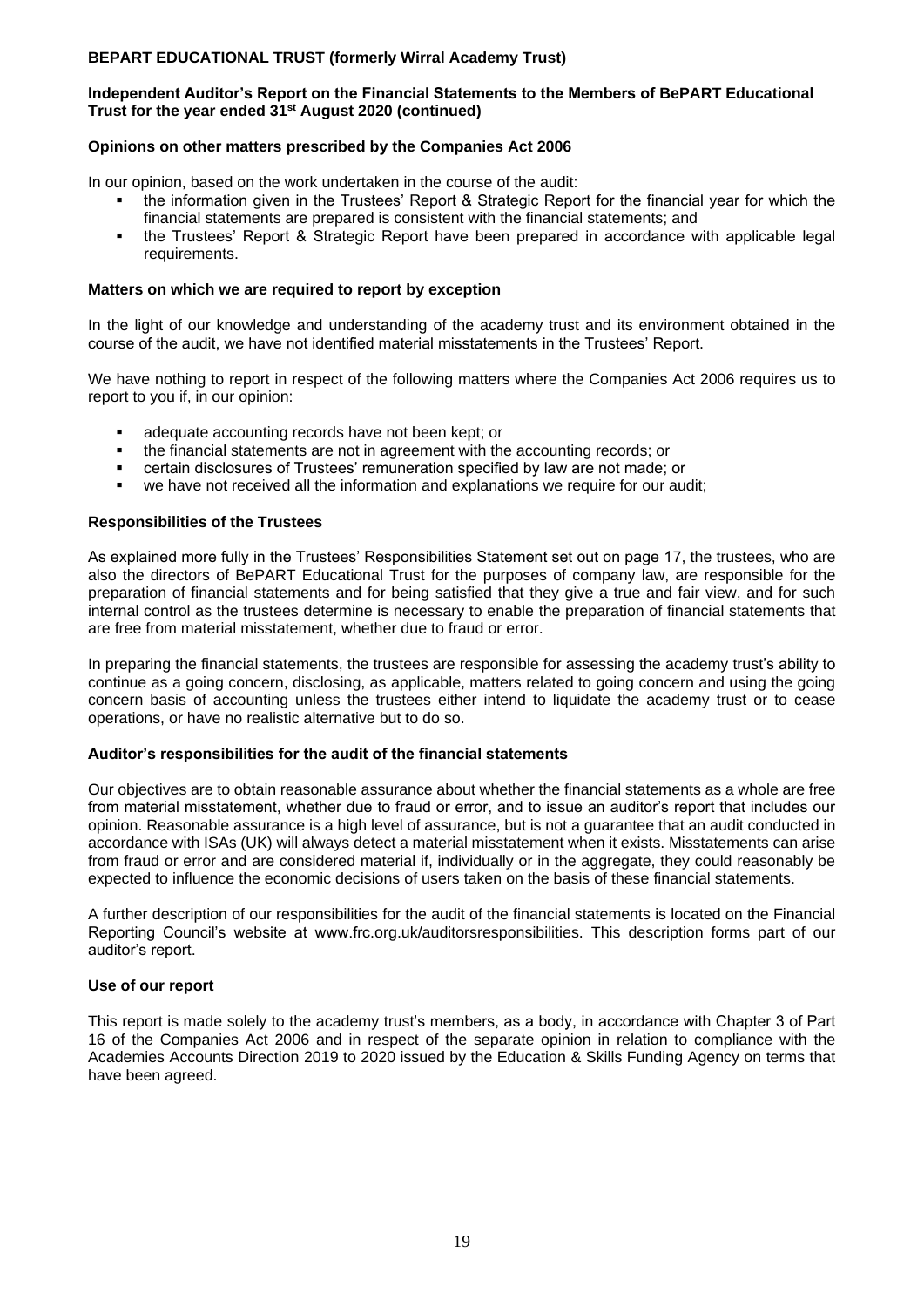### **Independent Auditor's Report on the Financial Statements to the Members of BePART Educational Trust for the year ended 31st August 2020 (continued)**

Our audit work has been undertaken so that we might state to the academy trust's members those matters we are required to state to them in an auditor's report and for no other purpose. To the fullest extent permitted by law, we do not accept or assume responsibility to anyone other than the academy trust and its members as a body, for our audit work, for this report, or for the opinions we have formed.

Scott Gillon BA (Hons) FCCA, CA (Senior Statutory Auditor), For and on behalf of Wylie & Bisset (Audit) Limited

Chartered Accountants Statutory Auditor 168 Bath Street Glasgow G2 4TP

8th December 2020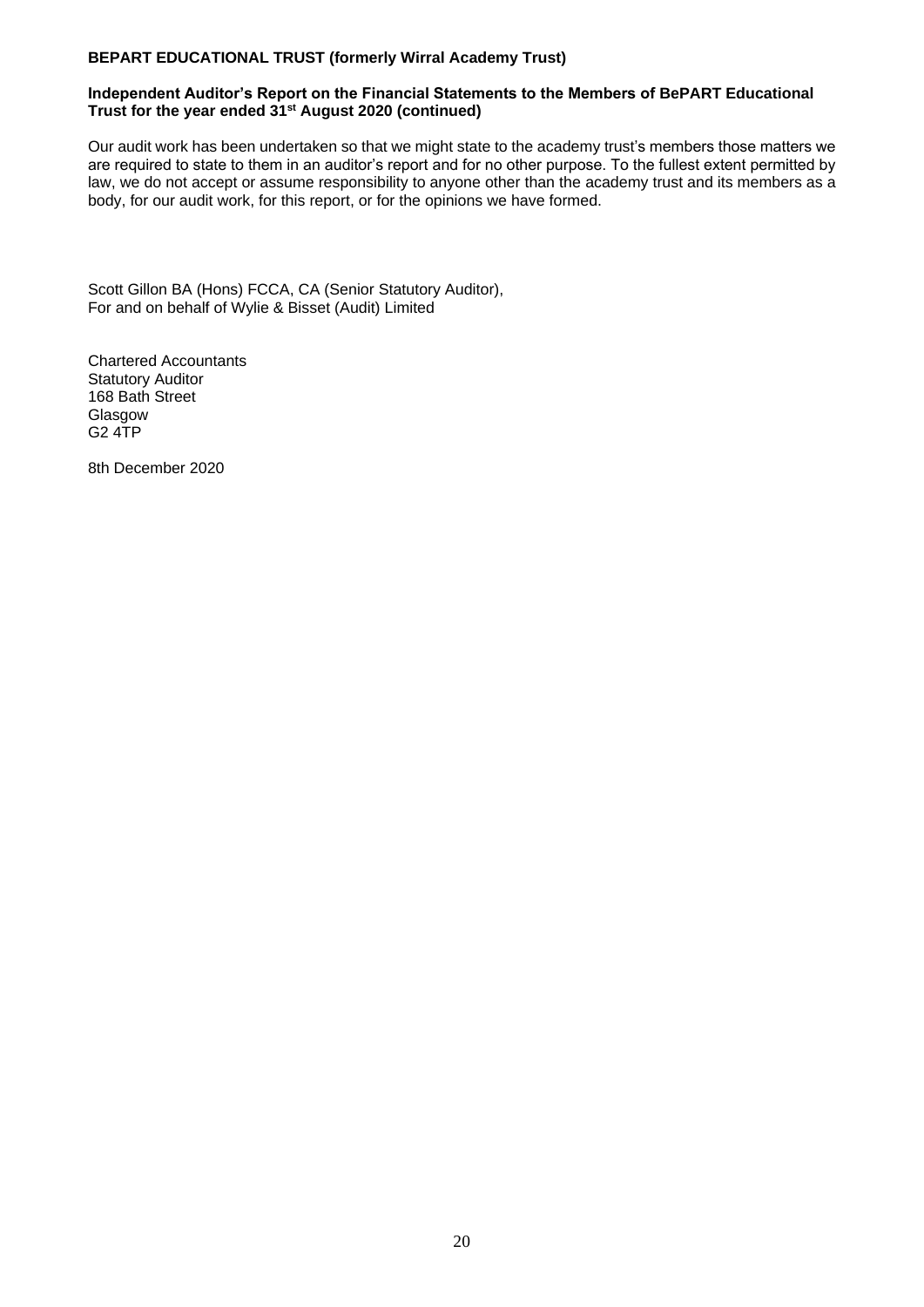#### **Independent Reporting Accountant's Assurance Report on Regularity to BePART Educational Trust and the Education and Skills Funding Agency for the year ended 31st August 2020 (continued)**

In accordance with the terms of our engagement letter dated  $11<sup>th</sup>$  November 2020 and further to the requirements of the Education & Skills Funding Agency (ESFA) as included in the Academies Accounts Direction 2019 to 2020, we have carried out an engagement to obtain limited assurance about whether the expenditure disbursed and income received by BePART Educational Trust during the 1 September 2019 to 31 August 2020 have been applied to the purposes identified by Parliament and the financial transactions conform to the authorities which govern them.

This report is made solely to BePART Educational Trust and ESFA in accordance with the terms of our engagement letter. Our work has been undertaken so that we might state to BePART Educational Trust and ESFA those matters we are required to state in a report and for no other purpose. To the fullest extent permitted by law, we do not accept or assume responsibility to anyone other than BePART Educational Trust and ESFA, for our work, for this report, or for the conclusion we have formed.

#### **Respective responsibilities of BePART Educational Trust's accounting officer and the reporting accountant**

The accounting officer is responsible, under the requirements of BePART Educational Trust's funding agreement with the Secretary of State for Education dated 27<sup>th</sup> July 2015 and the Academies Financial Handbook, extant from 1 September 2019, for ensuring that expenditure disbursed and income received is applied for the purposes intended by Parliament and the financial transactions conform to the authorities which govern them.

Our responsibilities for this engagement are established in the United Kingdom by our profession's ethical guidance and are to obtain limited assurance and report in accordance with our engagement letter and the requirements of the Academies Accounts Direction 2019 to 2020. We report to you whether anything has come to our attention in carrying out our work which suggests that in all material respects, expenditure disbursed and income received during the period 1 September 2019 to 31 August 2020 have not been applied to purposes intended by Parliament or that the financial transactions do not conform to the authorities which govern them.

# **Approach**

We conducted our engagement in accordance with the Academies Accounts Direction 2019 to 2020 issued by ESFA. We performed a limited assurance engagement as defined in our engagement letter.

The objective of a limited assurance engagement is to perform such procedures as to obtain information and explanations in order to provide us with sufficient appropriate evidence to express a negative conclusion on regularity.

A limited assurance engagement is more limited in scope than a reasonable assurance engagement and consequently does not enable us to obtain assurance that we would become aware of all significant matters that might be identified in a reasonable assurance engagement. Accordingly, we do not express a positive opinion.

Our engagement includes examination, on a test basis, of evidence relevant to the regularity and propriety of the academy trust's income and expenditure.

The work undertaken to draw to our conclusion includes:

- Direct consideration and corroboration of evidence used to inform the accounting officer's statements;
- Procedures to assess compliance with the funding agreement and Academies Financial Handbook from those already performed as part of the audit;
- Consideration of whether expenditure outside of the academies delegated authorities has received departmental approval;
- Evaluation and assessment of the operating effectiveness of the general control environment and operational level which are intended to reduce the risk of irregularity;
- Assessment of adequacy of policies and procedures to ensure compliance with the framework of authorities;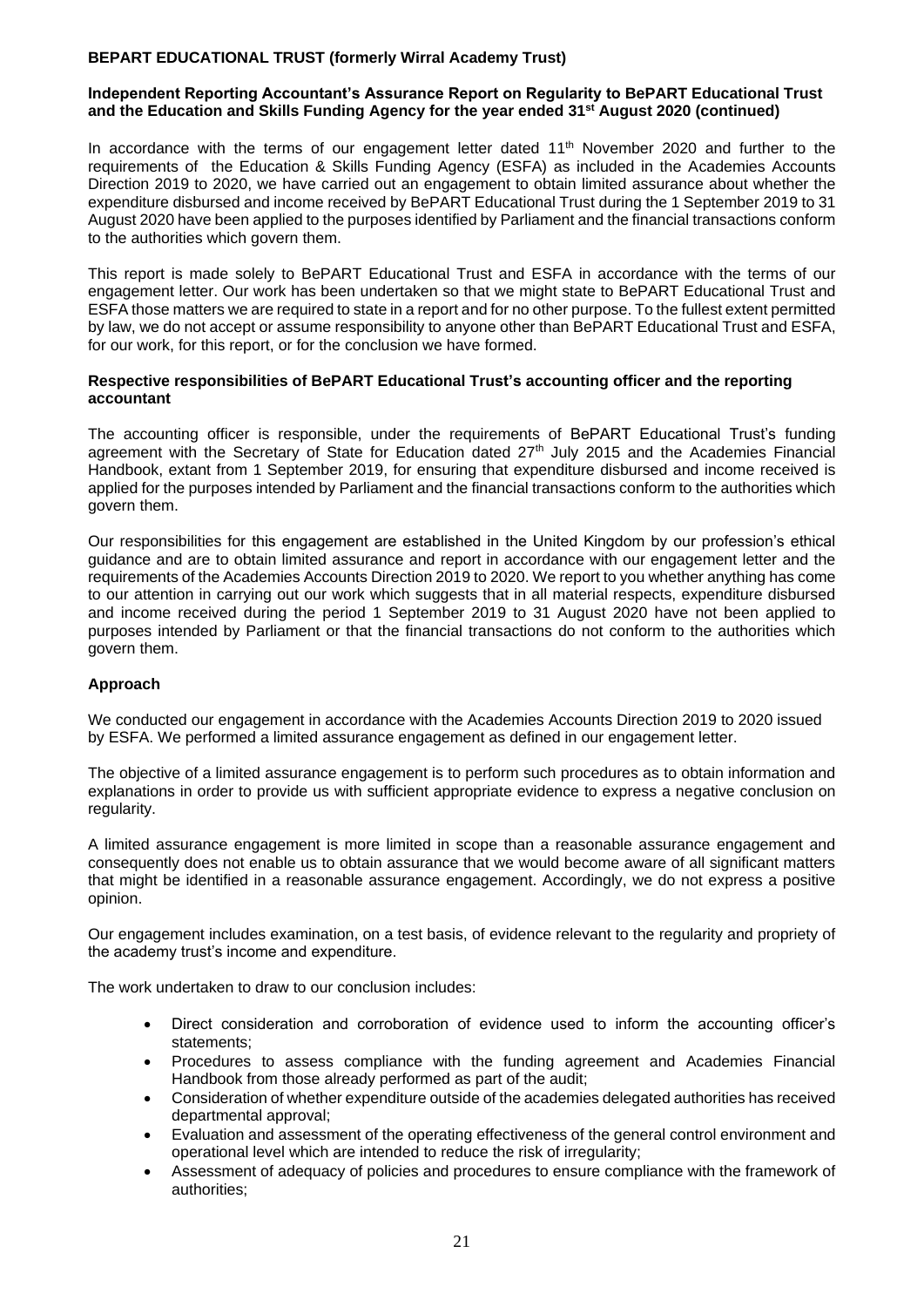### **Independent Reporting Accountant's Assurance Report on Regularity to BePART Educational Trust and the Education and Skills Funding Agency for the year ended 31st August 2020 (continued)**

- Testing transactions with connected parties to determine whether the Trust has complied with the 'at cost' requirement of the Academies Accounts Direction 2019 to 2020.
- Consideration of whether the absence of a control represents a breach of authorities;
- Review of accounts or transactions susceptible to a greater risk of impropriety such as credit cards and cash accounts.

# **Conclusion**

In the course of our work, nothing has come to our attention which suggests that in all material respects the expenditure disbursed and income received during the period 1 September 2019 to 31 August 2020 has not been applied to purposes intended by Parliament and the financial transactions do not conform to the authorities which govern them.

Scott Gillon BA (Hons) FCCA, CA Reporting Accountant Wylie & Bisset (Audit) Limited, Chartered Accountants, Statutory Auditor 8<sup>th</sup> December 2020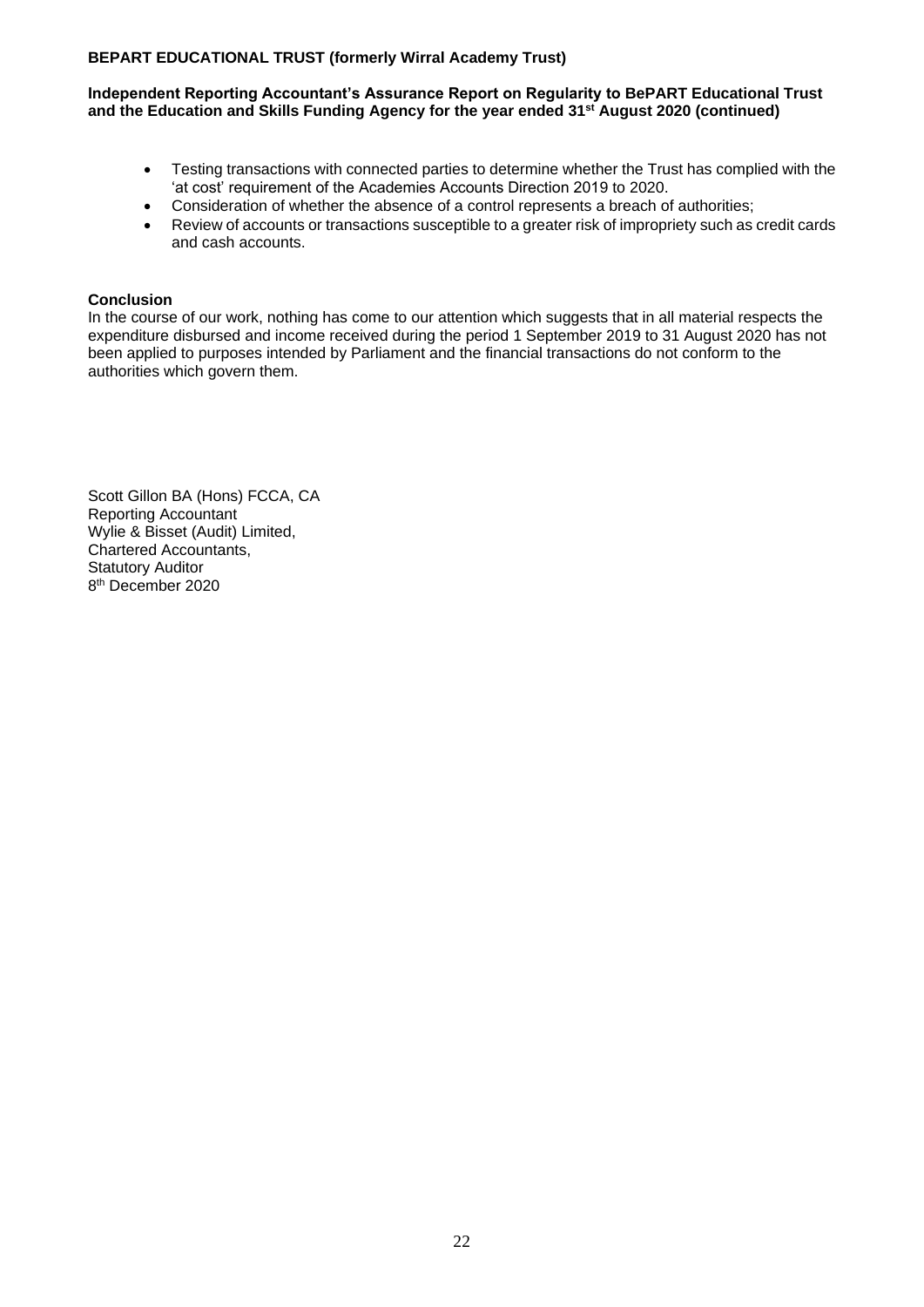# **Statement of Financial Activities**

**For the year ended 31st August 2020**

**(including Income and Expenditure Accounts and Statement of Total Recognised Gains and Losses)**

|                                                                                                  | <b>Note</b>             | 2020<br><b>Unrestricted</b><br><b>Funds</b><br>£000 | 2020<br>Restricted<br><b>Funds</b><br>£000 | 2020<br><b>Restricted</b><br><b>General Fixed Asset</b><br><b>Funds</b><br>£000 | 2020<br><b>Total</b><br>£000 | 2019<br><b>Unrestricted</b><br><b>Funds</b><br>£000 | 2019<br>Restricted<br><b>Funds</b><br>£000 | 2019<br><b>Restricted</b><br><b>General Fixed Asset</b><br><b>Funds</b><br>£000 | 2019<br>Total<br>£000 |
|--------------------------------------------------------------------------------------------------|-------------------------|-----------------------------------------------------|--------------------------------------------|---------------------------------------------------------------------------------|------------------------------|-----------------------------------------------------|--------------------------------------------|---------------------------------------------------------------------------------|-----------------------|
| Income and endownments from:                                                                     |                         |                                                     |                                            |                                                                                 |                              |                                                     |                                            |                                                                                 |                       |
| Donations and capital grants<br>Charitable activities:                                           | $\boldsymbol{2}$        |                                                     |                                            | 1,228                                                                           | 1,228                        |                                                     |                                            | 129                                                                             | 129                   |
| - Funding for the Trust's educational operations                                                 | 3                       | $\blacksquare$                                      | 11,608                                     | $\blacksquare$                                                                  | 11,608                       |                                                     | 10,987                                     |                                                                                 | 10,987                |
| Other trading activities                                                                         | 4                       | 16                                                  | 836                                        |                                                                                 | 852                          | 19                                                  | 444                                        |                                                                                 | 463                   |
| Investments                                                                                      | 5                       | $\overline{2}$                                      |                                            |                                                                                 | $\mathbf{2}$                 | 1                                                   |                                            |                                                                                 | 1                     |
| Total                                                                                            |                         | 18                                                  | 12,444                                     | 1,228                                                                           | 13,690                       | 20                                                  | 11,431                                     | 129                                                                             | 11,580                |
| Expenditure on :<br>Charitable activities :<br>- Academy trust educational operations<br>- Other | 6,7<br>$\boldsymbol{9}$ | 18<br>$\overline{\phantom{a}}$                      | 12,461<br>8                                | 505<br>$\overline{\phantom{a}}$                                                 | 12,984<br>8                  | 20<br>$\overline{\phantom{a}}$                      | 11,958<br>31                               | 496                                                                             | 12,474<br>31          |
| <b>Total</b>                                                                                     |                         | 18                                                  | 12,469                                     | 505                                                                             | 12,992                       | 20                                                  | 11,989                                     | 496                                                                             | 12,505                |
| Net income / (expenditure)                                                                       |                         | $\blacksquare$                                      | (25)                                       | 723                                                                             | 698                          |                                                     | (558)                                      | (367)                                                                           | (925)                 |
| Transfers between funds                                                                          |                         | $\blacksquare$                                      | 330                                        | (330)                                                                           |                              | $\overline{\phantom{a}}$                            |                                            |                                                                                 |                       |
| Net income/(expenditure) for the year                                                            |                         | $\blacksquare$                                      | 305                                        | 393                                                                             | 698                          | $\sim$                                              | (558)                                      | (367)                                                                           | (925)                 |
| Other recognised gains and losses<br>Actuarial gain/(loss) on defined<br>benefit pension schemes | 24                      |                                                     | 239                                        |                                                                                 | 239                          |                                                     | (3, 438)                                   |                                                                                 | (3, 438)              |
| Net movement in funds<br><b>Reconciliation of funds</b>                                          |                         |                                                     | 544                                        | 393                                                                             | 937                          |                                                     | (3,996)                                    | (367)                                                                           | (4, 363)              |
| Total funds brought forward                                                                      |                         | $\blacksquare$                                      | (9,266)                                    | 6,787                                                                           | (2, 479)                     |                                                     | (5, 270)                                   | 7,154                                                                           | 1,884                 |
| <b>Total funds carried forward</b>                                                               |                         | $\blacksquare$                                      | (8, 722)                                   | 7,180                                                                           | (1, 542)                     | $\blacksquare$                                      | (9, 266)                                   | 6,787                                                                           | (2, 479)              |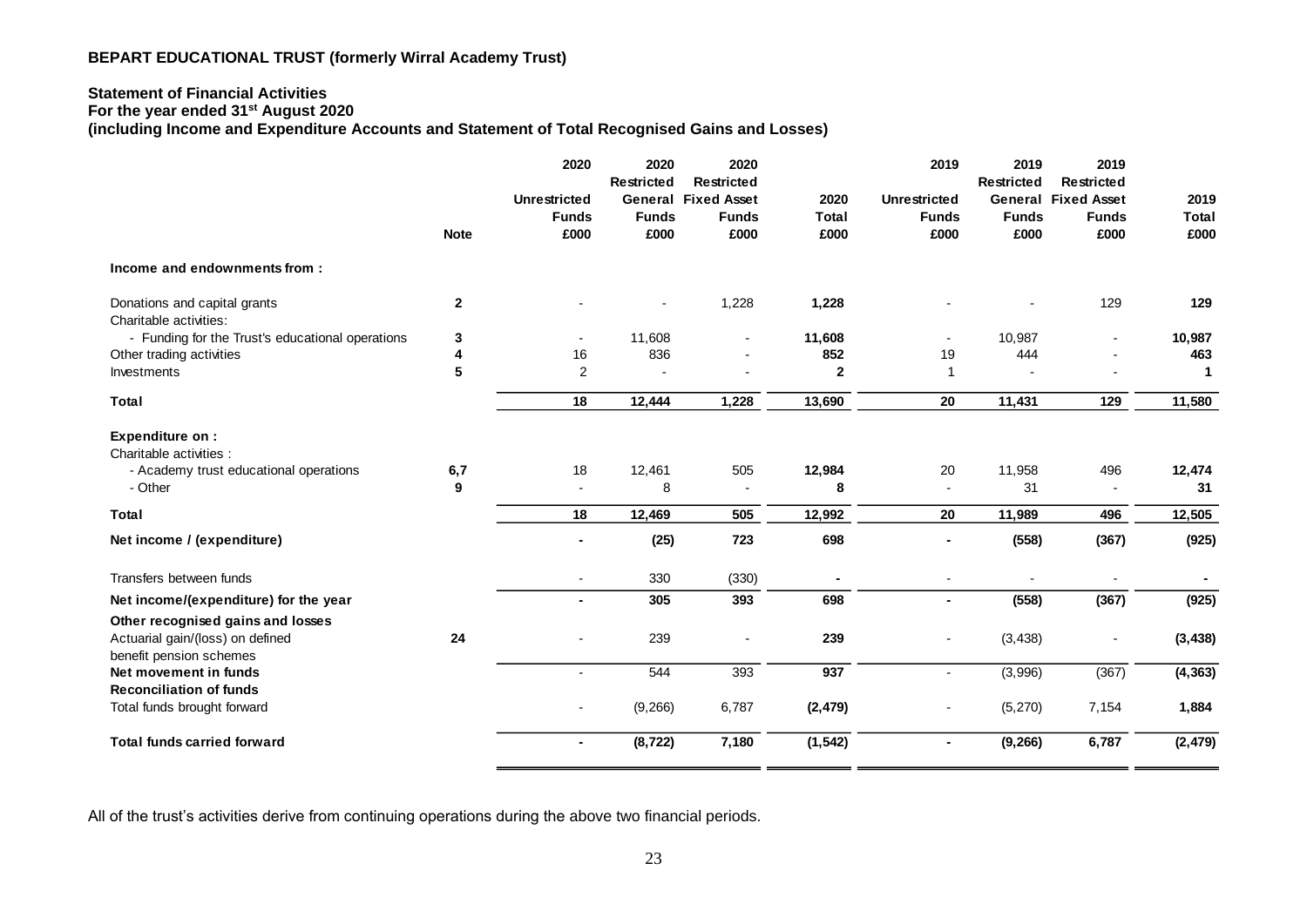#### **Balance Sheet As at 31st August 2020**

|                                                         |             | 2020      | 2020      | 2019    | 2019     |
|---------------------------------------------------------|-------------|-----------|-----------|---------|----------|
|                                                         | <b>Note</b> | £000      | £000      | £000    | £000     |
| <b>Fixed assets</b>                                     |             |           |           |         |          |
| Tangible assets                                         | 12          |           | 7,180     |         | 6,787    |
| <b>Current assets</b>                                   |             |           |           |         |          |
| Debtors                                                 | 13          | 423       |           | 343     |          |
| Cash at bank and in hand                                | 21          | 2,536     |           | 1,461   |          |
|                                                         |             | 2,959     |           | 1,804   |          |
| <b>Liabilities</b>                                      |             |           |           |         |          |
| Creditors: Amounts falling due within one year          | 14          | (1, 513)  |           | (1,259) |          |
| <b>Net current assets</b>                               |             |           | 1,446     |         | 545      |
| <b>Total assets less current liabilities</b>            |             |           | 8,626     |         | 7,332    |
| Creditors: Amounts falling due after more than one year |             |           |           |         |          |
| Net assets excluding pension liability                  |             |           | 8,626     |         | 7,332    |
| <b>Provisions</b>                                       |             |           |           |         |          |
| Defined benefit pension scheme liability                | 24          |           | (10, 138) |         | (9,781)  |
| Other provisions                                        | 25          |           | (30)      |         | (30)     |
| Net assets including pension liability                  |             |           | (1, 542)  |         | (2, 479) |
| <b>Funds of the Trust:</b>                              |             |           |           |         |          |
| <b>Restricted funds</b>                                 |             |           |           |         |          |
| - Fixed asset fund                                      | 15          | 7,180     |           | 6,787   |          |
| - General fund                                          | 15          | 1,416     |           | 515     |          |
| - Pension reserve                                       | 15          | (10, 138) |           | (9,781) |          |
| <b>Total restricted funds</b>                           |             |           | (1, 542)  |         | (2, 479) |
| Unrestricted income funds                               | 15          |           |           |         |          |
| <b>Total funds</b>                                      |             |           | (1, 542)  |         | (2, 479) |

The financial statements on pages 23 to 47 were approved by the Board of Trustees, and authorised for issue on 8<sup>th</sup> December 2020 and are signed on their behalf by:

 $\theta$  $\sim$ **\_\_\_\_\_\_\_\_\_\_\_\_\_\_\_\_\_\_\_\_\_\_\_\_\_\_\_\_\_\_\_\_\_\_\_\_\_\_\_\_**

**John Cook Trustee**

**Company Number: 07472190**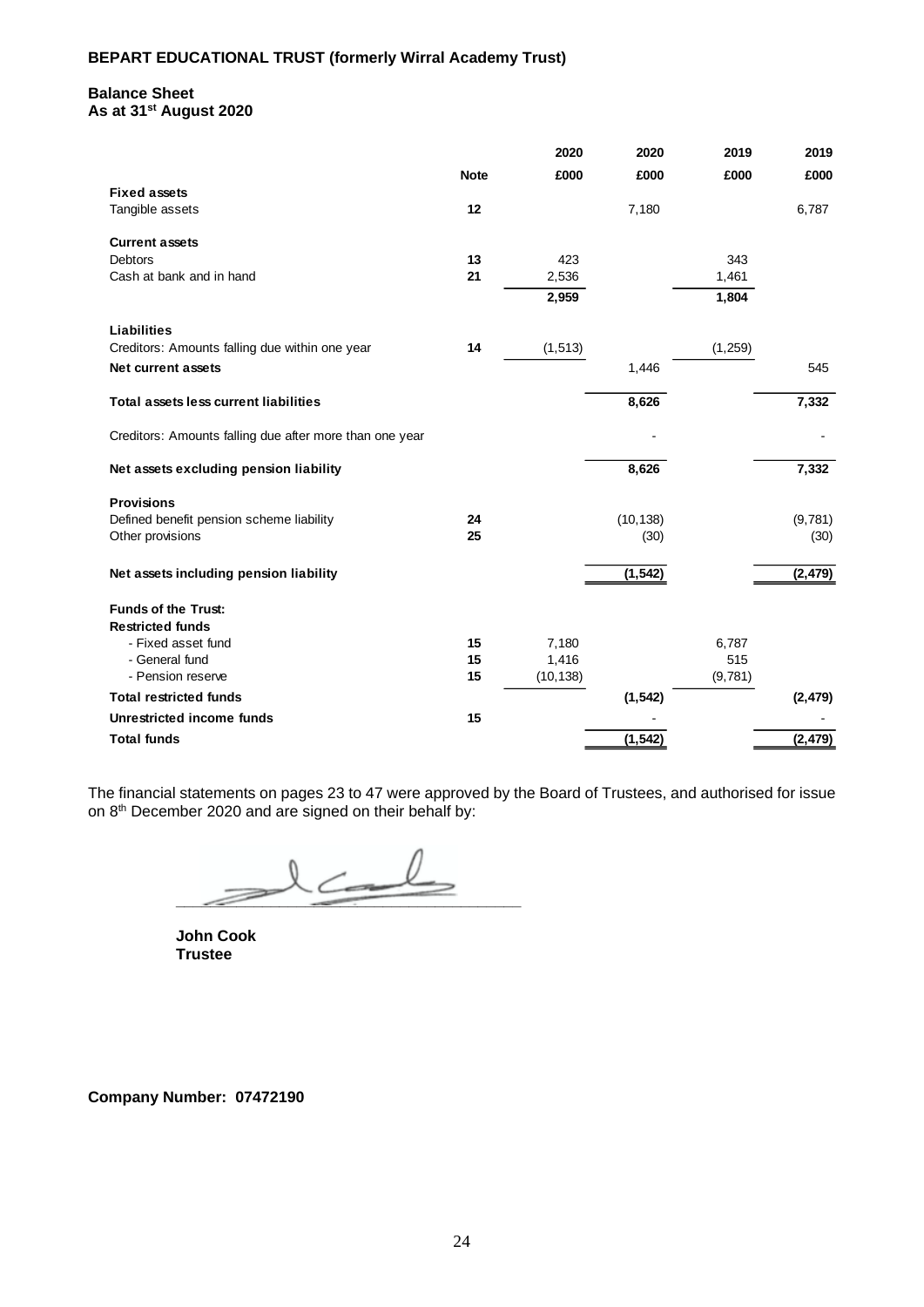### **Cash Flow Statement For the year ended 31st August 2020**

|                                                             | <b>Note</b> | 2020  | 2019  |
|-------------------------------------------------------------|-------------|-------|-------|
| Cash flows from operating activities                        |             | £000  | £000  |
| Net cash (used in)/provided by operating activities         | 19          | 745   | 508   |
| Cash flows from investing activities                        | 20          | 330   |       |
| Cash flows from financing activities                        |             |       |       |
| Change in cash and cash equivalents in the reporting period |             | 1,075 | 508   |
|                                                             |             |       |       |
| Cash and cash equivalents at 1st September                  |             | 1,461 | 953   |
| Cash and cash equivalents at 31st August                    | 21          | 2,536 | 1,461 |
|                                                             |             |       |       |
| Analysis of change in funds                                 |             |       |       |
| Cash at bank and in hand                                    |             |       |       |
| 1 September 2019                                            |             | 1,461 | 953   |

| 31 August 2020 | 2.536   | .461 |
|----------------|---------|------|
| Cash flows     | 1.075   | 508  |
| September 2019 | ا 40. ا | ყეკ  |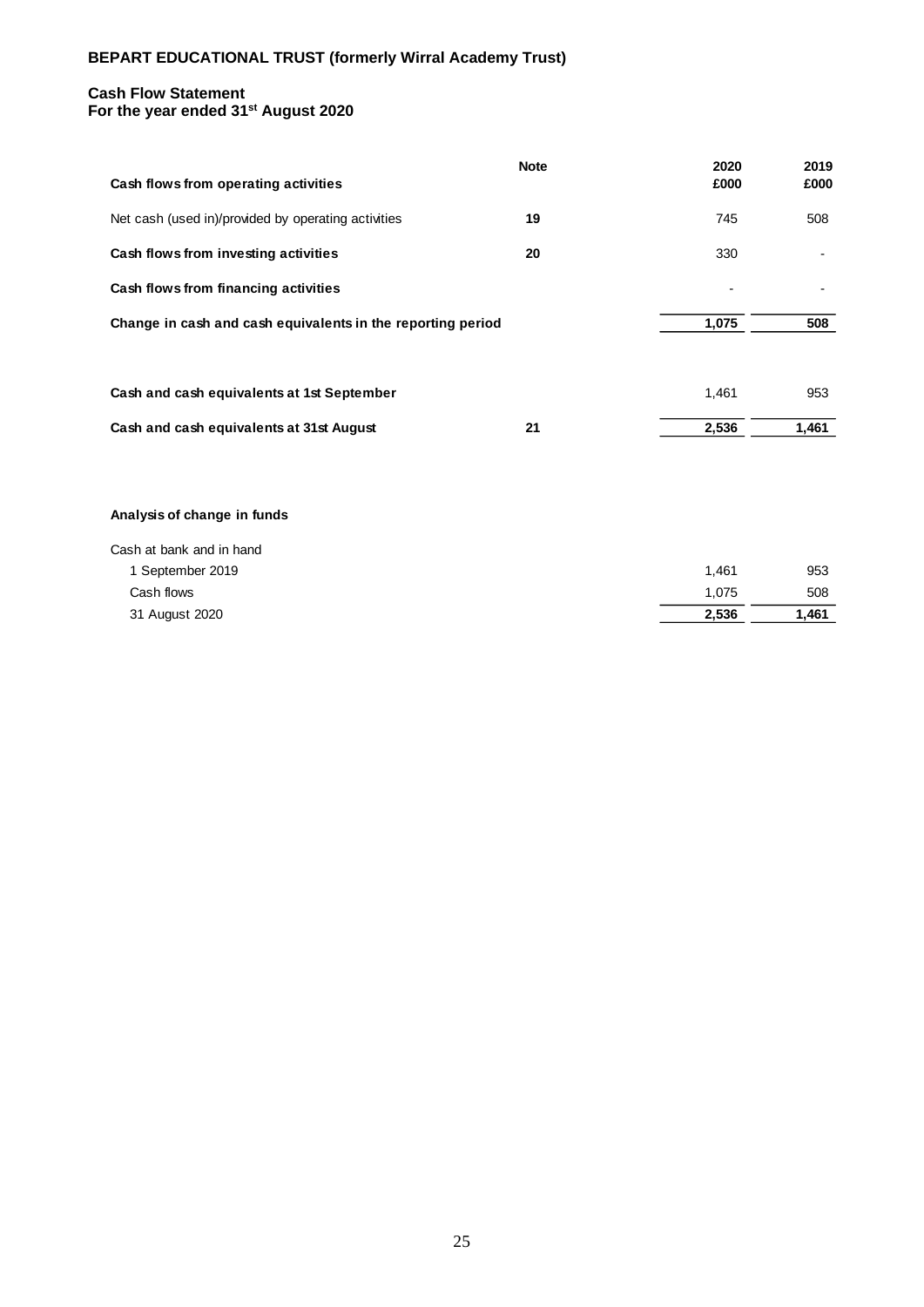# **Notes to the Financial Statements for the Year Ended 31st August 2020**

# **1. Statement of Accounting Policies**

### **1.1. Basis of Preparation**

The financial statements of the academy trust, which is a public benefit entity under FRS 102, have been prepared under the historical cost convention in accordance with the Financial Reporting Standard Applicable in the UK and Republic of Ireland (FRS 102), the Accounting and Reporting by Charities: Statement of Recommended Practice applicable to charities preparing their accounts in accordance with the Financial Reporting Standard applicable in the UK and Republic of Ireland (Charities SORP (FRS 102)), the Academies Accounts Direction 2019 to 2020 issued by ESFA, the Charities Act 2011 and the Companies Act 2006.

BePART Educational Trust meets the definition of a public benefit entity under FRS 102.

The principal accounting policies applied in the preparation of these financial statements are set out below. These policies have been applied consistently in dealing with items which are considered material in relation to the financial statements, to all the years presented, unless otherwise stated.

The financial statements are presented in sterling which is also the function currency of the Trust.

Monetary amounts in these financial statements are rounded to the nearest whole £1,000, except where otherwise indicated.

# **1.2. Going Concern**

The trustees assess whether the use of going concern is appropriate i.e. whether there are any material uncertainties related to events or conditions that may cast significant doubt on the ability of the company to continue as a going concern. The trustees make this assessment in respect of a period of at least one year from the date of authorisation for issue of the financial statements and have concluded that the academy trust has adequate resources to continue in operational existence for the foreseeable future and there are no material uncertainties about the academy trust's ability to continue as a going concern, thus they continue to adopt the going concern basis of accounting in preparing the financial statements.

The trustees have reviewed the fund balances at 31<sup>st</sup> August 2020 and have approved budget and cash flow forecasts for 2019/20 and future years, and consider it appropriate for the financial statements to be drawn up on a going concern basis.

At 31st August 2020 the trust had net assets of £8,627k before providing for a defined benefit pension scheme deficit under FRS102 of £10,138k. The Board have considered a period of at least 12 months from the date of approval of these financial statements and are satisfied that the trust can continue to operate and meet its liabilities as they fall due. The pension scheme deficit is not expected to crystallise for the foreseeable future. Accordingly, the Board consider that it is appropriate to prepare the accounts on a going concern basis.

# **1.3. Income**

All incoming resources are recognised when the trust has entitlement to the funds, the receipt is probable and the amount can be measured reliably.

# Grants

Grants are included in the Statement of Financial Activities on a receivable basis. The balance of income received for specific purposes but not expended during the period is shown in the relevant funds on the balance sheet. Where income is received in advance of meeting any performance-related conditions there is not unconditional entitlement to the income and its recognition is deferred and included in creditors as deferred income until the performance-related conditions are met. Where entitlement occurs before income is received, the income is accrued.

General Annual Grant is recognised in full in the Statement of Financial Activities in the year for which it is receivable and any abatement in respect of the period is deducted from income and recognised as a liability.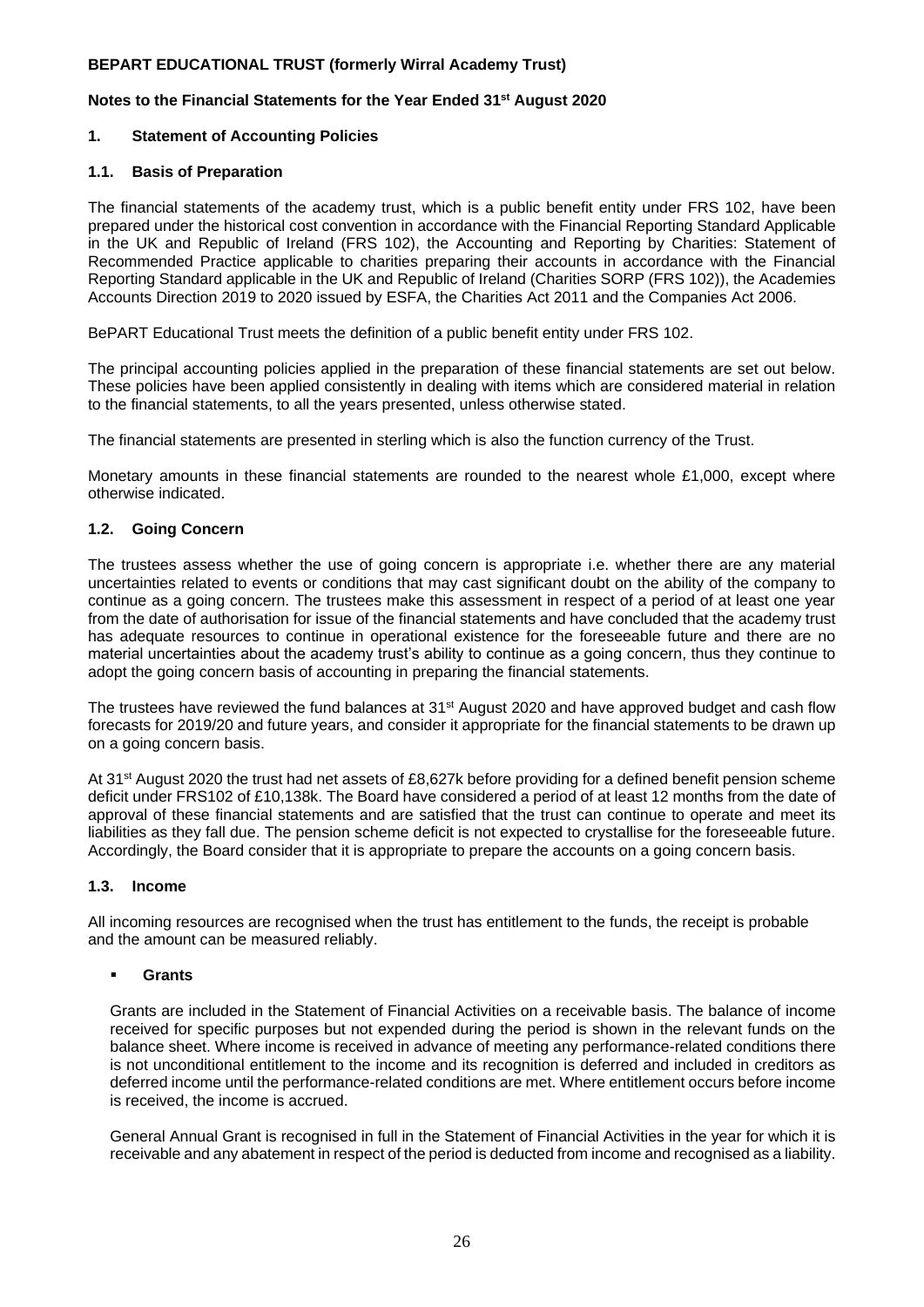# **Notes to the Financial Statements for the Year Ended 31st August 2020**

Capital grants are recognised in full when there is an unconditional entitlement to the grant. Unspent amounts of capital grant are reflected in the balance sheet in the restricted fixed asset fund. Capital grants are recognised when there is entitlement and are not deferred over the life of the asset on which they are expended.

### **Sponsorship income**

Sponsorship income provided to the academy trust which amounts to a donation is recognised in the Statement of Financial Activities in the period in which it is receivable (where there are no performancerelated conditions), where the receipt is probable and it can be measured reliably.

### **Donations**

Donations are recognised on a receivable basis (where there are no performance-related conditions) where the receipt is probable and the amount can be reliably measured.

### **Other Income**

Other income, including the hire of facilities, is recognised in the period it is receivable and to the extent the academy trust has provided the goods or services.

### ▪ **Donated Services, Facilities and Services**

Goods donated for resale are included at fair value, being the expected proceeds from sale less the expected costs of sale. If it is practical to assess the fair value at receipt, it is recognised in stock and 'Income from other trading activities'. Upon sale, the value of the stock is charged against 'Income from other trading activities' and the proceeds are recognised as 'Income from other trading activities'. Where it is impractical to fair value the items due to the volume of low value items they are not recognised in the financial statements until they are sold. This income is recognised within 'Income from other trading activities'.

Where the donated good is a fixed asset, it is measured at fair value, unless it is impractical to measure this reliably, in which case the cost of the item to the donor should be used. The gain is recognised as income from donations and a corresponding amount is included in the appropriate fixed asset category and depreciated over the useful economic life in accordance with the academy trust's accounting policies.

# **1.4. Expenditure**

Expenditure is recognised once there is a legal or constructive obligation to transfer economic benefit to a third party, it is probable that a transfer of economic benefits will be required in settlement and the amount of the obligation can be measured reliably. Expenditure is classified by activity. The costs of each activity are made up of the total of direct costs and shared costs, including support costs involved in undertaking each activity. Direct costs attributable to a single activity are allocated directly to that activity. Shared costs which contribute to more than one activity and support costs which are not attributable to a single activity are apportioned between those activities on a basis consistent with the use of resources. Central staff costs are allocated on the basis of time spent, and depreciation charges allocated on the portion of the asset's use.

#### **Expenditure on Raising Funds**

This includes all expenditure incurred by the academy trust to raise funds for its charitable purposes and includes costs of all fundraising activities events and non-charitable trading.

#### **Charitable Activities**

These are costs incurred on the academy trust's educational operations, including support costs and costs relating to the governance of the academy trust apportioned to charitable activities.

All resources expended are stated inclusive of any irrecoverable VAT.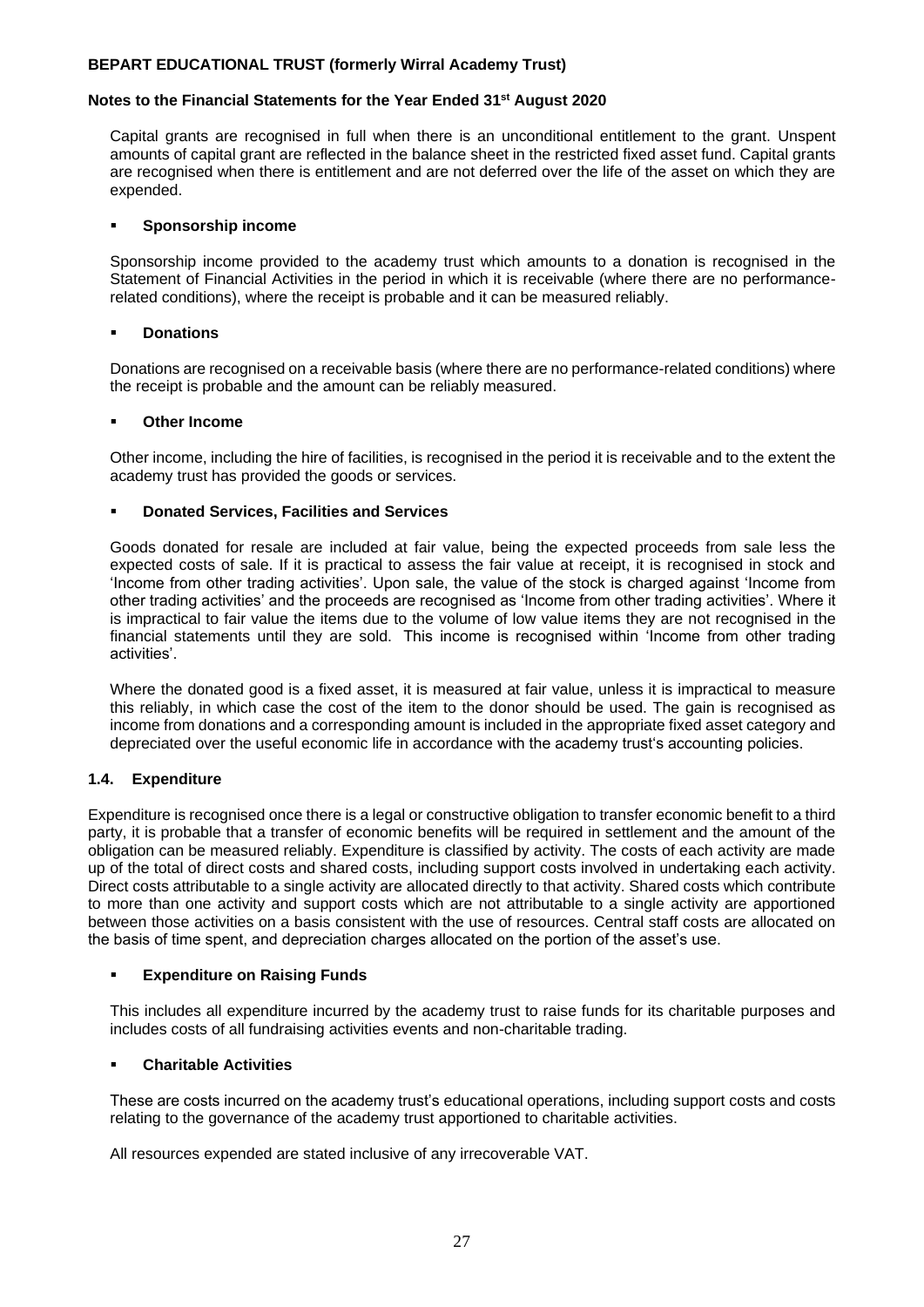# **Notes to the Financial Statements for the Year Ended 31st August 2020**

#### **1.5. Tangible Fixed Assets**

Individual assets costing £1,000 or more are capitalised as tangible fixed assets and are carried at cost, net of depreciation and any provision for impairment.

Where tangible fixed assets have been acquired with the aid of specific grants, either from the government or the private sector, they are included in the Balance Sheet at cost and are depreciated over their expected useful economic life. Where there are specific conditions attached to the funding requiring the continued use of the asset, the related grants are credited to a restricted fixed asset fund in the Statement of Financial Activities and carried forward in the Balance Sheet. Depreciation on the relevant assets is charged directly to the restricted fixed asset fund in the Statement of Financial Activities. Where tangible fixed assets have been acquired with unrestricted funds, depreciation on such assets is charged to the unrestricted fund.

Depreciation is provided on all tangible fixed assets, other than freehold land and assets under construction, at rates calculated to write off the cost of each asset on a straight-line basis over its expected useful life, as follows:

Birkenhead Park School

- **Furniture and equipment** 25%
- Computer equipment 25%
- **EXEL EXERGEDED I** Leasehold improvements are depreciated over the remaining term of the lease

Birkenhead Sixth Form College

- Furniture and equipment 10%
- Computer equipment 20%
- Freehold Buildings inherited 4%
- Freehold Buildings 2.5% to 6.67%
- Motor Vehicles 10%

Depreciation on all assets commences the month after acquisition.

Assets in the course of construction are included at cost. Depreciation on these assets is not charged until they are brought into use.

A review for impairment of a fixed asset is carried out if events or changes in circumstances indicate that the carrying value of any fixed asset may not be recoverable. Shortfalls between the carrying value of fixed assets and their recoverable amounts are recognised as impairments. Impairment losses are recognised in the Statement of Financial Activities.

# **1.6. Liabilities**

Liabilities are recognised when there is an obligation at the balance sheet date as a result of a past event, it is probable that a transfer of economic benefit will be required in settlement, and the amount of the settlement can be estimated reliably. Liabilities are recognised at the amount that the academy trust anticipates it will pay to settle the debt or the amount it has received as advanced payments for the goods or services it must provide.

# **1.7. Provisions**

Provisions are recognised when the academy trust has an obligation at the reporting date as a result of a past event which it is probable will result in the transfer of economic benefits and the obligation can be estimated reliably.

Provisions are measured at the best estimate of the amounts required to settle the obligation. Where the effect of the time value of money is material, the provision is based on the present value of those amounts, discounted at the pre-tax discount rate that reflects the risks specific to the liability. The unwinding of the discount is recognised within interest payable and similar charges.

# **1.8. Leased Assets**

Rentals under operating leases are charged to the Statement of Financial Activities on a straight-line basis over the lease term.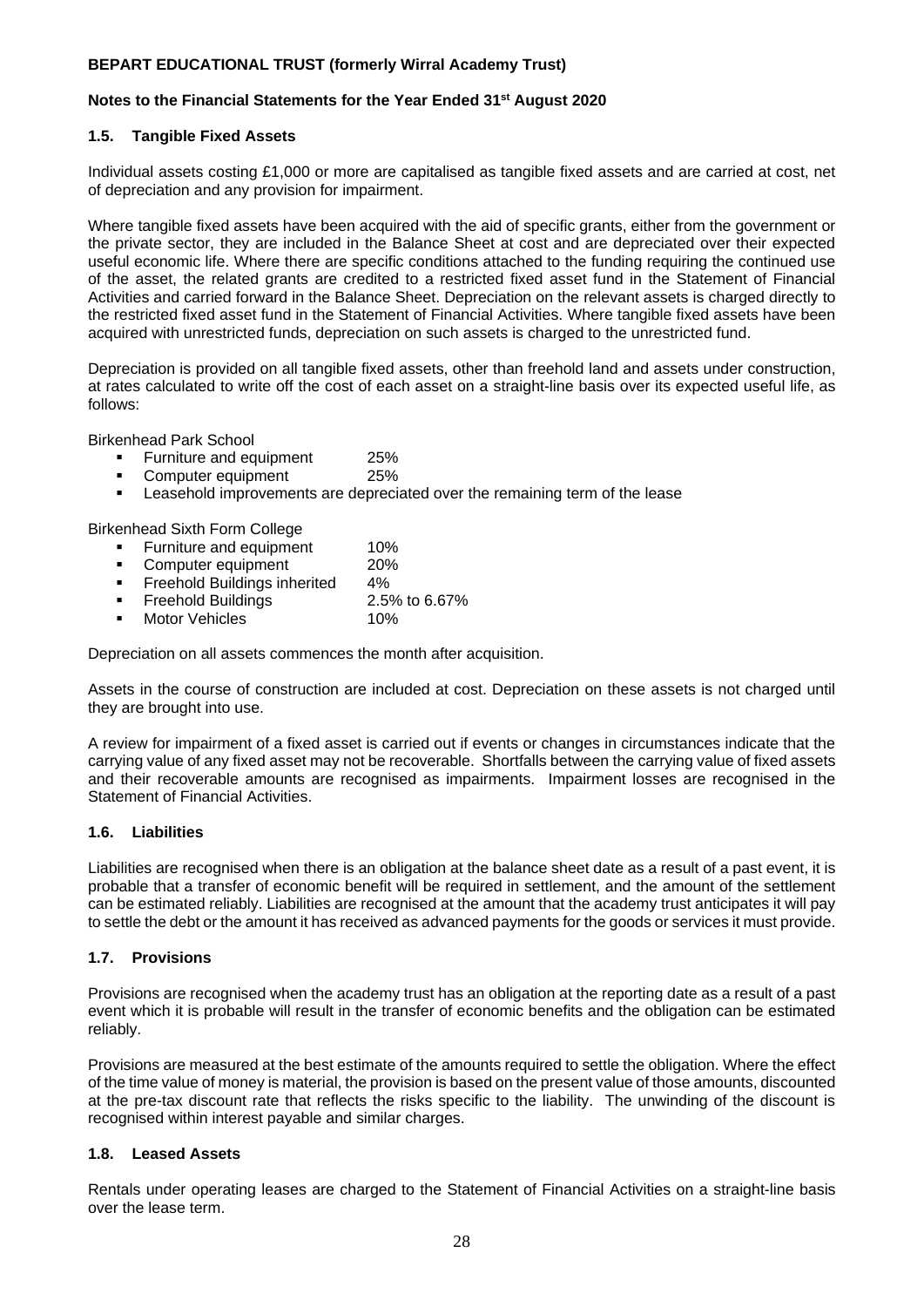### **Notes to the Financial Statements for the Year Ended 31st August 2020**

#### **1.9. Financial Instruments**

The academy trust only holds basic financial instruments as defined in FRS 102. The financial assets and financial liabilities of the academy trust and their measurement basis as follows.

Financial assets – trade and other debtors are basic financial instruments and debt instruments measured at amortised cost as detailed in note 13. Prepayments are not financial instruments. Amounts due to the charity's wholly owned subsidiary are held at face value less any impairment.

Cash at bank and in hand – is classified as a basic financial instruments and is measured at face value.

Financial liabilities – trade creditors, accruals and other creditors are financial instruments, and are measured at amortised cost as detailed in note 14. Taxation and social security are not included in the financial instruments disclosure definition. Deferred income is not deemed to be a financial liability, as the cash settlement has already taken place and there is an obligation to deliver services rather than cash or other financial instrument.

### **1.10. Taxation**

The academy trust is considered to pass the tests set out in Paragraph 1 Schedule 6 of the Finance Act 2010 and therefore it meets the definition of a charitable company for UK corporation tax purposes.

Accordingly, the academy trust is potentially exempt from taxation in respect of income or capital gains received within categories covered by part 11, chapter 3 of the Corporation Tax Act 2010 or Section 256 of the Taxation of Chargeable Gains Act 1992, to the extent that such income or gains are applied exclusively to charitable purposes.

### **1.11. Pension Benefits**

Retirement benefits to employees of the academy trust are provided by the Teachers' Pension Scheme ('TPS') and the Local Government Pension Scheme ('LGPS'). These are defined benefit schemes.

The TPS is an unfunded scheme and contributions are calculated so as to spread the cost of pensions over employees' working lives with the academy trust in such a way that the pension cost is a substantially level percentage of current and future pensionable payroll. The contributions are determined by the Government Actuary on the basis of quadrennial valuations using a prospective unit credit method. As stated in note 23, the TPS is a multi-employer scheme and there is insufficient information available to use defined benefit accounting. The TPS is therefore treated as a defined contribution scheme for accounting purposes and the contributions recognised in the period to which they relate.

The LGPS is a funded scheme and the assets are held separately from those of the academy trust in separate trustee administered funds. Pension scheme assets are measured at fair value and liabilities are measured on an actuarial basis using the projected unit credit method and discounted at a rate equivalent to the current rate of return on a high quality corporate bond of equivalent term and currency to the liabilities. The actuarial valuations are obtained at least triennially and are updated at each balance sheet date. The amounts charged to operating surplus are the current service costs and the costs of scheme introductions, benefit changes, settlements and curtailments. They are included as part of staff costs as incurred. Net interest on the net defined benefit liability/asset is also recognised in the Statement of Financial Activities and comprises the interest cost on the defined benefit obligation and interest income on the scheme assets, calculated by multiplying the fair value of the scheme assets at the beginning of the period by the rate used to discount the benefit obligations. The difference between the interest income on the scheme assets and the actual return on the scheme assets is recognised in other recognised gains and losses.

Actuarial gains and losses are recognised immediately in other recognised gains and losses.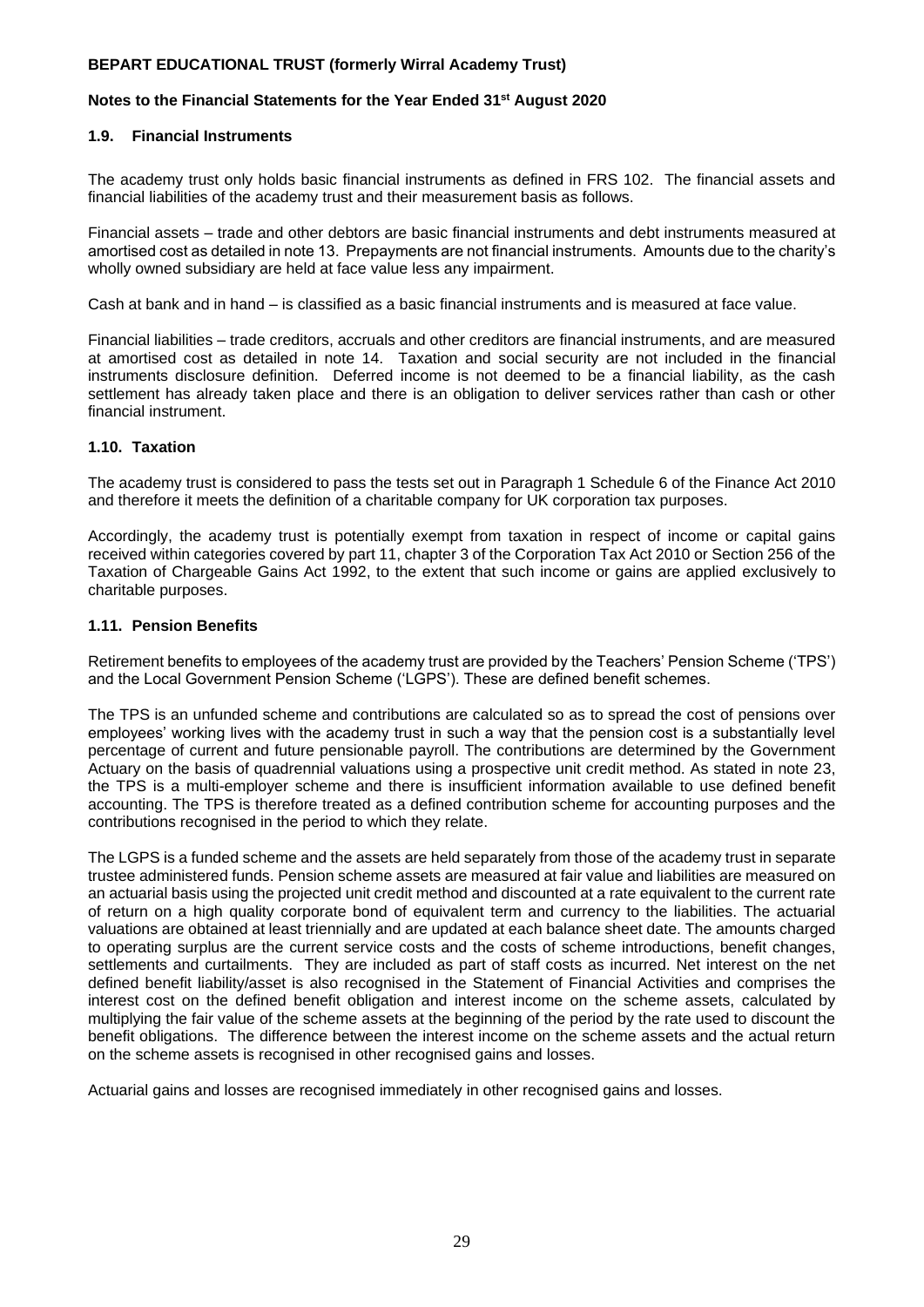#### **Notes to the Financial Statements for the Year Ended 31st August 2020**

#### **1.12. Fund Accounting**

Unrestricted income funds represent those resources which may be used towards meeting any of the charitable objects of the trust at the discretion of the trustees.

Restricted fixed asset funds are resources which are to be applied to specific capital purposes imposed by funders where the asset acquired or created is held for a specific purpose.

Restricted general funds comprise all other restricted funds received with restrictions imposed by the funder/donor and include grants from the Education Funding Agency / Department for Education.

#### **1.13. Critical accounting estimates and areas of judgement**

Estimates and judgements are continually evaluated and are based on historical experience and other factors, including expectations of future events that are believed to be reasonable under the circumstances.

#### *Critical accounting estimates and assumptions*

The academy trust makes estimates and assumptions concerning the future. The resulting accounting estimates and assumptions will, by definition, seldom equal the related actual results. The estimates and assumptions that have a significant risk of causing a material adjustment to the carrying amounts of assets and liabilities within the next financial year are discussed below.

The present value of the Local Government Pension Scheme defined benefit liability depends on a number of factors that are determined on an actuarial basis using a variety of assumptions. The assumptions used in determining the net cost (income) for pensions include the discount rate. Any changes in these assumptions, which are disclosed in Note 24, will impact the carrying amount of the pension liability. Furthermore a roll forward approach which projects results from the latest full actuarial valuation performed at 31st March 2013 has been used by the actuary in valuing the pensions liability at 31<sup>st</sup> August 2020 for the Birkenhead Park School, and for the Birkenhead Sixth Form College. Any differences between the figures derived from the roll forward approach and a full actuarial valuation would impact on the carrying amount of the pension liability.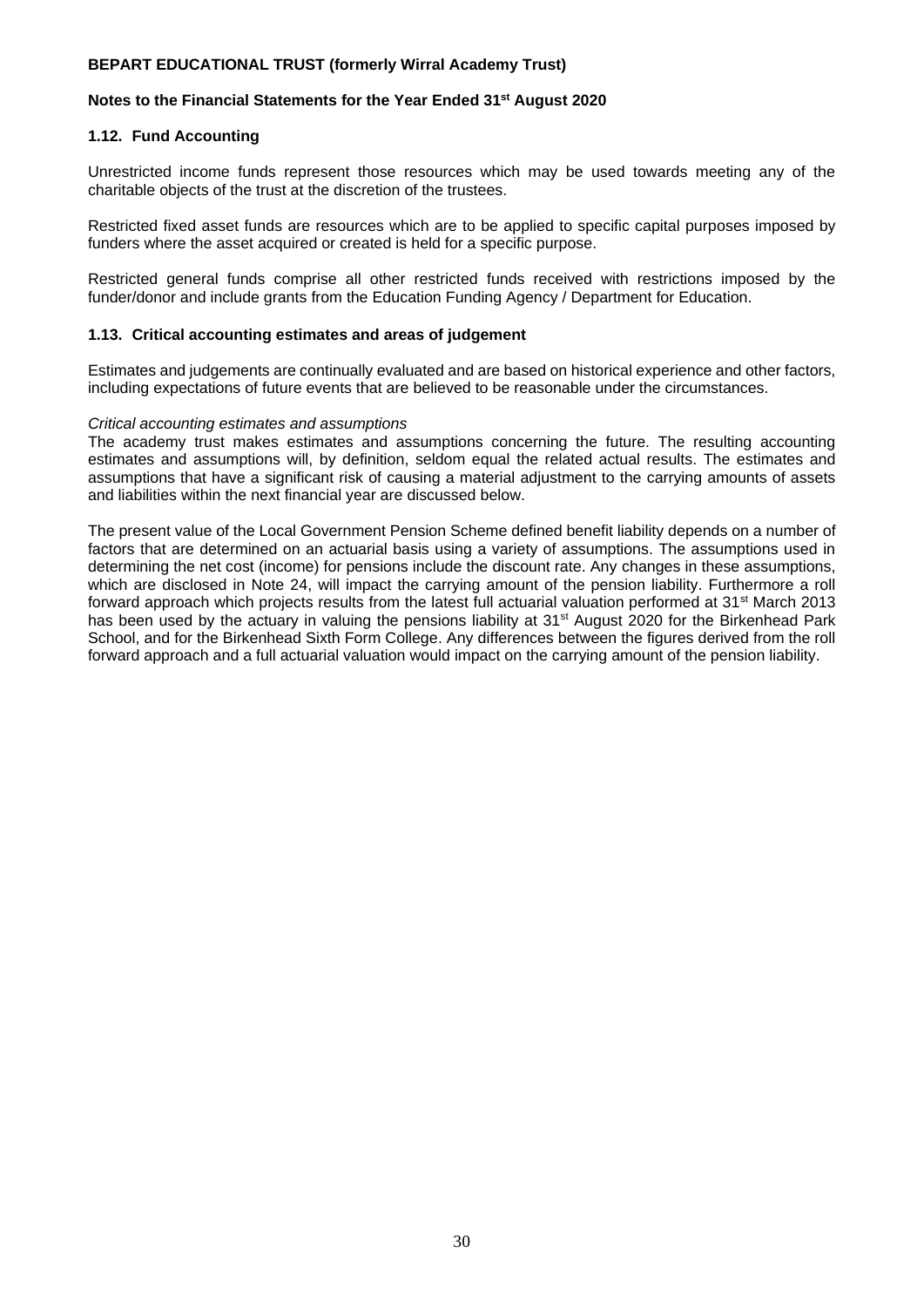# **Notes to the Financial Statements for the Year Ended 31st August 2020**

# **2. Donations and Capital Grants**

|                | <b>Unrestricted</b><br><b>Funds</b><br>£000 | Restricted<br><b>Funds</b><br>£000 | Total<br>2020<br>£000 | <b>Total</b><br>2019<br>£000 |
|----------------|---------------------------------------------|------------------------------------|-----------------------|------------------------------|
| Capital grants | $\blacksquare$                              | 1,228                              | 1,228                 | 129                          |
|                | ٠                                           | 1,228                              | 1,228                 | 129                          |

# **3. Funding for the Trust's Educational Operations**

|                                | <b>Unrestricted</b><br><b>Funds</b><br>£000 | <b>Restricted</b><br><b>Funds</b><br>£000 | <b>Total</b><br>2020<br>£000 | <b>Total</b><br>2019<br>£000 |
|--------------------------------|---------------------------------------------|-------------------------------------------|------------------------------|------------------------------|
| DfE / EFA grants               |                                             |                                           |                              |                              |
| - General annual grant (GAG)   |                                             | 10,546                                    | 10,546                       | 9,800                        |
| - Start-up grant               | $\overline{\phantom{a}}$                    |                                           | $\blacksquare$               | ۰                            |
| - Other DfE / ESFA grants      | $\blacksquare$                              | 701                                       | 701                          | 809                          |
|                                |                                             | 11,247                                    | 11,247                       | 10,609                       |
| <b>Other Government grants</b> |                                             |                                           |                              |                              |
| - Local authority grants       | ۰                                           | 254                                       | 254                          | 267                          |
| - Other grants                 |                                             | 107                                       | 107                          | 111                          |
|                                | $\blacksquare$                              | 361                                       | 361                          | 378                          |
|                                |                                             | 11,608                                    | 11,608                       | 10,987                       |

# **4. Other Income**

|                    | <b>Unrestricted</b>      | <b>Restricted</b> | Total<br>2020<br>£000 | Total |
|--------------------|--------------------------|-------------------|-----------------------|-------|
|                    | <b>Funds</b>             | <b>Funds</b>      |                       | 2019  |
|                    | £000                     | £000              |                       | £000  |
| Other Income       | $\,$                     | 665               | 665                   | 201   |
| Catering income    | $\overline{\phantom{a}}$ | 171               | 171                   | 243   |
| Hire of facilities | 16                       | $\blacksquare$    | 16                    | 19    |
|                    | 16                       | 836               | 852                   | 463   |

# **5. Investment income**

|                        | <b>Unrestricted</b><br><b>Funds</b><br>£000 | Restricted<br><b>Funds</b><br>£000 | Total<br>2020<br>£000 | Total<br>2019<br>£000 |
|------------------------|---------------------------------------------|------------------------------------|-----------------------|-----------------------|
| Bank interest received |                                             |                                    |                       |                       |
|                        |                                             | ۰                                  |                       |                       |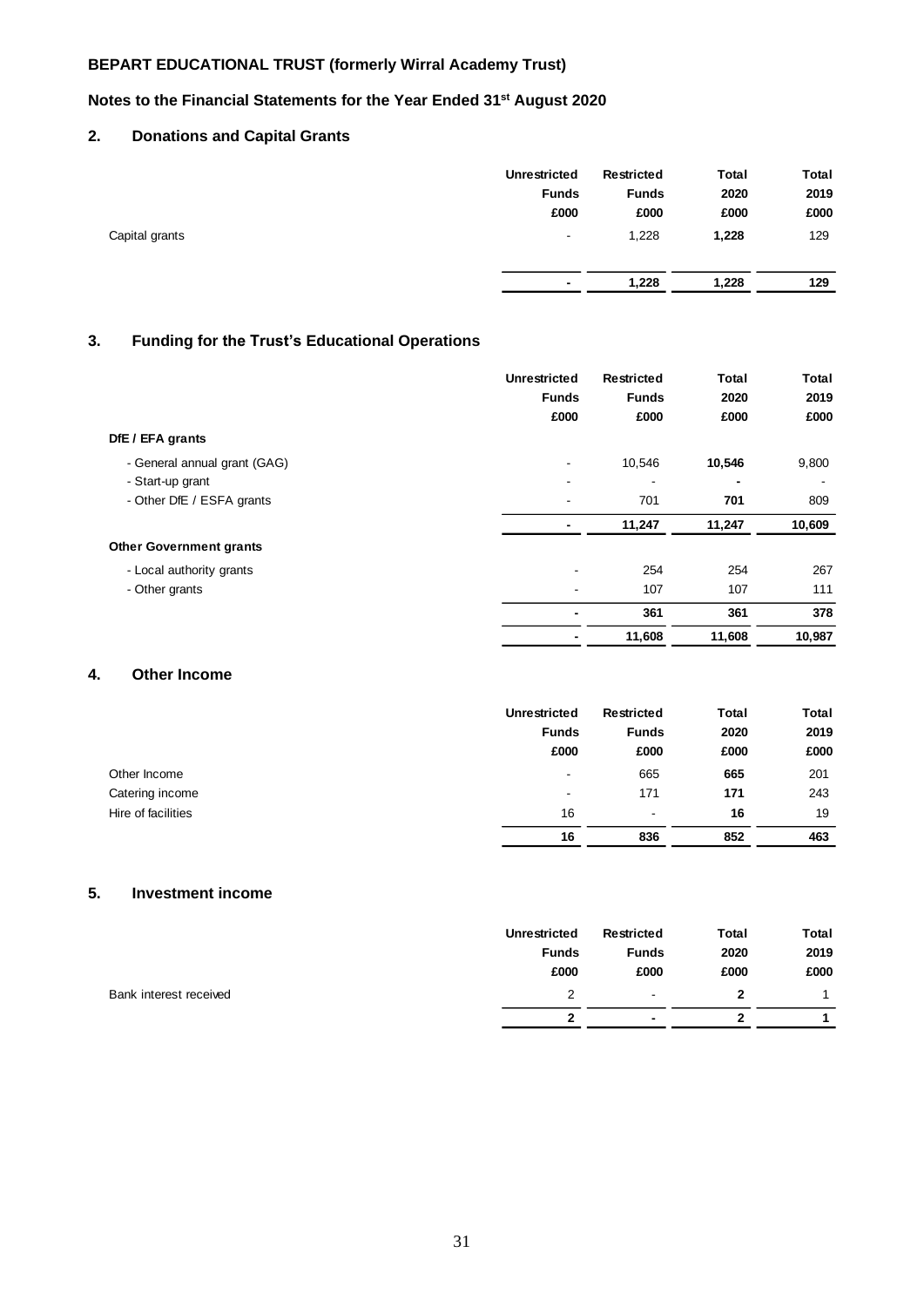# **Notes to the Financial Statements for the Year Ended 31st August 2020**

# **6. Expenditure**

|                                         | <b>Non Pay Expenditure</b><br><b>Staff</b>                       |              | Total        | Total                 |                       |
|-----------------------------------------|------------------------------------------------------------------|--------------|--------------|-----------------------|-----------------------|
|                                         | Costs<br><b>Premises</b><br><b>Other</b><br>£000<br>£000<br>£000 | 2020<br>£000 | 2019<br>£000 |                       |                       |
| Trust's educational operations:         |                                                                  |              |              |                       |                       |
| - Direct costs                          | 7,623                                                            |              | 916          | 8,539                 | 7,828                 |
| - Allocated support costs               | 1,954                                                            | 1,181        | 1,310        | 4,445                 | 4,646                 |
|                                         | 9,577                                                            | 1,181        | 2,226        | 12,984                | 12,474                |
| Net expenditure for the period includes |                                                                  |              |              | Total<br>2020<br>£000 | Total<br>2019<br>£000 |
| Operating lease rentals                 |                                                                  |              |              | 433                   | 434                   |
| Depreciation                            |                                                                  |              |              | 486                   | 496                   |
| Fees payable to auditor for :           |                                                                  |              |              |                       |                       |
| - Audit                                 |                                                                  |              |              | 10                    | 8                     |
| - Other services                        |                                                                  |              |              | $\overline{7}$        | 6                     |
|                                         |                                                                  |              |              | 936                   | 944                   |

# **7. Charitable Activities**

|                                        | Total  | Total  |
|----------------------------------------|--------|--------|
|                                        | 2020   | 2019   |
|                                        | £000   | £000   |
| Direct costs - educational operations  | 8,539  | 7,828  |
| Support costs - educational operations | 4.445  | 4,646  |
|                                        | 12,984 | 12,474 |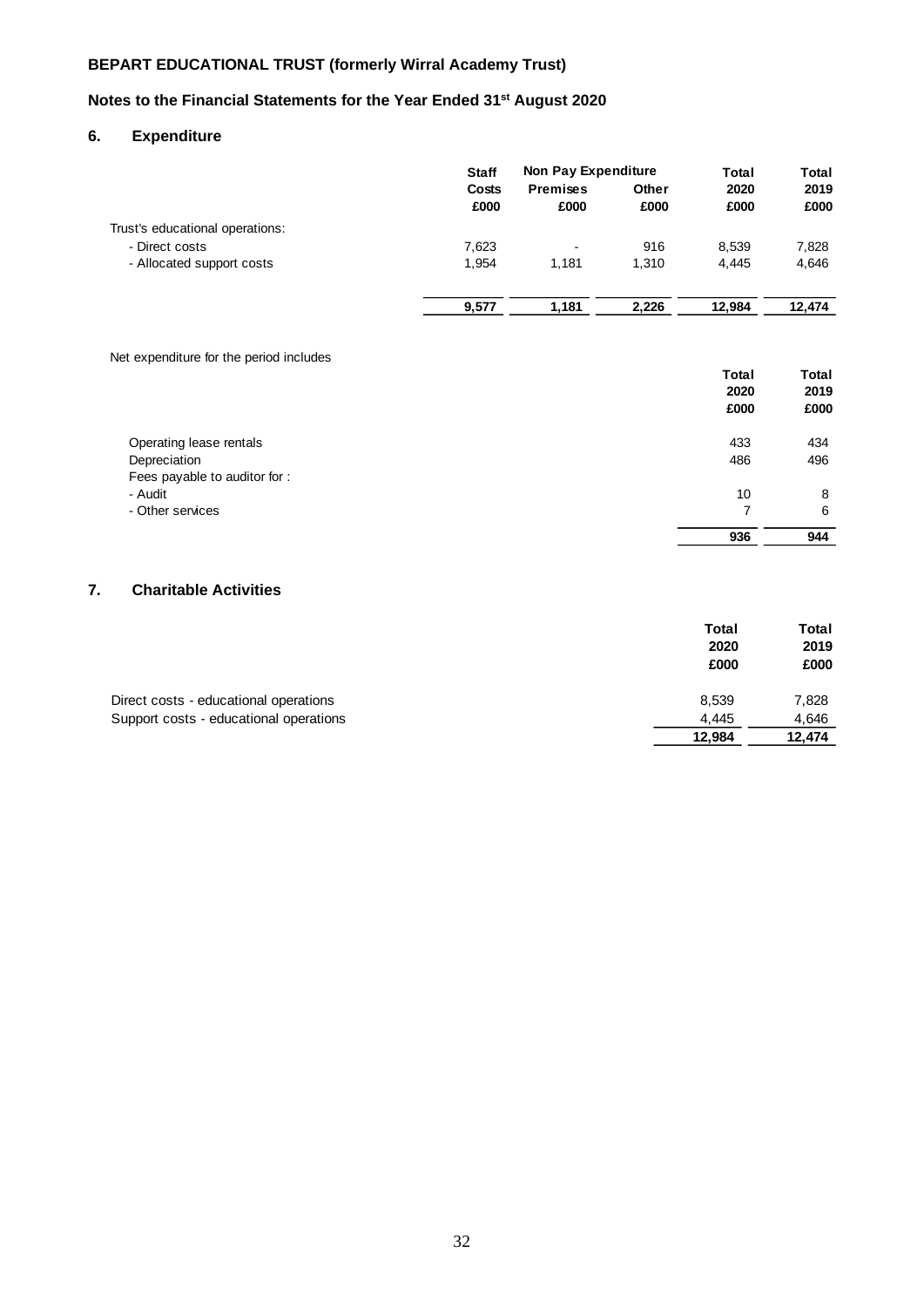### **Notes to the Financial Statements for the Year Ended 31st August 2020**

### **8. Charitable Activities (continued)**

Analysis of support costs

|                                       | <b>Educational</b> | Total | Total |
|---------------------------------------|--------------------|-------|-------|
|                                       | operations         | 2020  | 2019  |
|                                       | £000               | £000  | £000  |
| Support staff costs                   | 1,954              | 1,954 | 2,186 |
| Depreciation                          | 486                | 486   | 496   |
| Technology costs                      | 146                | 146   | 154   |
| Recruitment and support               | 29                 | 29    | 29    |
| Maintenance of premises and equipment | 117                | 117   | 79    |
| <b>PFI Charge</b>                     | 836                | 836   | 793   |
| Cleaning                              | 5                  | 5     | 3     |
| Rent & rates                          | 62                 | 62    | 64    |
| Energy costs                          | 161                | 161   | 199   |
| Insurance                             | 46                 | 46    | 47    |
| Security and transport                | (3)                | (3)   | 13    |
| Catering                              | 365                | 365   | 318   |
| Bank interest and charges             | 6                  | 6     | 6     |
| Professional fees / management charge | 40                 | 40    | 53    |
| Other support costs                   | 195                | 195   | 205   |
|                                       | 4,445              | 4,445 | 4,645 |

# **9. Staff Costs**

# **a. Staff costs during the period were:**

|       | <b>Total</b> |
|-------|--------------|
| 2020  | 2019         |
| £000  | £000         |
| 7,227 | 7,082        |
| 667   | 637          |
| 1,655 | 1,358        |
| 9,549 | 9,077        |
| 26    | 66           |
| 8     | 31           |
| 9,583 | 9,174        |
|       |              |
|       | 17           |
| 8     | 14           |
| 8     | 31           |
|       | <b>Total</b> |

#### **b. Staff severance payments**

Included in staff restructuring costs are statutory severance payments totalling £8k (2019: £31k). Individually, the payments were: £8k.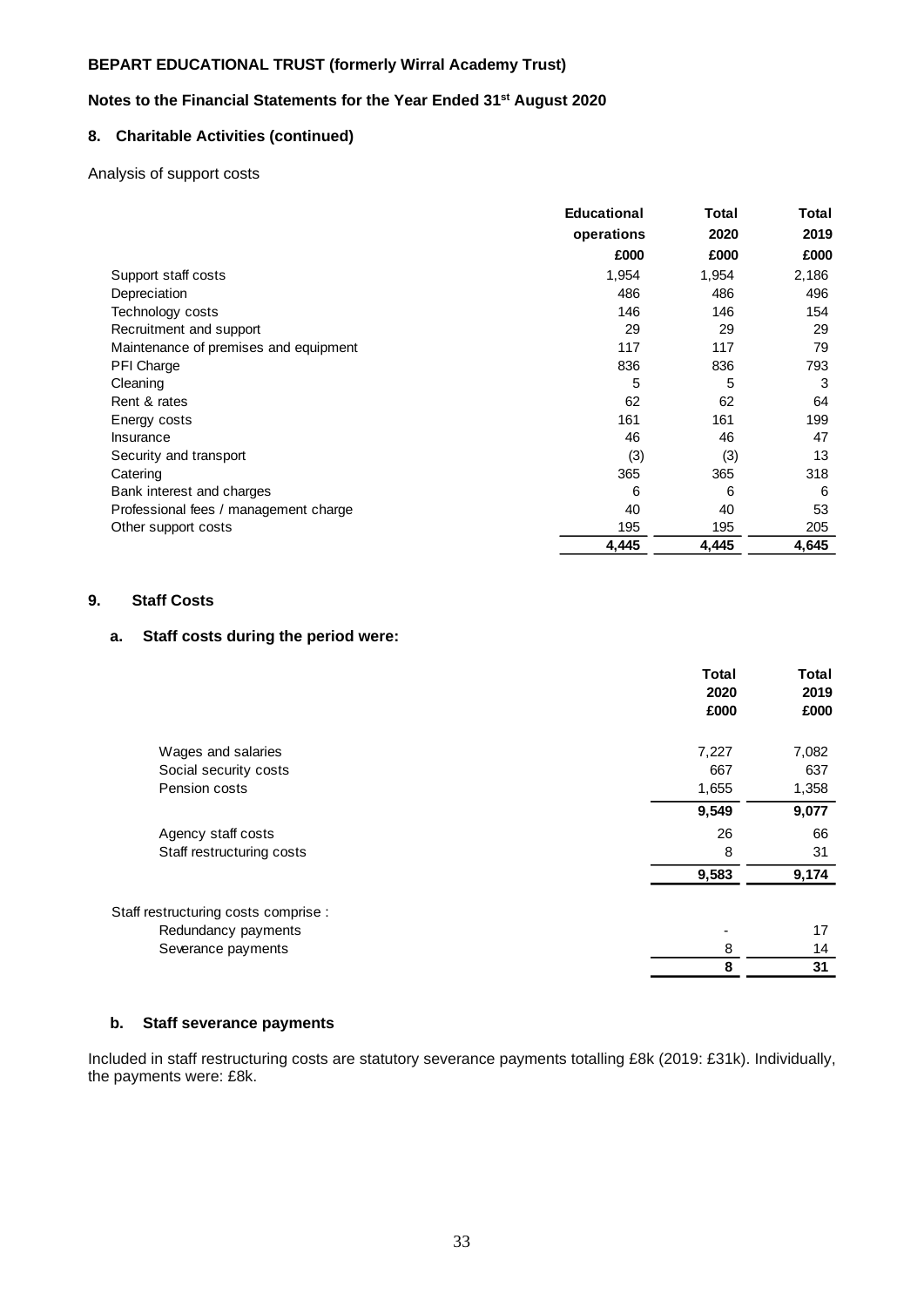# **Notes to the Financial Statements for the Year Ended 31st August 2020**

# **9. Staff costs (continued)**

### **c. Staff numbers**

The average number of persons employed by the academy during the period was as follows:

|                            | 2020<br>No. | 2019<br>No. |
|----------------------------|-------------|-------------|
| <b>Teachers</b>            | 119         | 113         |
| Administration and support | 129         | 151         |
| Management                 |             | 5           |
|                            | 255         | 269         |

### **d. Higher paid staff**

The number of employees whose emoluments exceeded £60,000 was:

|                     | 2020                     | 2019 |
|---------------------|--------------------------|------|
|                     | No.                      | No.  |
| £60,001 - £70,000   | 2                        | 3    |
| £70,001 - £80,000   | 1                        | ٠    |
| £80,001 - £90,000   | 1                        |      |
| £90,001 - £100,000  | ۰                        | ۰    |
| £100,001 - £110,000 | $\overline{\phantom{0}}$ |      |
| £110,001 - £120,000 | 1                        | ۰    |

#### **e. Key management personnel**

The key management personnel of the academy trust comprise the trustees and the senior management team as listed on page 1, in addition to other key management personnel. The total amount of employee benefits (including employer pension contributions) received by key management personnel for their services to the academy trust was £672k (2019: £499k)

# **10. Related Party Transactions - Trustees' and Directors' Remuneration and Expenses**

One or more trustees has been paid remuneration or has received other benefits from an employment with the academy trust. The principal and other staff trustees only receive remuneration in respect of services they provide undertaking the roles of principal and staff members under their contracts of employment, and not in respect of their role as trustees. The value of trustees' remuneration and other benefits was as follows:

| Mike Kilbride (Chief Executive and trustee appointed 1 <sup>st</sup> April 2018) |          |
|----------------------------------------------------------------------------------|----------|
| Remuneration                                                                     | £115.835 |
| Emplover's Pension Contribution paid                                             | £27.430  |

During the period ended 31<sup>st</sup> August 2020, travel and subsistence expenses totalling £nil (2019:£351).

Other related party transactions involving the trustees are set out in Note 26.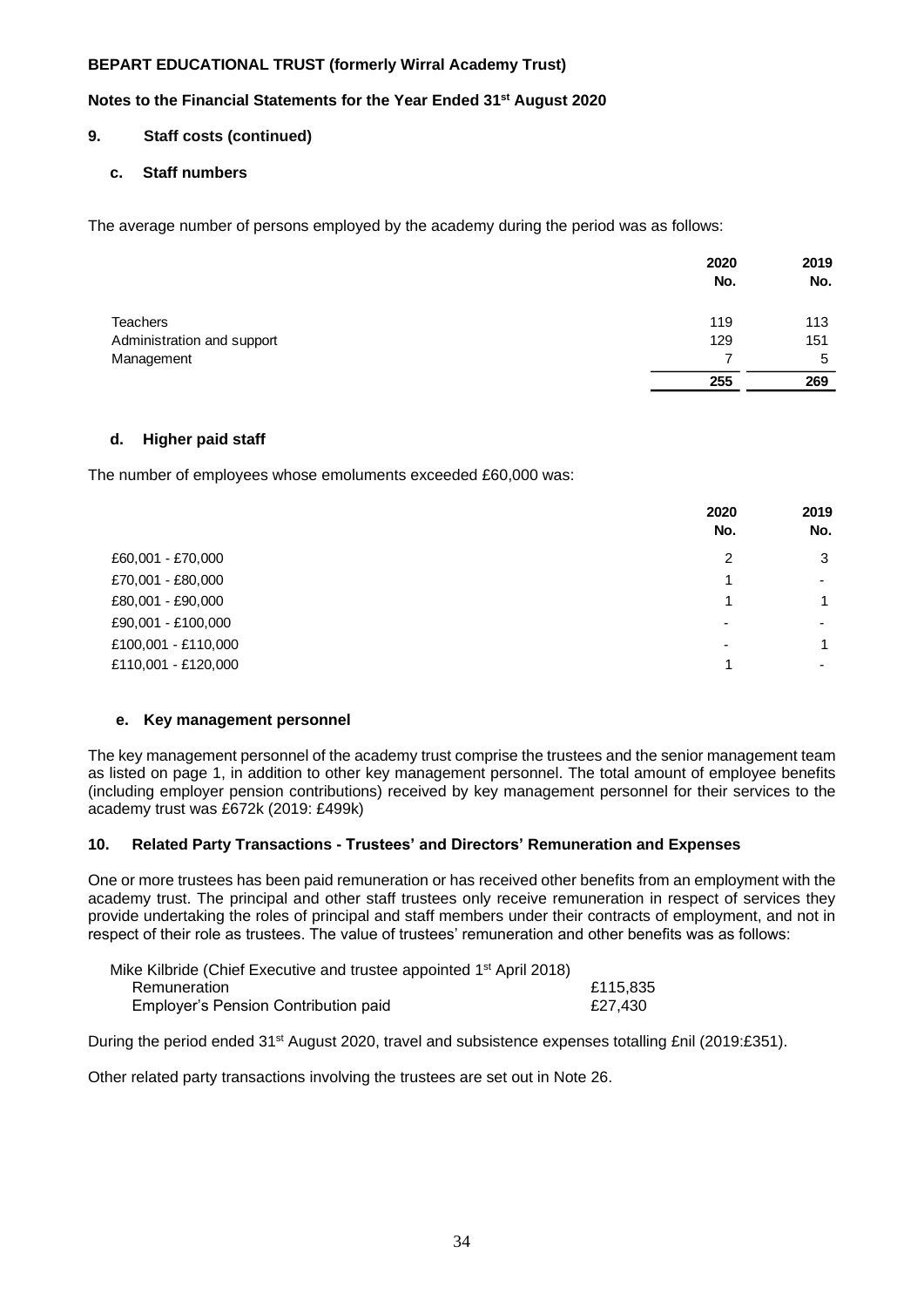### **Notes to the Financial Statements for the Year Ended 31st August 2020**

#### **11. Trustees', Directors' and Officers' Insurance**

The trust has opted into the Department for Education's Risk Protection Arrangement (RPA), an alternative to insurance where UK government funds cover losses that arise. This scheme protects trustees and officers from claims arising from negligent acts, errors or omissions occurring whilst on academy business, and provides cover up to £10,000,000. It is not possible to quantify the trustees and officers indemnity element from overall cost of the RPA scheme.

# **12. Tangible Fixed Assets**

|                     | Freehold<br>Improvements<br>£000 | Leasehold<br>Improvements<br>£000 | Assets under<br>Construction<br>£000 | <b>Furniture and</b><br>Equipment<br>£000 | Motor<br><b>Vehicles</b><br>£000 | Computer<br>Equipment<br>£000 | 2020<br>Total<br>£000 | 2019<br>Total<br>£000 |
|---------------------|----------------------------------|-----------------------------------|--------------------------------------|-------------------------------------------|----------------------------------|-------------------------------|-----------------------|-----------------------|
| Cost                |                                  |                                   |                                      |                                           |                                  |                               |                       |                       |
| At 1 September 2019 | 6,861                            | 250                               |                                      | 746                                       | 12                               | 82                            | 7,951                 | 8,881                 |
| Additions           | 50                               | $\blacksquare$                    | 654                                  | 171                                       | $\overline{\phantom{a}}$         | 25                            | 900                   | 129                   |
| Donated Assets      |                                  |                                   | $\qquad \qquad \blacksquare$         | $\overline{\phantom{a}}$                  |                                  | $\overline{\phantom{a}}$      |                       |                       |
| <b>Disposals</b>    | (36)                             | (2)                               |                                      |                                           |                                  | $\overline{\phantom{a}}$      | (38)                  | (1,059)               |
| At 31 August 2020   | 6,875                            | 248                               | 654                                  | 917                                       | 12                               | 107                           | 8,813                 | 7,951                 |
| Depreciation        |                                  |                                   |                                      |                                           |                                  |                               |                       |                       |
| At 1 September 2019 | 726                              | 78                                | $\overline{\phantom{a}}$             | 324                                       | $\overline{2}$                   | 34                            | 1,164                 | 1,727                 |
| Charge in year      | 290                              | 16                                | $\overline{\phantom{0}}$             | 155                                       | $\overline{2}$                   | 23                            | 486                   | 496                   |
| Disposals           | (16)                             | (1)                               |                                      |                                           |                                  |                               | (17)                  | (1)                   |
| At 31 August 2020   | 1,000                            | 93                                |                                      | 479                                       | 4                                | 57                            | 1,633                 | 2,222                 |
| Net book values     |                                  |                                   |                                      |                                           |                                  |                               |                       |                       |
| At 31 August 2020   | 5,875                            | 155                               | 654                                  | 438                                       | 8                                | 50                            | 7,180                 | 5,729                 |
| At 31 August 2019   | 6,135                            | 172                               |                                      | 422                                       | 10                               | 48                            | 6,787                 | 7,154                 |
|                     |                                  |                                   |                                      |                                           |                                  |                               |                       |                       |

### **13. Debtors**

|                                | Total | <b>Total</b> |
|--------------------------------|-------|--------------|
|                                | 2020  | 2019         |
|                                | £000  | £000         |
| Trade debtors                  | 15    | 15           |
| VAT recoverable                | 148   | 50           |
| Prepayments and accrued income | 260   | 278          |
|                                | 423   | 343          |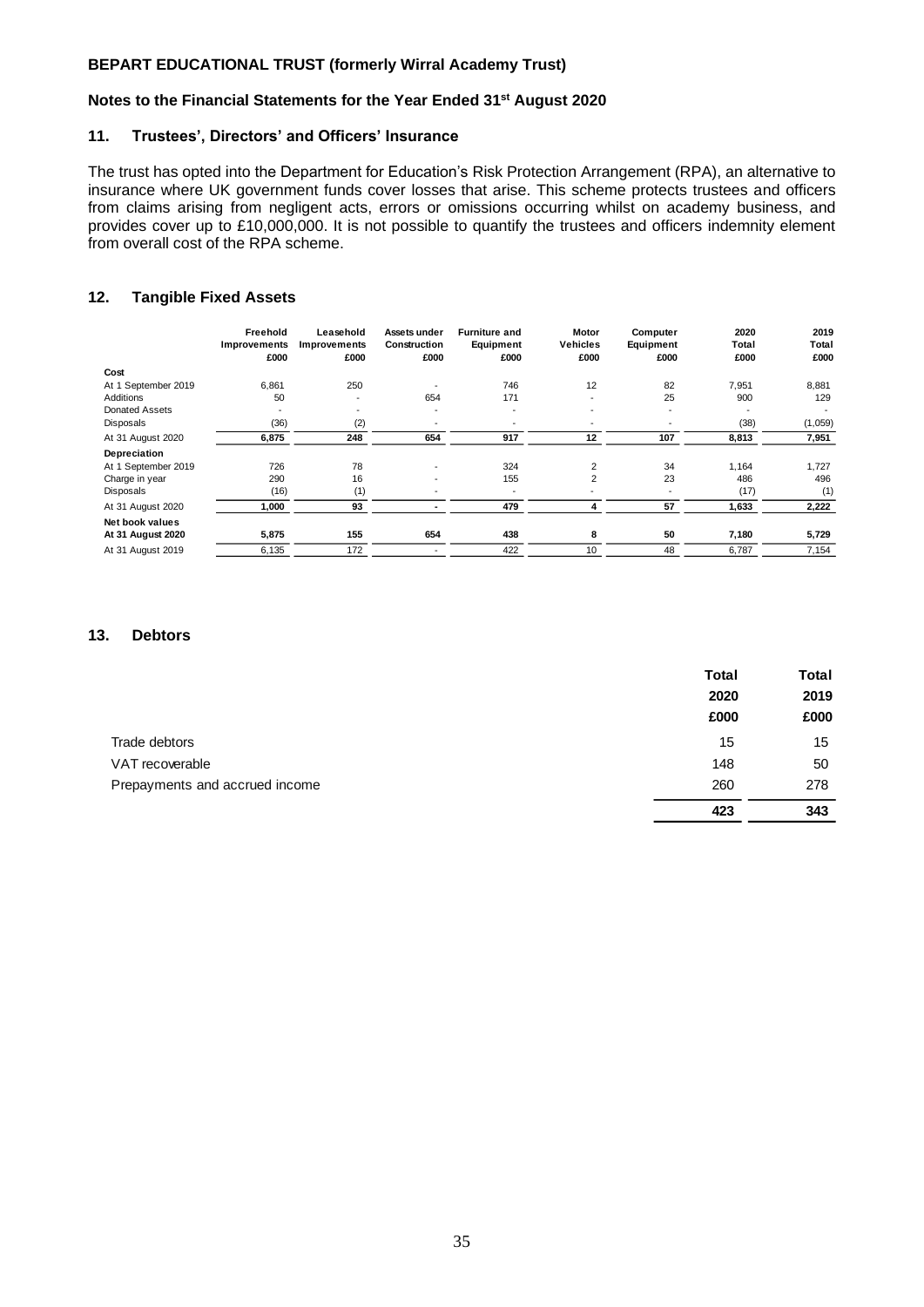# **Notes to the Financial Statements for the Year Ended 31st August 2020**

# **14. Creditors: amounts falling due within one year**

|                                      | <b>Total</b> | Total |
|--------------------------------------|--------------|-------|
|                                      | 2020         | 2019  |
|                                      | £000         | £000  |
| Trade creditors                      | 599          | 443   |
| Taxation and social security         | 326          | 301   |
| Other creditors                      | 145          | 77    |
| Accruals and deferred income         | 443          | 438   |
|                                      | 1,513        | 1,259 |
|                                      | 2020         | 2019  |
|                                      | £000         | £000  |
| Deferred income                      |              |       |
| Deferred income at 1 September       | 339          | 214   |
| Amounts released from previous years | (339)        | (214) |
| Resources deferred in the year       | 259          | 339   |
| Deferred income at 31 August         | 259          | 339   |

At the 31<sup>st</sup> August 2020 the BePART Educational Trust was holding funds received in advance for funding in which the funding period overlaps the financial year.

# **15. Funds**

|                                     | <b>Balance at</b><br>31 August<br>2019 | Incoming<br><b>Resources</b> | <b>Resources</b><br><b>Expended</b> | Gains,<br>Losses and<br><b>Transfers</b> | <b>Balance at</b><br>31 August<br>2020 |
|-------------------------------------|----------------------------------------|------------------------------|-------------------------------------|------------------------------------------|----------------------------------------|
|                                     | £000                                   | £000                         | £000                                | £000                                     | £000                                   |
| <b>Restricted general funds</b>     |                                        |                              |                                     |                                          |                                        |
| Other trading activities            |                                        | 836                          | (836)                               |                                          |                                        |
| General annual grant                | 375                                    | 10,546                       | (9, 975)                            | 433                                      | 1,379                                  |
| Transfer on conversion              | 37                                     |                              |                                     |                                          | 37                                     |
| Other DfE/ESFA Grants               |                                        | 701                          | (701)                               |                                          |                                        |
| Other                               | 103                                    | 361                          | (361)                               | (103)                                    |                                        |
| Pension reserve                     | (9,781)                                |                              | (596)                               | 239                                      | (10, 138)                              |
|                                     | (9, 266)                               | 12,444                       | (12, 469)                           | 569                                      | (8, 722)                               |
| <b>Restricted fixed asset funds</b> |                                        |                              |                                     |                                          |                                        |
| Transfer on conversion              | 7,422                                  |                              |                                     |                                          | 7,422                                  |
| DfE/EFA capital grants              | (635)                                  | 1,228                        | (505)                               | (330)                                    | (242)                                  |
|                                     | 6,787                                  | 1,228                        | (505)                               | (330)                                    | 7,180                                  |
| <b>Total restricted funds</b>       | (2, 479)                               | 13,672                       | (12, 974)                           | 239                                      | (1, 542)                               |
| <b>Unrestricted funds</b>           |                                        |                              |                                     |                                          |                                        |
| Unrestricted funds                  |                                        | 18                           | (18)                                |                                          |                                        |
| <b>Total unrestricted funds</b>     |                                        | 18                           | (18)                                |                                          |                                        |
| <b>Total funds</b>                  | (2, 479)                               | 13,690                       | (12,992)                            | 239                                      | (1, 542)                               |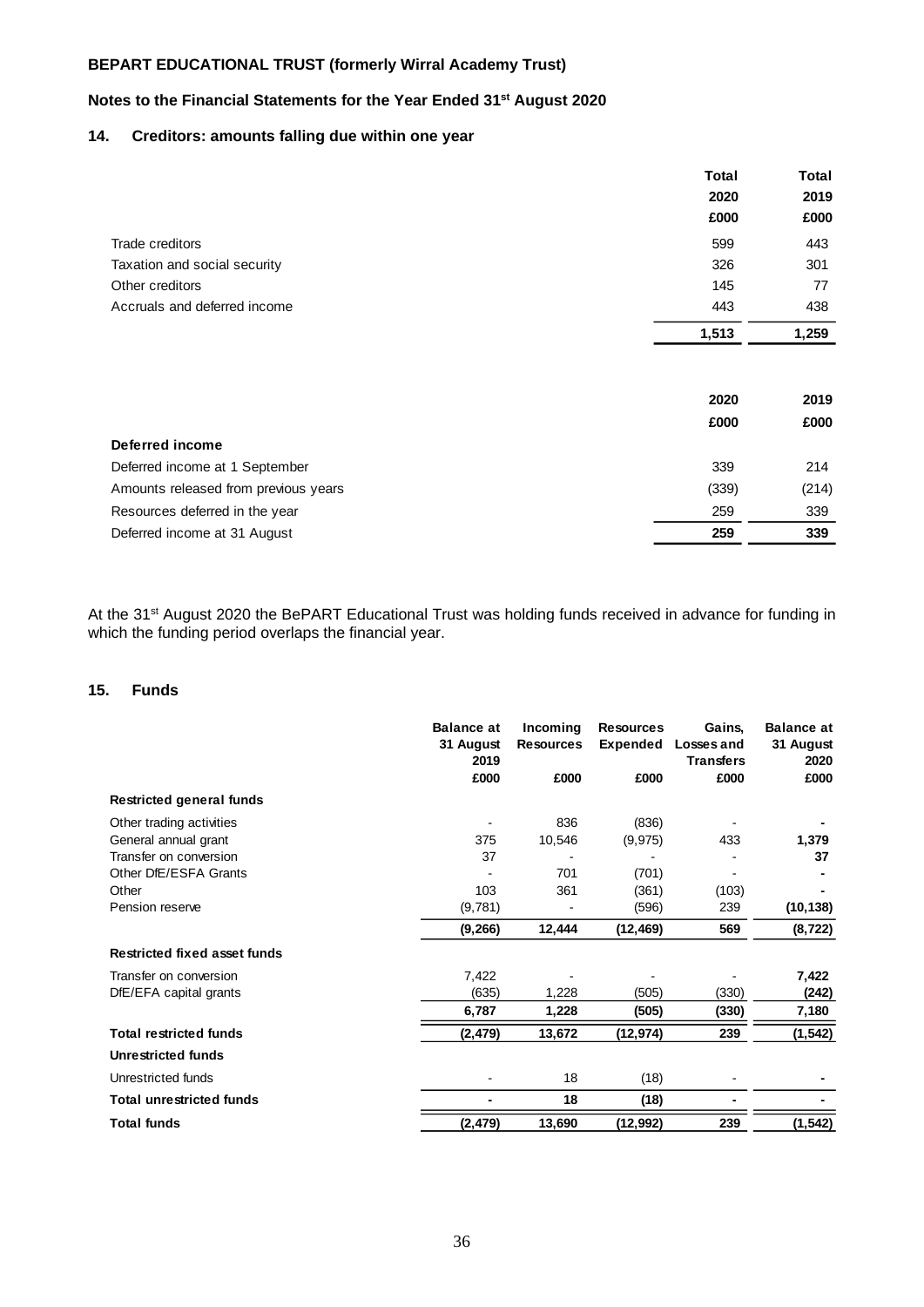#### **Notes to the Financial Statements for the Year Ended 31st August 2020**

The specific purposes for which the funds are to be applied are as follows:

- Restricted fund (excluding pension and other restricted reserves) represent funds received from the Department for Education and is specifically spent on the running of the Academy Trust;
- Other restricted reserve represents funds which are restricted by the donor;
- Pension reserve represents the liability on the Local Government Pension Scheme Liability;
- Restricted fixed asset funds represent resources which are applied to specific capital purposes imposed by the Department for Education where the asset acquired or created is held for a specific purpose; and
- Unrestricted funds represent those resources which may be used towards meeting any of the charitable objectives of the Trust at the discretion of the Directors.

Comparative information in respect of the proceeding period is as follows:

|                                     | <b>Balance at</b><br>31 August<br>2018 | Incoming<br><b>Resources</b> | <b>Resources</b><br><b>Expended</b> | Gains,<br>Losses and<br><b>Transfers</b> | <b>Balance at</b><br>31 August<br>2019 |
|-------------------------------------|----------------------------------------|------------------------------|-------------------------------------|------------------------------------------|----------------------------------------|
|                                     | £000                                   | £000                         | £000                                | £000                                     | £000                                   |
| Restricted general funds            |                                        |                              |                                     |                                          |                                        |
| Other trading activities            |                                        | 444                          | (444)                               |                                          |                                        |
| General annual grant                | 440                                    | 9,800                        | (9,864)                             | (0)                                      | 375                                    |
| Transfer on conversion              | 37                                     |                              |                                     |                                          | 37                                     |
| Other DfE/ESFA Grants               |                                        | 809                          | (809)                               |                                          |                                        |
| Other                               | 103                                    | 379                          | (379)                               |                                          | 103                                    |
| Pension reserve                     | (5, 850)                               |                              | (493)                               | (3, 438)                                 | (9,781)                                |
|                                     | (5, 270)                               | 11,431                       | (11, 989)                           | (3, 438)                                 | (9,266)                                |
| <b>Restricted fixed asset funds</b> |                                        |                              |                                     |                                          |                                        |
| Transfer on conversion              | 7,422                                  |                              |                                     |                                          | 7,422                                  |
| DfE/EFA capital grants              | (268)                                  | 129                          | (496)                               | 0                                        | (635)                                  |
|                                     | 7,154                                  | 129                          | (496)                               | 0                                        | 6,787                                  |
| <b>Total restricted funds</b>       | 1,884                                  | 11,560                       | (12,484)                            | (3, 438)                                 | (2, 479)                               |
| <b>Unrestricted funds</b>           |                                        |                              |                                     |                                          |                                        |
| Unrestricted funds                  |                                        | 20                           | (20)                                |                                          |                                        |
| <b>Total unrestricted funds</b>     | -                                      | 20                           | (20)                                |                                          |                                        |
| <b>Total funds</b>                  | 1,884                                  | 11,580                       | (12,505)                            | (3, 438)                                 | (2, 479)                               |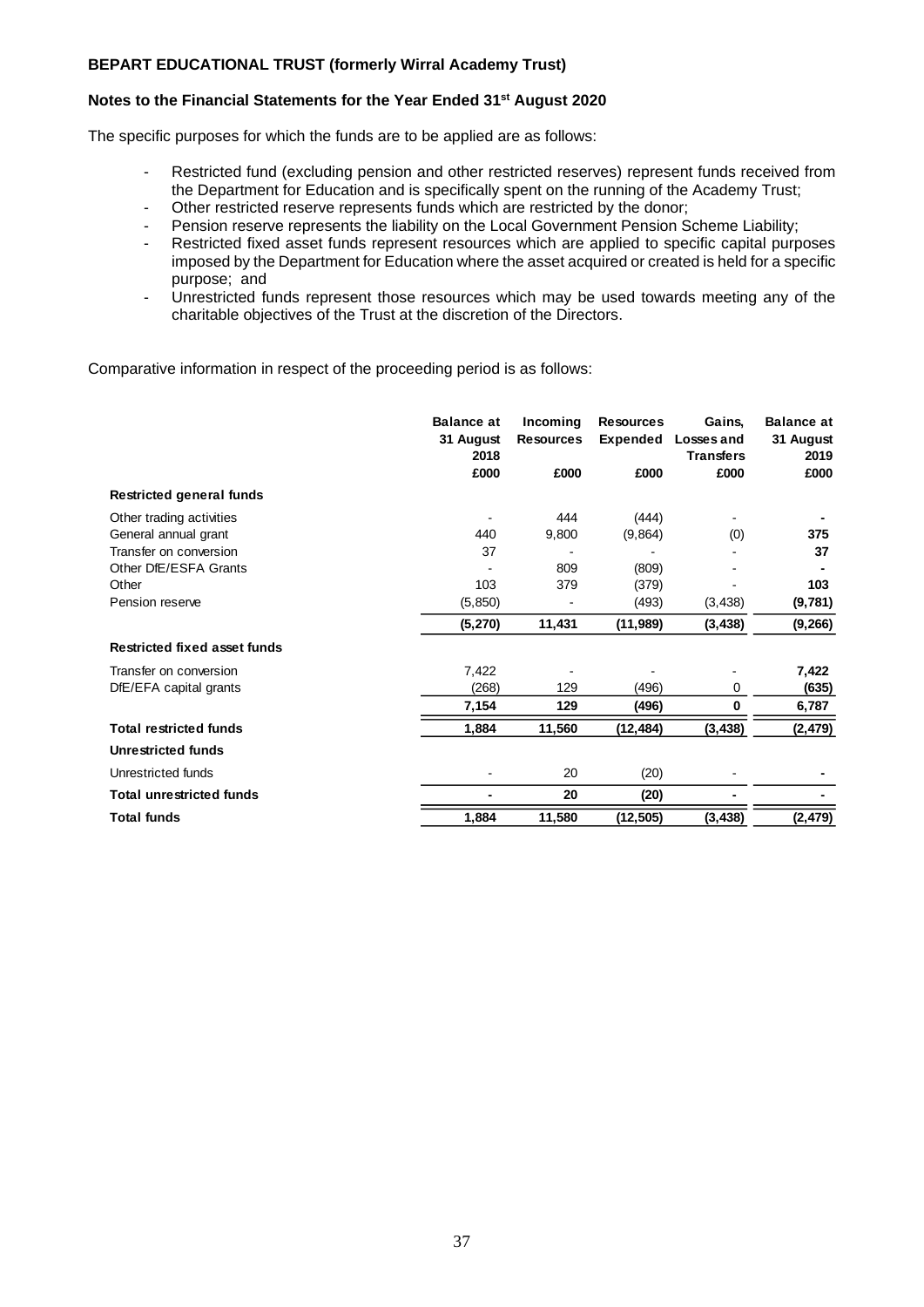# **Notes to the Financial Statements for the Year Ended 31st August 2020**

A current year 12 months and prior year 12 months combined position is as follows:

|                                     | <b>Balance at</b><br>31 August<br>2018 | Incomina<br><b>Resources</b> | <b>Resources</b><br>Expended | Gains.<br>Losses and<br><b>Transfers</b> | <b>Balance at</b><br>31 August<br>2020 |
|-------------------------------------|----------------------------------------|------------------------------|------------------------------|------------------------------------------|----------------------------------------|
|                                     | £000                                   | £000                         | £000                         | £000                                     | £000                                   |
| <b>Restricted general funds</b>     |                                        |                              |                              |                                          |                                        |
| Other trading activities            |                                        | 1,280                        | (1,280)                      |                                          |                                        |
| General annual grant                | 440                                    | 20,346                       | (19, 839)                    | 433                                      | 1,379                                  |
| Transfer on conversion              | 37                                     |                              |                              |                                          | 37                                     |
| Other DfE/ESFA Grants               |                                        | 1,510                        | (1, 510)                     |                                          |                                        |
| Other                               | 103                                    | 740                          | (740)                        | (103)                                    |                                        |
| Pension reserve                     | (5, 850)                               |                              | (1,089)                      | (3, 199)                                 | (10, 138)                              |
|                                     | (5,270)                                | 23,875                       | (24, 458)                    | (2,869)                                  | (8, 722)                               |
| <b>Restricted fixed asset funds</b> |                                        |                              |                              |                                          |                                        |
| Transfer on conversion              | 7,422                                  |                              |                              |                                          | 7,422                                  |
| DfE/EFA capital grants              | (268)                                  | 1,357                        | (1,001)                      | (330)                                    | (242)                                  |
|                                     | 7,154                                  | 1,357                        | (1,001)                      | (330)                                    | 7,180                                  |
| <b>Total restricted funds</b>       | 1,884                                  | 25,232                       | (25, 459)                    | (3, 199)                                 | (1, 542)                               |
| <b>Unrestricted funds</b>           |                                        |                              |                              |                                          |                                        |
| Unrestricted funds                  | -                                      | 38                           | (38)                         |                                          |                                        |
| <b>Total unrestricted funds</b>     |                                        | 38                           | (38)                         |                                          |                                        |
| <b>Total funds</b>                  | 1,884                                  | 25,270                       | (25, 497)                    | (3, 199)                                 | (1, 542)                               |
|                                     |                                        |                              |                              |                                          |                                        |

Total funds analysis by academy

|                                               | 2020<br>£000 | 2019<br>£000 |
|-----------------------------------------------|--------------|--------------|
| <b>Birkenhead Park School</b>                 | 421          | 261          |
| <b>Birkenhead Sixth Form College</b>          | 991          | 252          |
| Wirral Academy Trust                          | 4            | 3            |
| Total before fixed assets and pension reserve | 1.416        | 516          |
| Restricted fixed asset fund                   | 7.180        | 6,787        |
| Pension reserve                               | (10,138)     | (9,781)      |
|                                               | (1, 542)     | (2, 478)     |

# **16. Analysis of Net Assets between Funds**

Fund balances at 31<sup>st</sup> August 2020 are represented by:

|                            | 2020<br>Unrestricted<br><b>Funds</b> | 2020<br><b>Restricted</b><br><b>Funds</b> | 2020<br><b>Restricted</b><br><b>General Fixed Asset</b><br><b>Funds</b> | 2020<br><b>Total Funds</b> |
|----------------------------|--------------------------------------|-------------------------------------------|-------------------------------------------------------------------------|----------------------------|
|                            | £000                                 | £000                                      | £000                                                                    | £000                       |
| Tangible fixed assets      |                                      |                                           | 7,180                                                                   | 7,180                      |
| Current assets             |                                      | 2,959                                     |                                                                         | 2,959                      |
| <b>Current liabilities</b> |                                      | (1, 513)                                  |                                                                         | (1, 513)                   |
| Non-current liabilities    |                                      | (30)                                      |                                                                         | (30)                       |
| Pension scheme liability   | $\overline{\phantom{0}}$             | (10, 138)                                 | $\blacksquare$                                                          | (10, 138)                  |
| <b>Total net assets</b>    | -                                    | (8, 722)                                  | 7,180                                                                   | (1, 542)                   |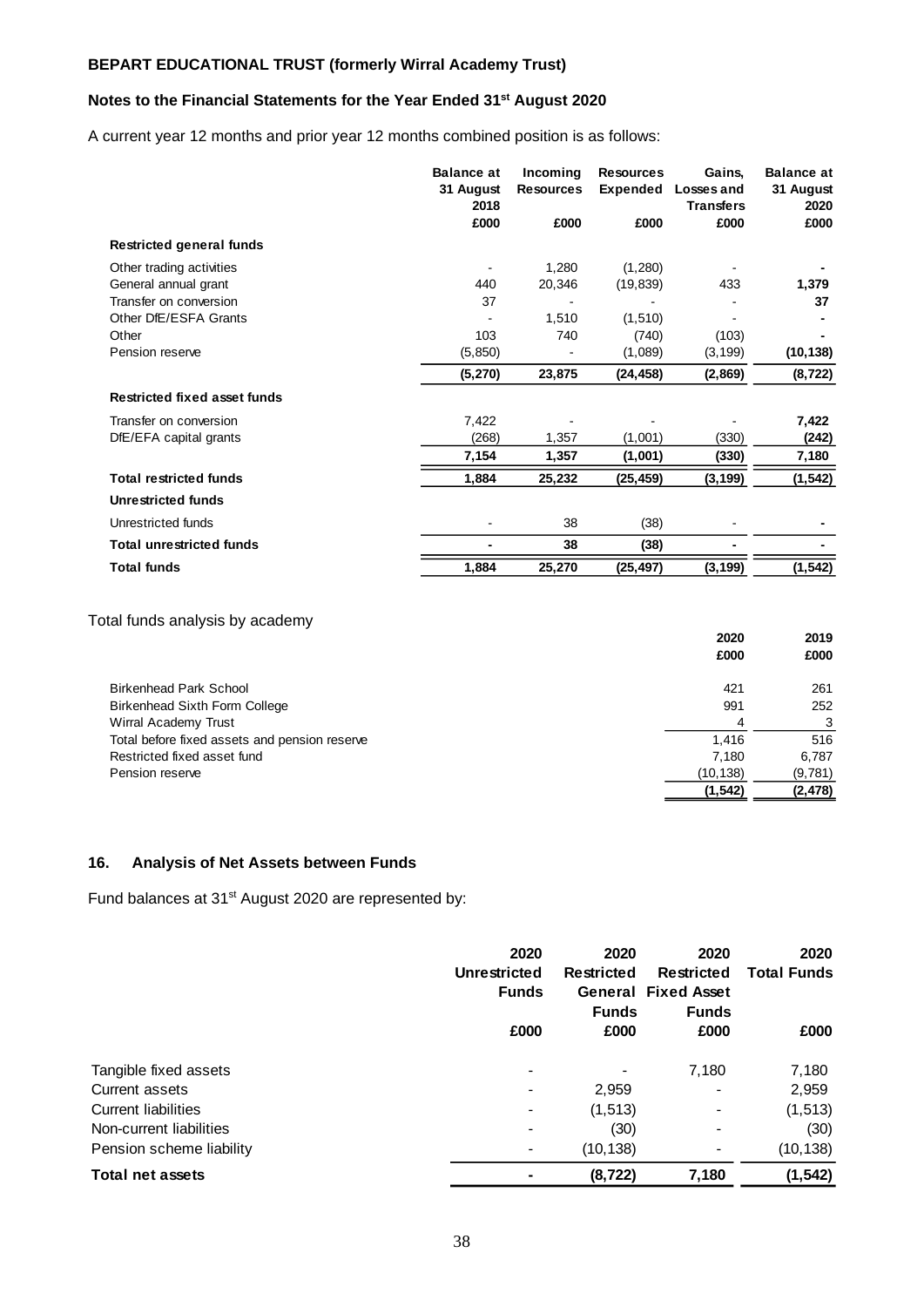### **Notes to the Financial Statements for the Year Ended 31st August 2020**

Comparative information in respect of the preceding period is as follows:

|                            | 2019<br>Unrestricted<br><b>Funds</b> | 2019<br>Restricted | 2019<br>Restricted<br><b>General Fixed Asset</b> | 2019<br><b>Total Funds</b> |
|----------------------------|--------------------------------------|--------------------|--------------------------------------------------|----------------------------|
|                            |                                      | <b>Funds</b>       | <b>Funds</b>                                     |                            |
|                            | £000                                 | £000               | £000                                             | £000                       |
| Tangible fixed assets      | $\overline{\phantom{0}}$             |                    | 6,787                                            | 6,787                      |
| Current assets             | $\overline{\phantom{a}}$             | 1,804              | $\overline{\phantom{0}}$                         | 1,804                      |
| <b>Current liabilities</b> | ٠                                    | (1,259)            | ۰                                                | (1, 259)                   |
| Non-current liabilities    | $\qquad \qquad$                      | (30)               | $\overline{\phantom{0}}$                         | (30)                       |
| Pension scheme liability   |                                      | (9,781)            | ٠                                                | (9,781)                    |
| <b>Total net assets</b>    | ۰                                    | (9, 266)           | 6,787                                            | (2, 479)                   |

#### **17. Capital commitments**

|                                                              | Total | <b>Total</b>             |
|--------------------------------------------------------------|-------|--------------------------|
|                                                              | 2020  | 2019                     |
|                                                              | £000  | £000                     |
| Contracted for, but not provided in the financial statements | 430   | $\overline{\phantom{0}}$ |
|                                                              | 430   |                          |

### **18. Commitments under Operating Leases**

At 31<sup>st</sup> August 2020 the total of the academy trust's future minimum lease payments under non-cancellable operating leases was:

|                                              | Total | Total |
|----------------------------------------------|-------|-------|
|                                              | 2020  | 2019  |
|                                              | £000  | £000  |
| Expiring within one year                     | 434   | 434   |
| Expiring within two and five years inclusive | 1,603 | 1,647 |
| Expiring over five years                     | 2,301 | 2,690 |
|                                              | 4,338 | 4,771 |

The short term leases are for photocopiers and general office equipment, whilst the long term commitment relates to the PFI agreement between the trust and Wirral Borough Council. This agreement covers repairs and maintenance of land and buildings as well as equipment and motor vehicles, utility and management charges.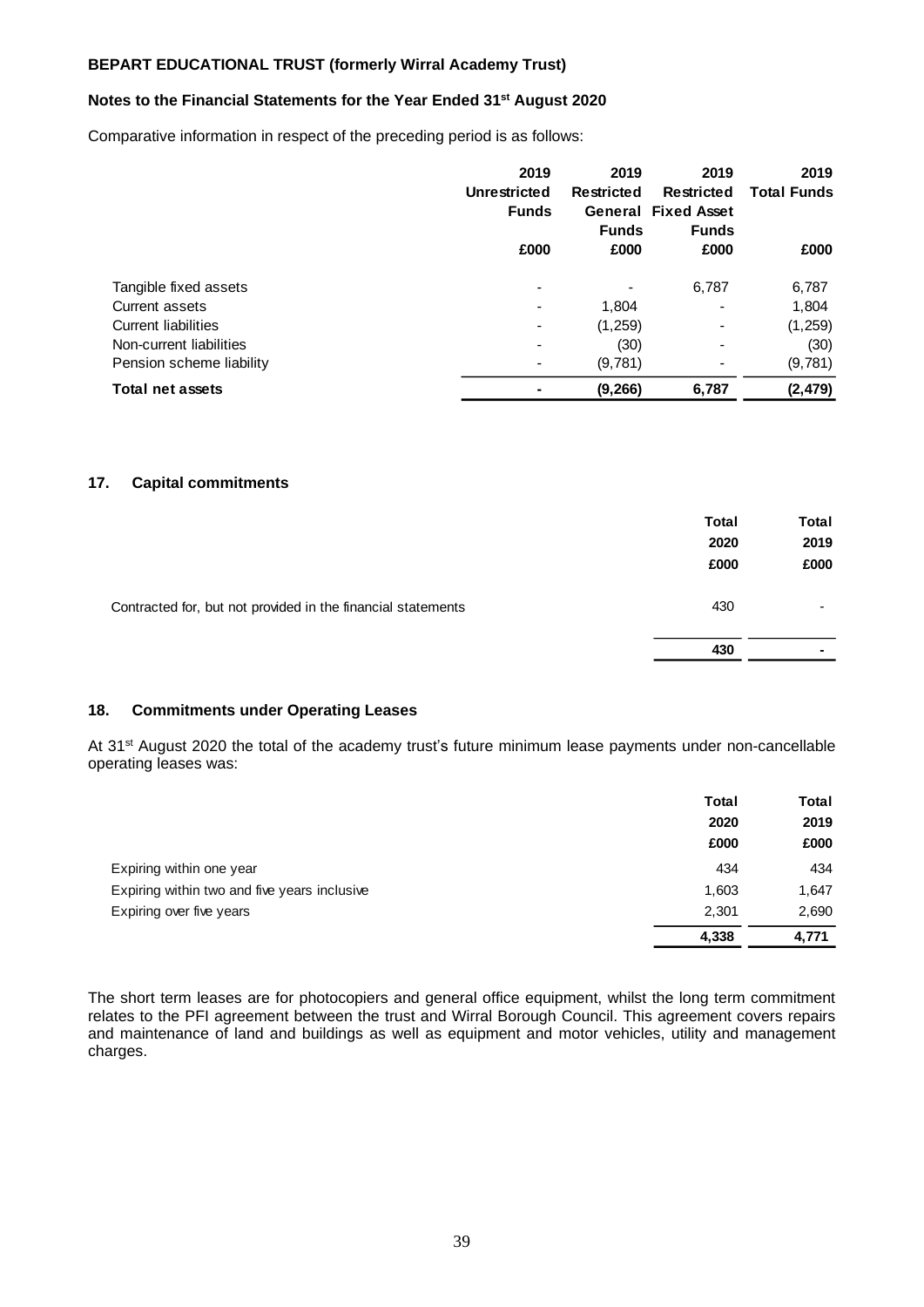# **Notes to the Financial Statements for the Year Ended 31st August 2020**

# **19. Reconciliation of Net Expenditure to Net Cash Flow from Operating Activities**

|                                                                                              | Total   | Total |
|----------------------------------------------------------------------------------------------|---------|-------|
|                                                                                              | 2020    | 2019  |
|                                                                                              | £000    | £000  |
| Net income/(expenditure) for the reporting period (as per statement of financial activities) | 698     | (923) |
| Adjusted for:                                                                                |         |       |
| Depreciation (Note 12)                                                                       | 486     | 496   |
| Capital grants from DfE and other capital income                                             | (1,228) | (128) |
| Loss on disposal of fixed assets                                                             | 21      |       |
| Transferred on conversion                                                                    |         |       |
| Interest receivable (Note 5)                                                                 | (2)     | (1)   |
| Defined benefit pension scheme obligation inherited                                          |         |       |
| Defined benefit pension scheme cost less contributions payable (Note 24)                     | 423     | 339   |
| Defined benefit pension scheme finance cost (Note 24)                                        | 173     | 154   |
| Decrease/(Increase) in debtors                                                               | (80)    | 223   |
| Increase/(decrease) in provision                                                             |         |       |
| Increase/(decrease) in creditors                                                             | 254     | 348   |
| Net cash provided by / (used in) operating activities                                        | 745     | 508   |

# **20. Cash Flows from Investing Activities**

|                                                                     | Total | Total |
|---------------------------------------------------------------------|-------|-------|
|                                                                     | 2020  | 2019  |
|                                                                     | £000  | £000  |
| Dividend, interest and rents from investments                       | 2     |       |
| Proceeds from sale of tangible fixed assets                         |       |       |
| Purchase of tangible fixed assets                                   | (900) | (129) |
| Capital grants from DfE/ESFA                                        | 1.228 | 128   |
| Net cash inflow from returns on investment and servicing of finance | 330   |       |

# **21. Analysis of Cash and Cash Equivalents**

|                                 | Total | Total |
|---------------------------------|-------|-------|
|                                 | 2020  | 2019  |
|                                 | £000  | £000  |
|                                 |       |       |
| Cash in hand and at bank        | 2,536 | 1,461 |
| Total cash and cash equivalents | 2,536 | 1,461 |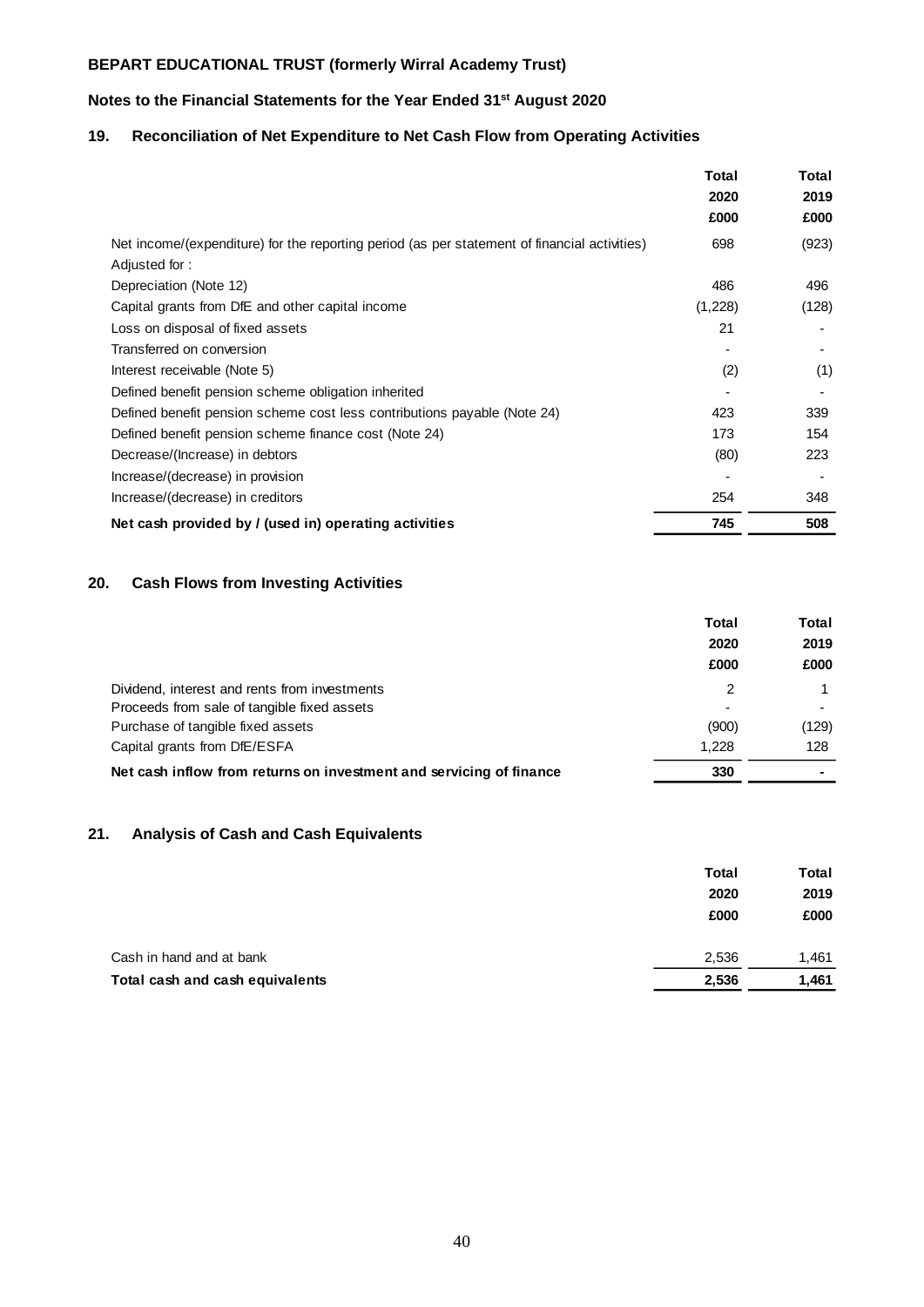# **Notes to the Financial Statements for the Year Ended 31st August 2020**

# **22. Contingent Liabilities**

Funding agreement contingency:

During the period of the Funding Agreement, in the event of the sale or disposal by other means of any asset for which a capital grant was received, the trust is required either to reinvest the proceeds or to repay to the Secretary of State for Education the same proportion of the proceeds of sale or disposal as equates with the proportion of the original cost met by the Secretary of State.

Upon termination of the Funding Agreement, whether as a result of the Secretary of State or the trust serving notice, the trust shall repay to the Secretary of State sums determined by reference to:

- the value at that time of the trust's premises and other assets held for the purpose of the trust, and
- the extent to which expenditure incurred in providing those assets was met by the Secretary of State under the Funding Agreement.

### **23. Members Liability**

Each member of the charitable company undertakes to contribute to the assets of the company in the event of it being wound up while he/she is a member, or within one year after he/she ceases to be a member, such amount as may be required, not exceeding £10 for the debts and liabilities contracted before he/she ceases to be a member.

### **24. Pension and Similar Obligations**

The trust's employees belong to two principal pension schemes: the Teachers' Pension Scheme England and Wales (TPS) for academic staff and related staff; and the Local Government Pension Scheme (LGPS) for nonteaching staff, which is managed by Merseyside Pension Fund. Both are multi-employer defined benefit schemes.

The latest actuarial valuation of the TPS related to the period ended 31<sup>st</sup> March 2016 and of the LGPS 31<sup>st</sup> March 2016.

There were no outstanding or prepaid contributions at either the beginning or the end of the financial year.

#### **Teachers' Pension Scheme**

#### **Introduction**

The Teachers' Pension Scheme (TPS) is a statutory, contributory, defined benefit scheme, governed by the Teachers' Pensions Scheme Regulations 2014. Membership is automatic for full-time teachers in academies and, from 1 January 2007, automatic for teachers in part-time employment following appointment or a change of contract, although they are able to opt out.

The TPS is an unfunded scheme and members contribute on a 'pay as you go' basis – these contributions along with those made by employers are credited to the Exchequer. Retirement and other pension benefits are paid by public funds provided by Parliament.

# **Valuation of the Teachers' Pension Scheme**

The Government Actuary, using normal actuarial principles, conducts a formal actuarial review of the TPS in accordance with the Public Service Pensions (Valuations and Employer Cost Cap) Directions 2014 published by HM Treasury every 4 years. The aim of the review is to specify the level of future contributions. Actuarial scheme valuations are dependent on assumptions about the value of future costs, design of benefits and many other factors. The latest actuarial review of the TPS was carried out as at 31 March 2016. The valuation report was published by the Department for Education on 5 March 2019. The key elements of the valuation and subsequent consultation are :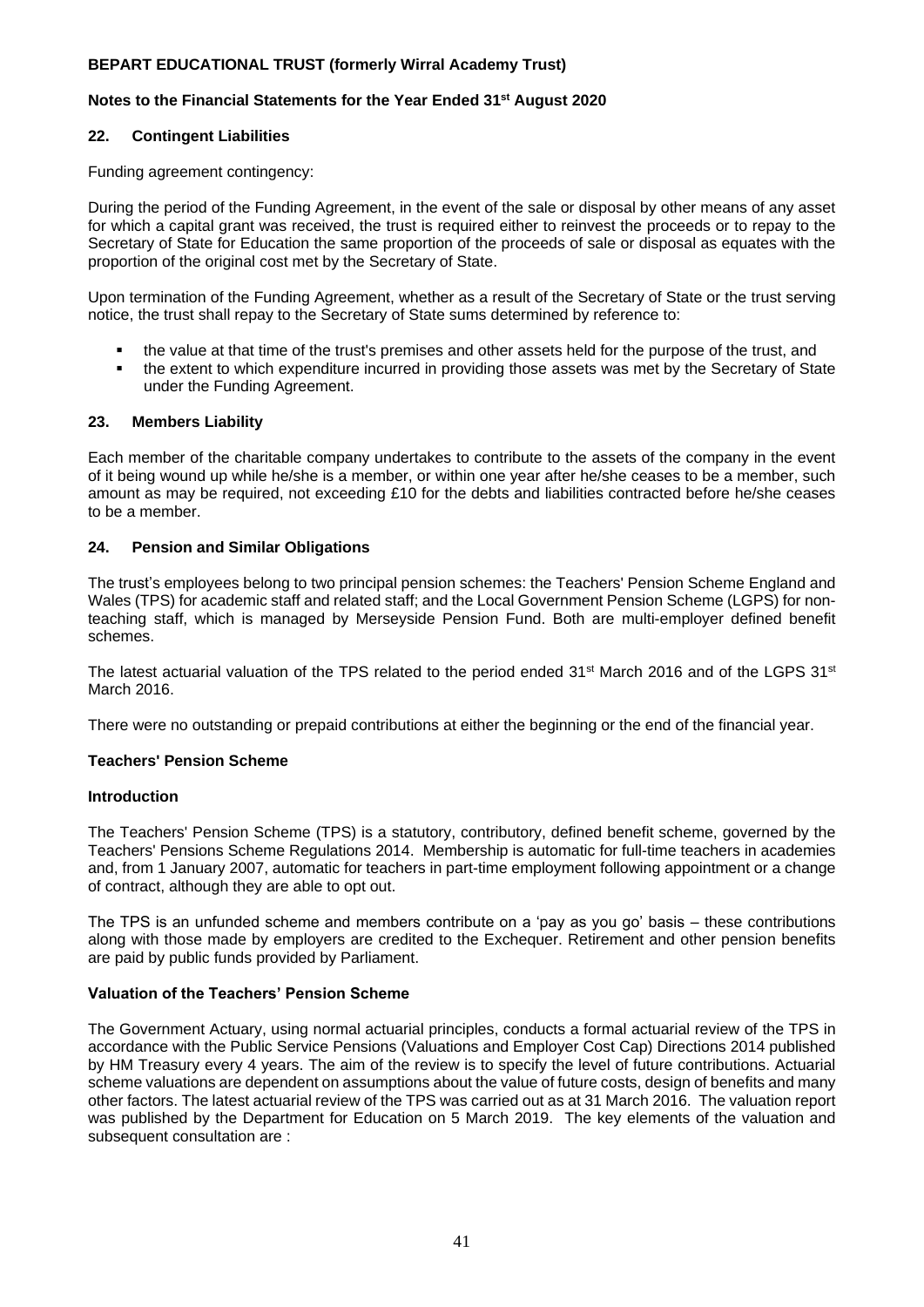### **Notes to the Financial Statements for the Year Ended 31st August 2020**

#### **24. Pension and Similar Obligations (continued)**

- employer contribution rates set at 23.68% of pensionable pay (including a 0.08% administration levy)
- total scheme liabilities (pensions currently in payment and the estimated cost of future benefits) for service to the effective date of £218,100 million, and notional assets of £196,100 million, giving a notional past service deficit of £22,000 million.
- The SCAPE rate, set by HMT, is used to determine the notional investment return. The current SCAPE rate is 2.4% about the rate of CPI, assumed real rate of return is 2.4% in excess of prices and 2% in excess of earnings. The rate of real earnings growth is assumed to be 2.2%. The assumed nominal rate of return including earnings growth is 4.45%.

The next valuation result is due to be implemented from 1 April 2023.

The employer's pension costs paid to TPS in the period amounted to £1,005k, Birkenhead Park School £364k (2019: £246k), Birkenhead Sixth Form College £641k (2019: £450k).

A copy of the valuation report and supporting documentation is on the [Teachers' Pensions website.](https://www.teacherspensions.co.uk/news/employers/2014/06/publication-of-the-valuation-report.aspx)

Under the definitions set out in FRS 102, the TPS is a multi-employer pension scheme. The academy trust has accounted for its contributions to the scheme as if it were a defined contribution scheme. The trust has set out above the information available on the scheme.

### **Local Government Pension Scheme (LGPS)**

#### **Birkenhead Park School**

The LGPS is a funded defined benefit pension scheme, with the assets held in separate trustee-administered funds. The total contribution made for the year ended  $31<sup>st</sup>$  August 2020 was £254k (2019: £240k), of which employer's contributions totalled £218k (2019: £203k) and employees' contributions totalled £36k (2019: £37k). The agreed contribution rates for future years are 13.6% per cent for employers with employee contributions of 5.5% to 7.5%.

Parliament has agreed, at the request of the Secretary of State for Education, to a guarantee that, in the event of academy closure, outstanding Local Government Pension Scheme liabilities would be met by the Department for Education. The guarantee came into force on 18<sup>th</sup> July 2013.

#### **Principal Actuarial Assumptions**

|                                                      | At 31/08/2020 At 31/08/2019 |         |
|------------------------------------------------------|-----------------------------|---------|
| Rate of increase in salaries                         | 3.9%                        | 3.6%    |
| Rate of increase for pensions in payment / inflation | 2.5%                        | 2.2%    |
| Discount rate for scheme liabilities                 | 1.8%                        | 1.8%    |
| Inflation assumption (CPI)                           | $2.4\%$                     | $2.1\%$ |

The current mortality assumptions include sufficient allowance for future improvements in mortality rates. The assumed life expectations on retirement age 65 are: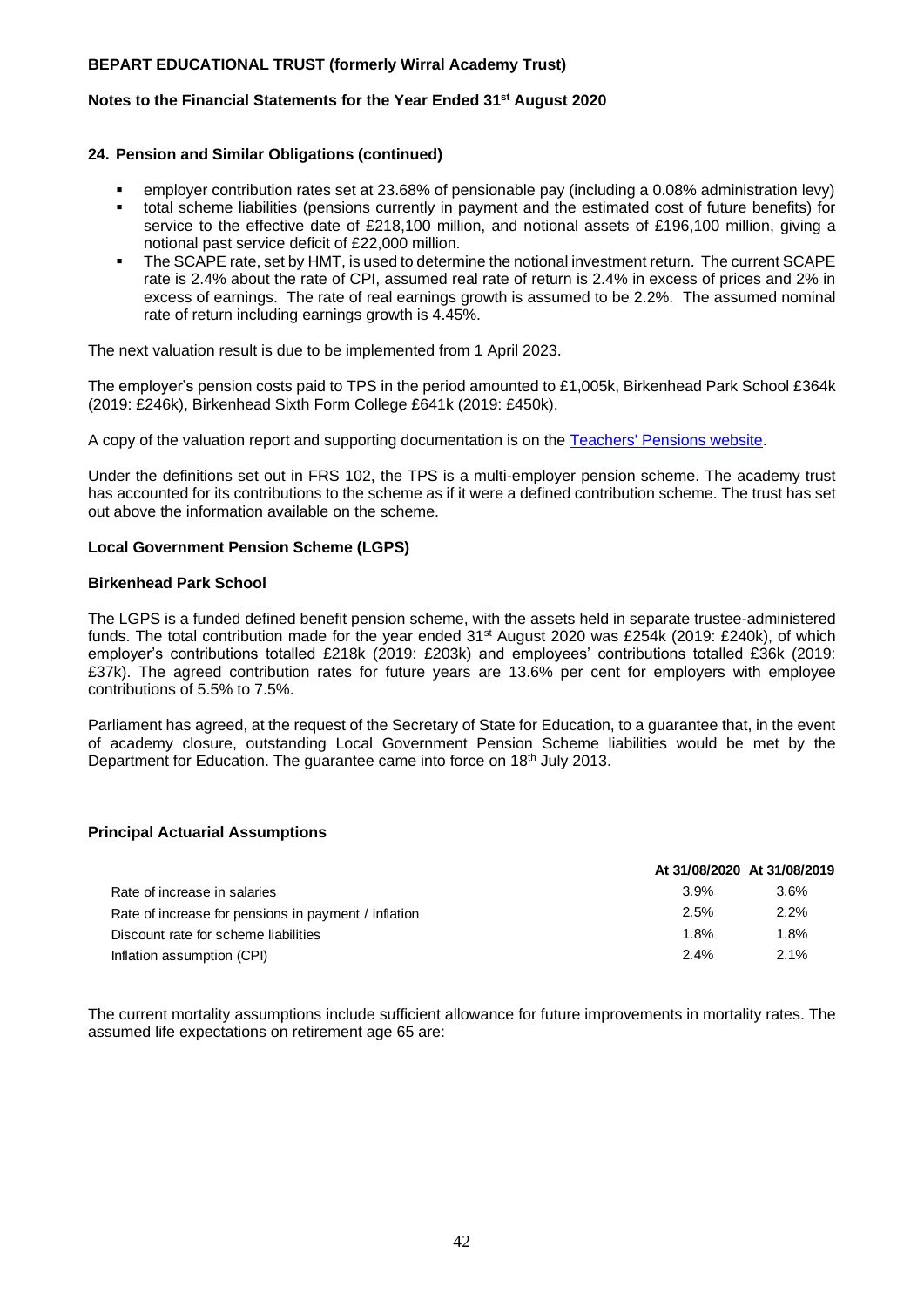# **Notes to the Financial Statements for the Year Ended 31st August 2020**

# **24. Pension and Similar Obligations (continued)**

|                       | At 31/08/2020 At 31/08/2019 |      |
|-----------------------|-----------------------------|------|
| <b>Retiring today</b> |                             |      |
| Males                 | 22.2                        | 20.9 |
| Females               | 25                          | 24   |
| Retiring in 20 years  |                             |      |
| Males                 | 25.2                        | 22.5 |
| Females               | 27.9                        | 25.9 |
|                       |                             |      |

The academy trust's share of the assets in the scheme were:

|                              | <b>Fair value</b><br>2020<br>£000 | <b>Fair value</b><br>at 31 August at 31 August<br>2019<br>£000 |
|------------------------------|-----------------------------------|----------------------------------------------------------------|
| Equity instruments           | 1,257                             | 1,318                                                          |
| Debt instruments             | 993                               | 963                                                            |
| Property                     | 232                               | 232                                                            |
| Cash                         | 98                                | 65                                                             |
| Total market value of assets | 2,580                             | 2,578                                                          |

The actual loss on scheme assets was £16k (gain 2019: £114k).

### **Amounts recognised in the statement of financial activities**

|                                                      | <b>Total</b> | Total |
|------------------------------------------------------|--------------|-------|
|                                                      | 2020         | 2019  |
|                                                      | £000         | £000  |
| Current service cost (net of employee contributions) | (38)         | (67)  |
| Net interest cost                                    | (79)         | (79)  |
| <b>Total operating charge</b>                        | (117)        | (146) |

**Changes in the present value of defined benefit obligations were as follows:**

|                         | <b>Total</b> | Total        |
|-------------------------|--------------|--------------|
|                         | 2020         | 2019<br>£000 |
|                         | £000         |              |
| At 1 September          | 6,996        | 5,302        |
| Current service cost    | 239          | 179          |
| Interest cost           | 127          | 146          |
| Employee contributions  | 36           | 38           |
| Past service cost       | 8            | 93           |
| Actuarial (gain) / loss | 7            | 1,319        |
| Benefits paid           | (76)         | (81)         |
| At 31 August            | 7,337        | 6,996        |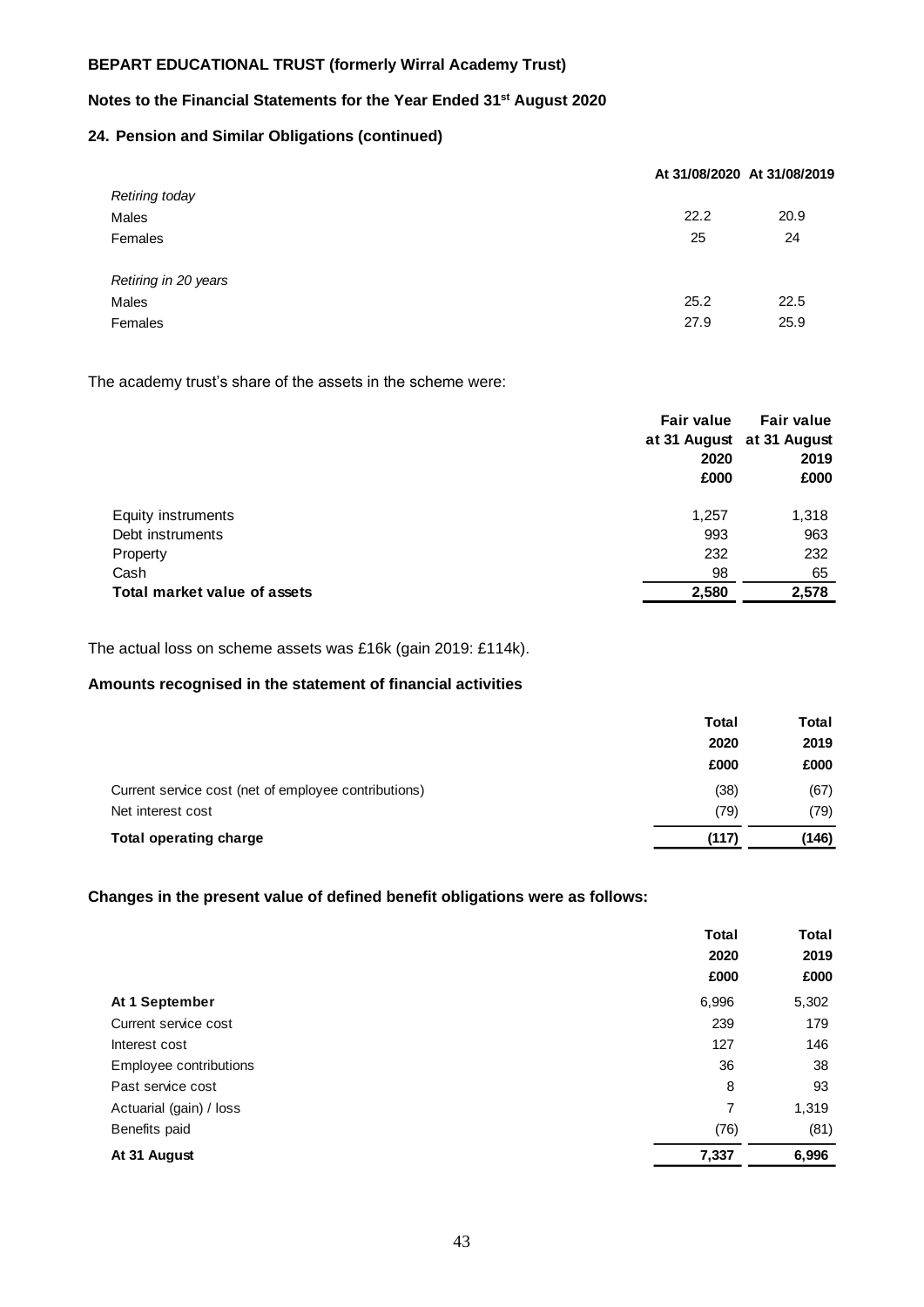#### **Notes to the Financial Statements for the Year Ended 31st August 2020**

### **24. Pension and Similar Obligations (continued)**

#### **Changes in the fair value of trust's share of scheme assets**

|                         | <b>Total</b> | <b>Total</b> |
|-------------------------|--------------|--------------|
|                         | 2020         | 2019         |
|                         | £000         | £000         |
| At 1 September          | 2,578        | 2,303        |
| Interest income         | 48           | 67           |
| Actuarial gain / (loss) | (215)        | 46           |
| Administration          | (3)          | (3)          |
| Employer conrtributions | 212          | 208          |
| Employee conrtributions | 36           | 38           |
| Benefits paid           | (76)         | (81)         |
| At 31 August            | 2,580        | 2,578        |

# **Birkenhead Sixth Form College (Joined the trust 1st August 2017)**

The LGPS is a funded defined benefit pension scheme, with the assets held in separate trustee-administered funds. The total contribution made for the year ended  $31<sup>st</sup>$  August 2020 was £423k (2019: £410k), of which employer's contributions totalled £309k (2019: £314K) and employees' contributions totalled £114k (2019: £96k). The agreed contribution rates for future years are 13.6% per cent for employers with employee contributions of 5.5% to 7.5%.

Parliament has agreed, at the request of the Secretary of State for Education, to a guarantee that, in the event of academy closure, outstanding Local Government Pension Scheme liabilities would be met by the Department for Education. The guarantee came into force on 18<sup>th</sup> July 2013.

#### **Principal Actuarial Assumptions**

|                                                      | At 31/08/2020 At 31/08/2019 |      |
|------------------------------------------------------|-----------------------------|------|
| Rate of increase in salaries                         | $3.9\%$                     | 3.6% |
| Rate of increase for pensions in payment / inflation | 2.5%                        | 2.2% |
| Discount rate for scheme liabilities                 | 1.8%                        | 1.8% |
| Inflation assumption (CPI)                           | $2.4\%$                     | 2.1% |

The current mortality assumptions include sufficient allowance for future improvements in mortality rates. The assumed life expectations on retirement age 65 are:

|                      | At 31/08/2020 At 31/08/2019 |      |
|----------------------|-----------------------------|------|
| Retiring today       |                             |      |
| Males                | 20.9                        | 22.2 |
| Females              | 24                          | 25   |
| Retiring in 20 years |                             |      |
| Males                | 22.5                        | 25.2 |
| Females              | 25.9                        | 27.9 |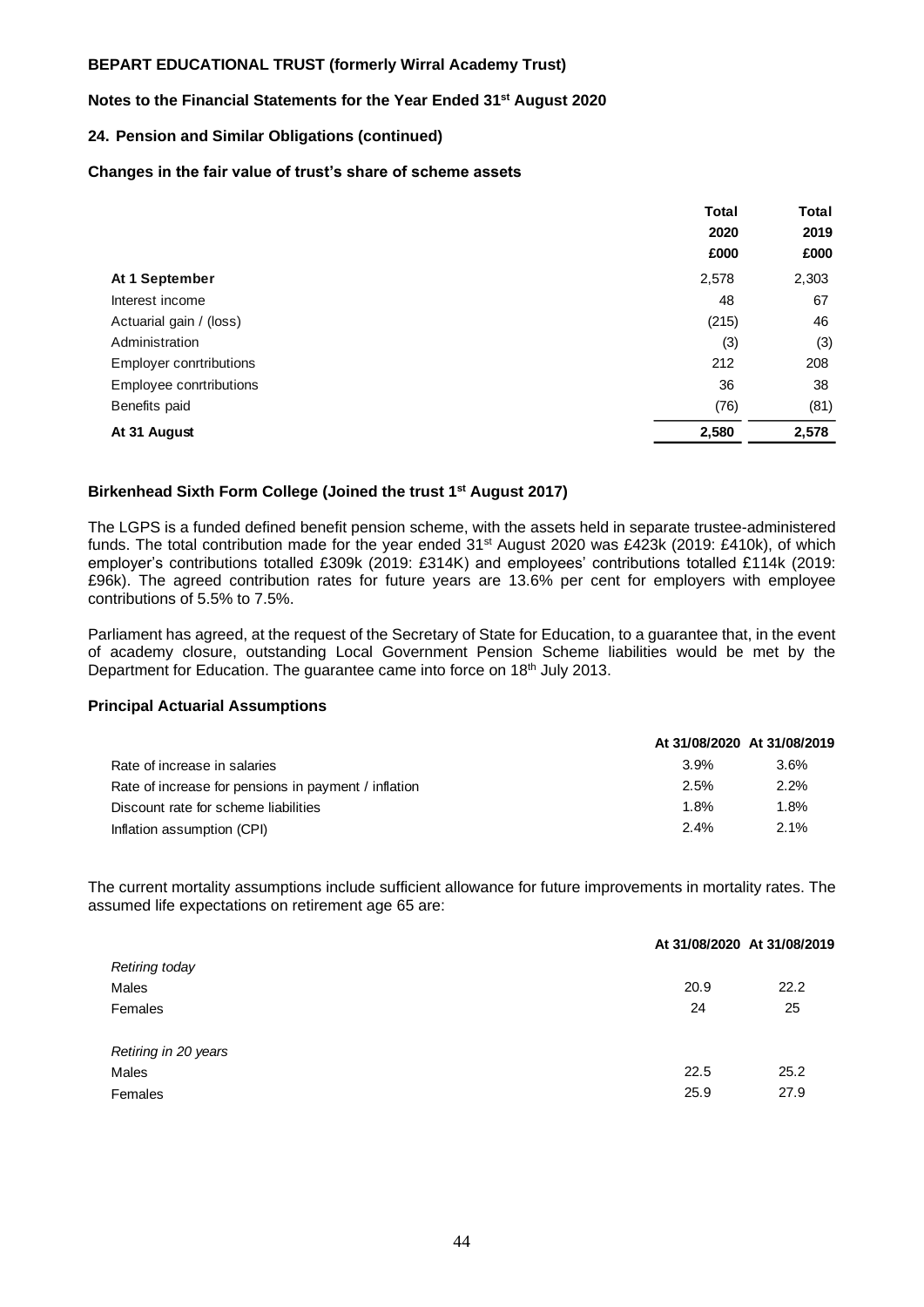# **Notes to the Financial Statements for the Year Ended 31st August 2020**

# **24. Pension and Similar Obligations (continued)**

The academy trust's share of the assets in the scheme were:

|                              | 31 August<br>2020<br>£000 | Fair value at Fair value at<br>31 July 2019<br>£000 |
|------------------------------|---------------------------|-----------------------------------------------------|
| Equity instruments           | 3,561                     | 3,756                                               |
| Debt instruments             | 2,798                     | 2,723                                               |
| Property                     | 658                       | 662                                                 |
| Cash                         | 295                       | 210                                                 |
| Total market value of assets | 7,312                     | 7,351                                               |

The actual loss on scheme assets was £44k (gain 2019: £332k).

### **Amounts recognised in the statement of financial activities**

|                                                      | <b>Total</b> | <b>Total</b> |
|------------------------------------------------------|--------------|--------------|
|                                                      | 2020         | 2019         |
|                                                      | £000         | £000         |
| Current service cost (net of employee contributions) | (385)        | (272)        |
| Net interest cost                                    | (94)         | (75)         |
| <b>Total operating charge</b>                        | (479)        | (347)        |

# **Changes in the present value of defined benefit obligations were as follows:**

|                              | <b>Total</b><br>2020<br>£000 | Total<br>2019<br>£000 |
|------------------------------|------------------------------|-----------------------|
|                              |                              |                       |
|                              |                              |                       |
| At 1 September               | 12,714                       | 9,709                 |
| Current service cost         | 651                          | 462                   |
| Interest cost                | 229                          | 269                   |
| Employee conrtributions      | 101                          | 96                    |
| Past service cost            | 28                           | 118                   |
| Actuarial (gain) / loss      | (879)                        | 2,303                 |
| Benefits paid                | (151)                        | (243)                 |
| Curtailments and settlements | ۰                            | ٠                     |
| At 31 August                 | 12,693                       | 12,714                |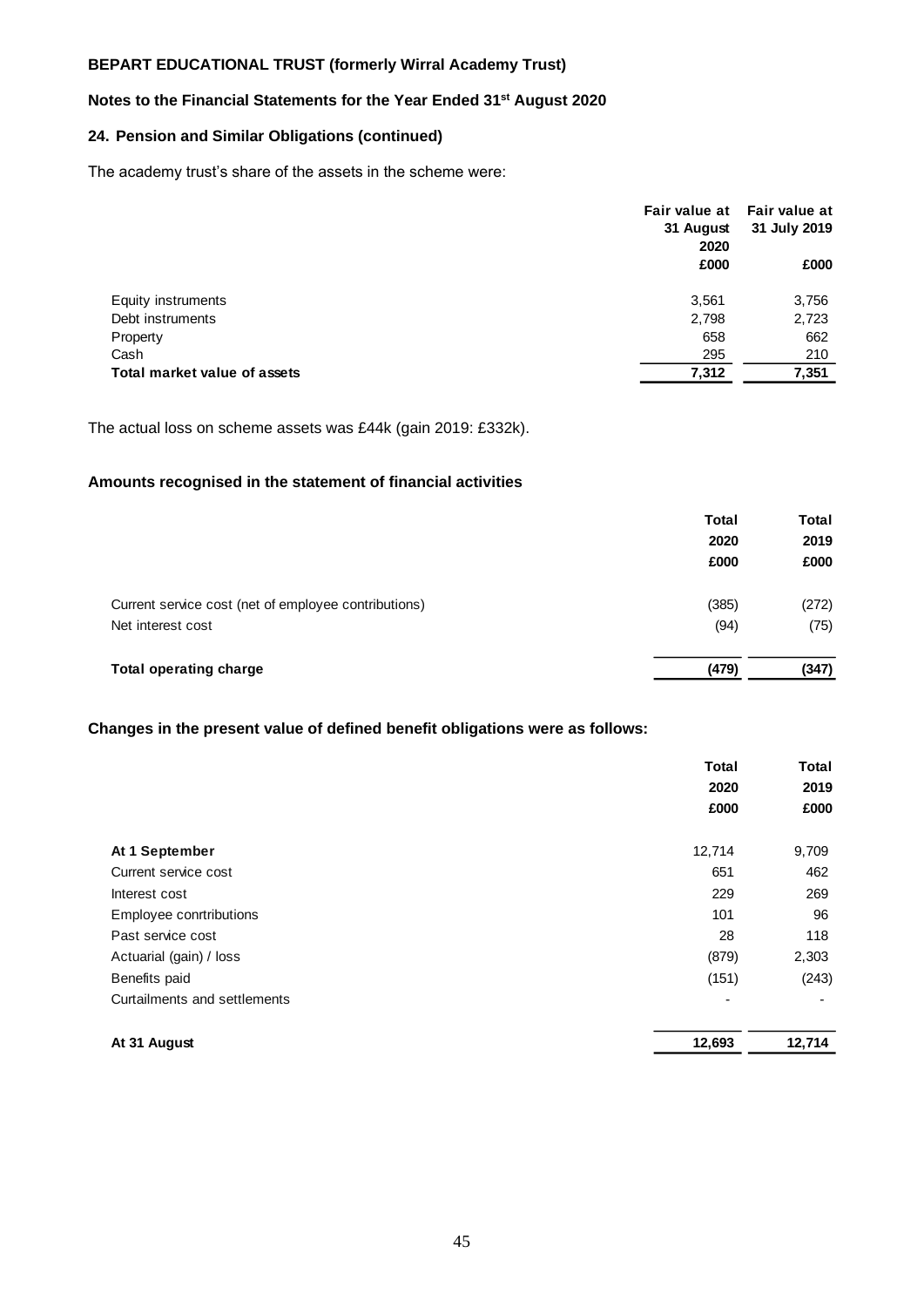# **Notes to the Financial Statements for the Year Ended 31st August 2020**

# **24. Pension and Similar Obligations (continued)**

# **Changes in the fair value of trust's share of scheme assets**

|                                | Total        | Total |
|--------------------------------|--------------|-------|
|                                | 2020         | 2019  |
|                                | £000         | £000  |
| At 1 September                 | 7,351        | 6,858 |
| Interest income                | 135          | 194   |
| Actuarial gain / (loss)        | (418)        | 138   |
| Administration                 | (8)          | (8)   |
| Employer conrtributions        | 302          | 316   |
| Employee conrtributions        | 101          | 96    |
| Benefits paid                  | (151)        | (243) |
| At 31 August                   | 7,312        | 7,351 |
| <b>Other Provisions</b><br>25. |              |       |
|                                | <b>Total</b> | Total |
|                                | 2020         | 2019  |
|                                | £000         | £000  |

| Enhanced pensions         |      |      |
|---------------------------|------|------|
| As at 1st September 2019  |      |      |
| Transferred on conversion | (30) | (30) |
| Expenditure in the period | -    | -    |
| Additions in the period   | -    |      |
|                           | ۰    |      |
| As at 31st August 2020    | (30) | (30) |

# **26. Financial instruments**

|                                                                      | <b>Total</b><br>2020<br>£000 | Total<br>2019<br>£000 |
|----------------------------------------------------------------------|------------------------------|-----------------------|
| <b>Financial assets</b>                                              |                              |                       |
| Financial assets measured at fair value through profit and loss      |                              |                       |
| Debt instruments measured at amortised cost                          | 163                          | 66                    |
| Total                                                                | 163                          | 66                    |
| <b>Financial liabilities</b>                                         |                              |                       |
| Financial liabilities measured at fair value through profit and loss |                              |                       |
| Financial liabilities measured at amortised cost                     | 744                          | 521                   |
| Total                                                                | 744                          | 521                   |